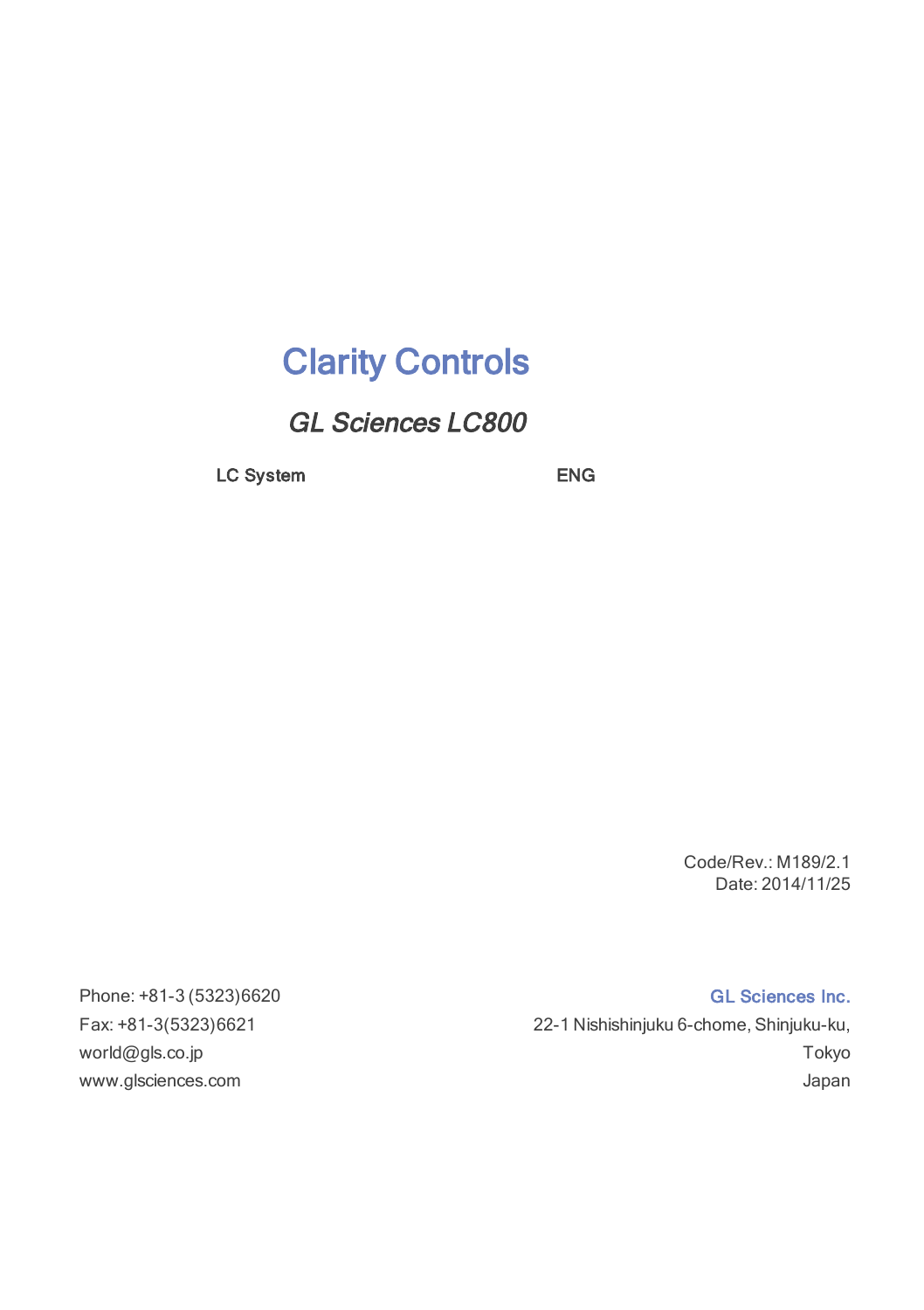Clarity<sup>®</sup>, DataApex<sup>®</sup> and  $\hat{Z}^{®}$  are trademarks of DataApex Ltd. Microsoft<sup>®</sup> and Windows<sup>TM</sup> are trademarks of Microsoft Corporation.

DataApex reserves the right to make changes to manuals without prior notice. Updated manuals can be downloaded from www.dataapex.com.

Author: GL Sciences Inc. R&D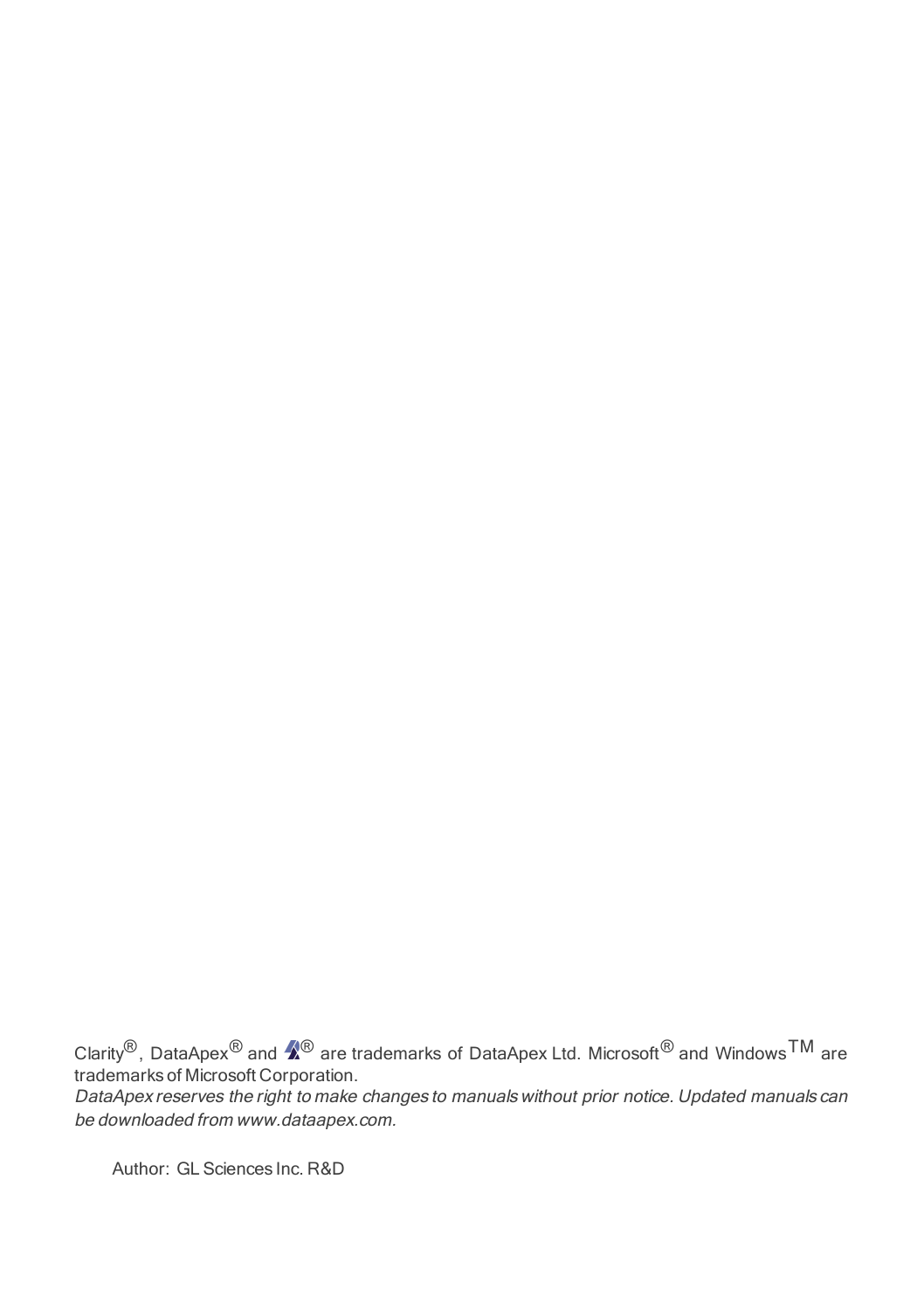## **Contents**

| 4.3.1.1 Method Setup - Autosampler - Injection & Tray 35 |  |
|----------------------------------------------------------|--|
|                                                          |  |
|                                                          |  |
|                                                          |  |
|                                                          |  |
|                                                          |  |
|                                                          |  |
|                                                          |  |
|                                                          |  |
|                                                          |  |
|                                                          |  |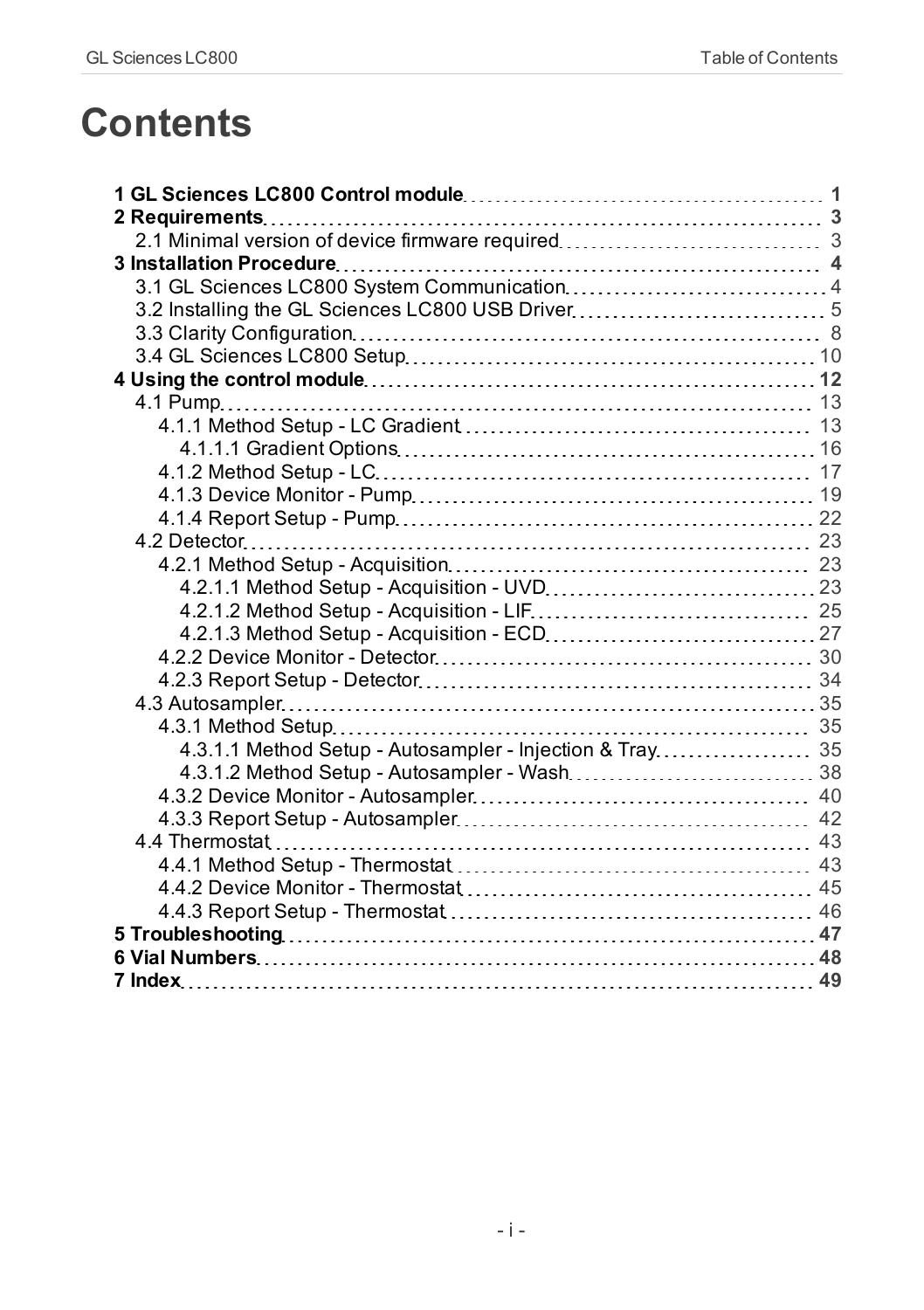To facilitate the orientation in the GL Sciences LC800 manual and Clarity chromatography station, different fonts are used throughout the manual. Meanings of these fonts are:

Instrument (blue text) marks the name of the window, to which the text refers.

Open File (italics) describes the commands and names of fields in Clarity, parameters that can be entered into them or a window or dialog name (when you already are in the topic describing the window).

WORK1 (capitals) indicates the name of the file and/or directory.

ACTIVE (capital italics) marks the state of the station or its part.

The bold text is sometimes also used for important parts of the text and the name of the Clarity station. Moreover, there are text sections written in format other than normal text. These sections are formatted as follows:

*Note:* Notifies the reader of possibly interesting information. *Caution:* Warns the user of possibly dangerous or very important information.

#### **▌ Marks the problem statement or trouble question.**

*Description:* Presents any closer information on the problem, describes its causes etc. *Solution:* Marks the response to the question, presents a procedure how to remove it.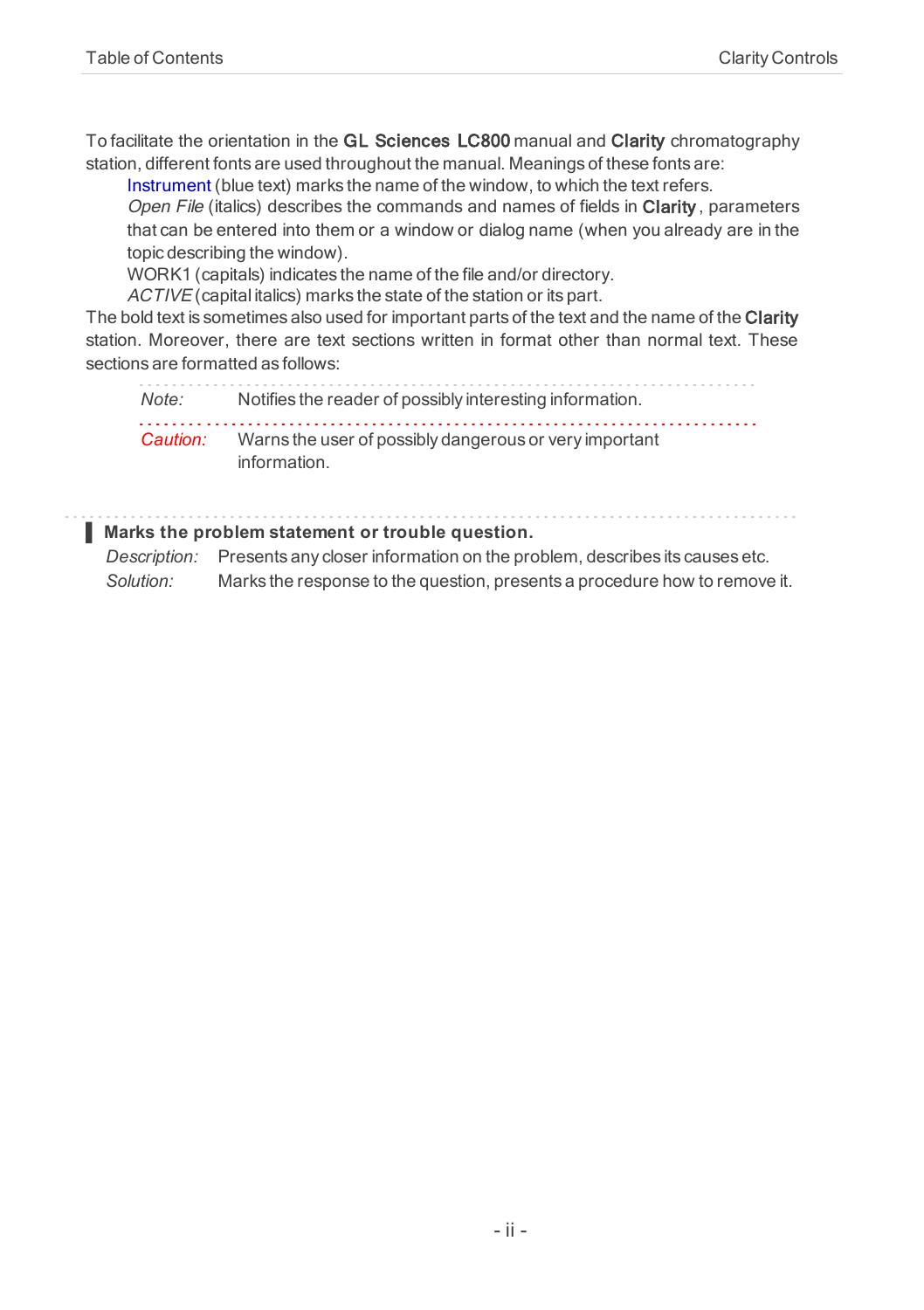# <span id="page-4-0"></span>**1 GL Sciences LC800 Control module**

This manual describes the setting of the **GL Sciences LC800** System. The control module enables direct control of the instrument over the USB port. 

*Caution:* A single **Clarity** station can only control one **GL Sciences LC800**.



*Fig 1: GL Sciences LC800system*

This control module operates the whole system (including detectors, autosampler, thermostat etc.), not just the pump. Direct control means that the system can be completely controlled from the **Clarity** environment. Instrument method controlling the analysis conditions will be saved in the measured chromatograms. **Clarity** can currently control following modules:

**Pumps:**LC800 High-Pressure Gradient Pump (Pump A and B in this manual), Auxiliary Pump PU712B (AUX Pump in this manual) **Detectors:** LC800 UV- VIS Detector (UVD), LC800 Electrochemical Detector (ECD), Laser-Induced Fluorescence Detector LIF726 and 727 (LIF)

**Autosampler:** LC800 Autosampler **Thermostat: LC800 Thermostat**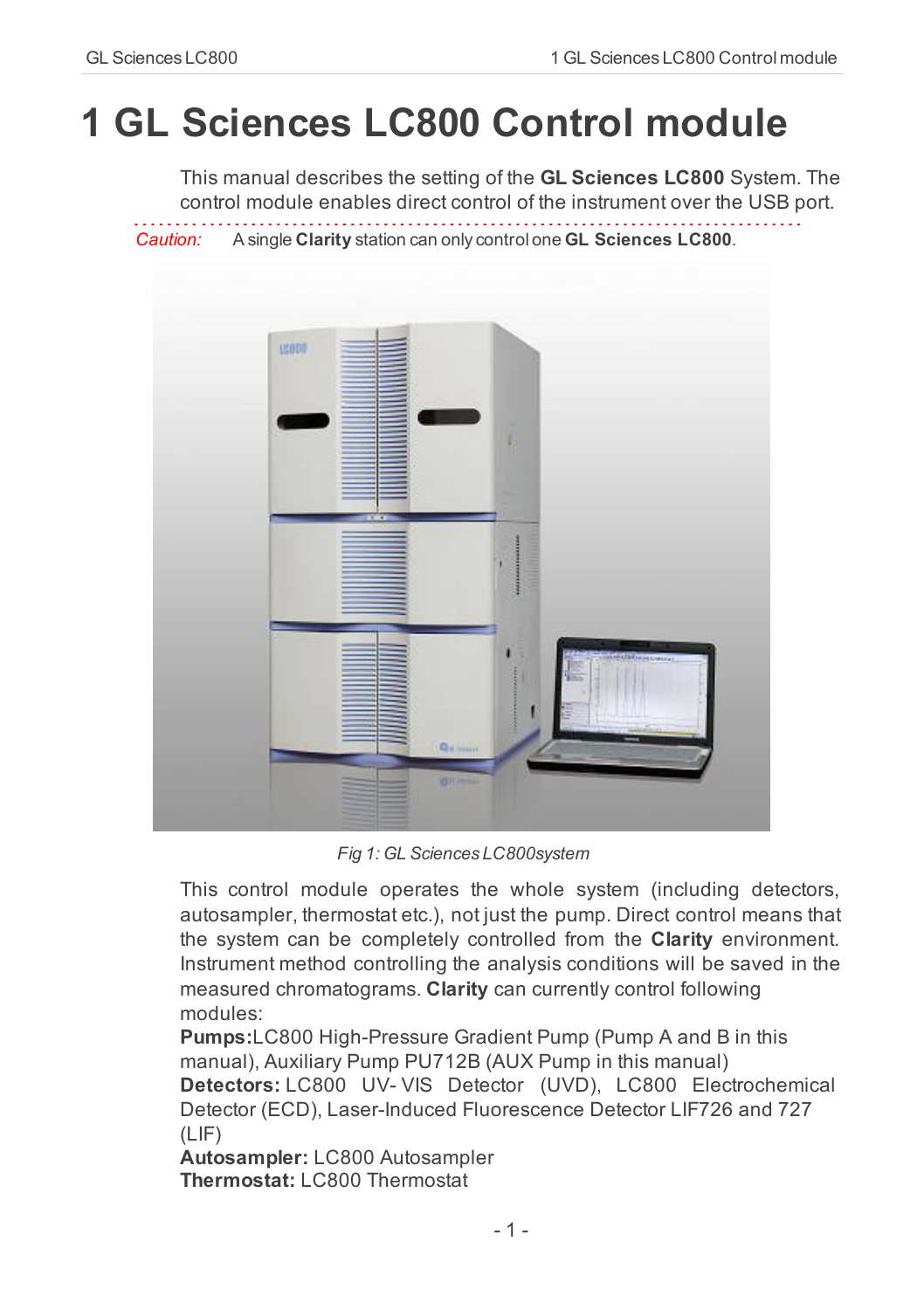The list continues to extend, for up to date list see the website [www.dataapex.com](http://www.dataapex.com/).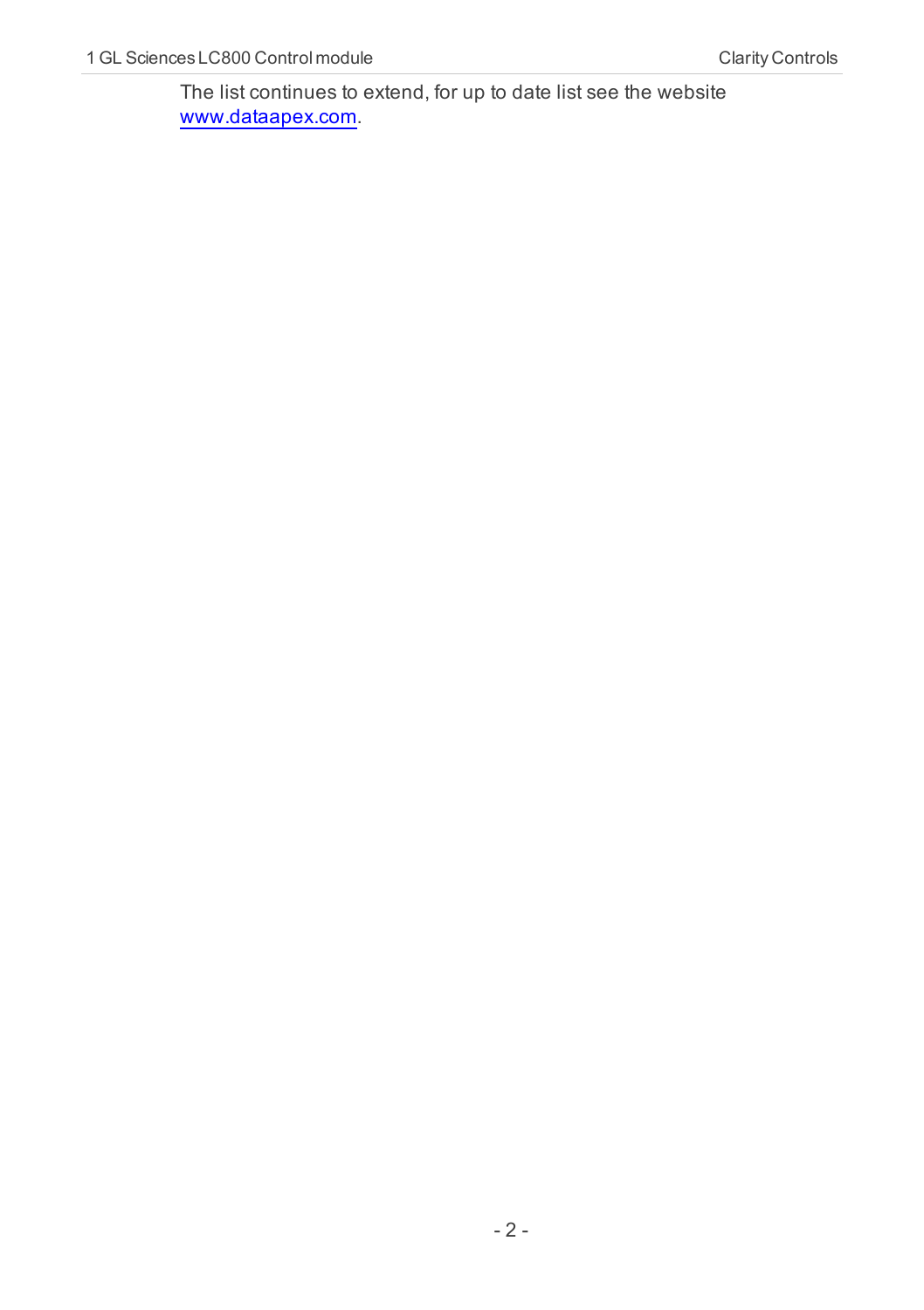## <span id="page-6-0"></span>**2 Requirements**

- <sup>l</sup> **Clarity** installation CD ROM with **LC control** module (p/n A24) and **AS control** module (p/n A26) is allowed.
- Free USB port in the PC. The use of port expansion using USB HUB etc. is not supported.

*Note:* Cables are not part of **Clarity** Control Module. It is strongly recommended to order required cables together with the Control Module.

. . . . . . . . . . . . *Caution:* Make sure you disable *Power Saving* on the PC. When in sleep mode or stand-by, communication will not work correctly.

## <span id="page-6-1"></span>**2.1 Minimal version of device firmware required**

| <b>Name of Device:</b> | Minimal version of firmware required:                              |
|------------------------|--------------------------------------------------------------------|
| Main board             | 3.14                                                               |
| Pump                   | 3.06 (0.00, if the version of the main board is more than<br>4.00. |
| Autosampler            | 4.42                                                               |
| <b>UVD</b>             | 3.04                                                               |
| <b>ECD</b>             | 4.21                                                               |
| I IF                   | 1.01(LIF726), 1.00(LIF727)                                         |
| <b>Auxiliary Pump</b>  | 3.06                                                               |

*Tab 1: Controllers :*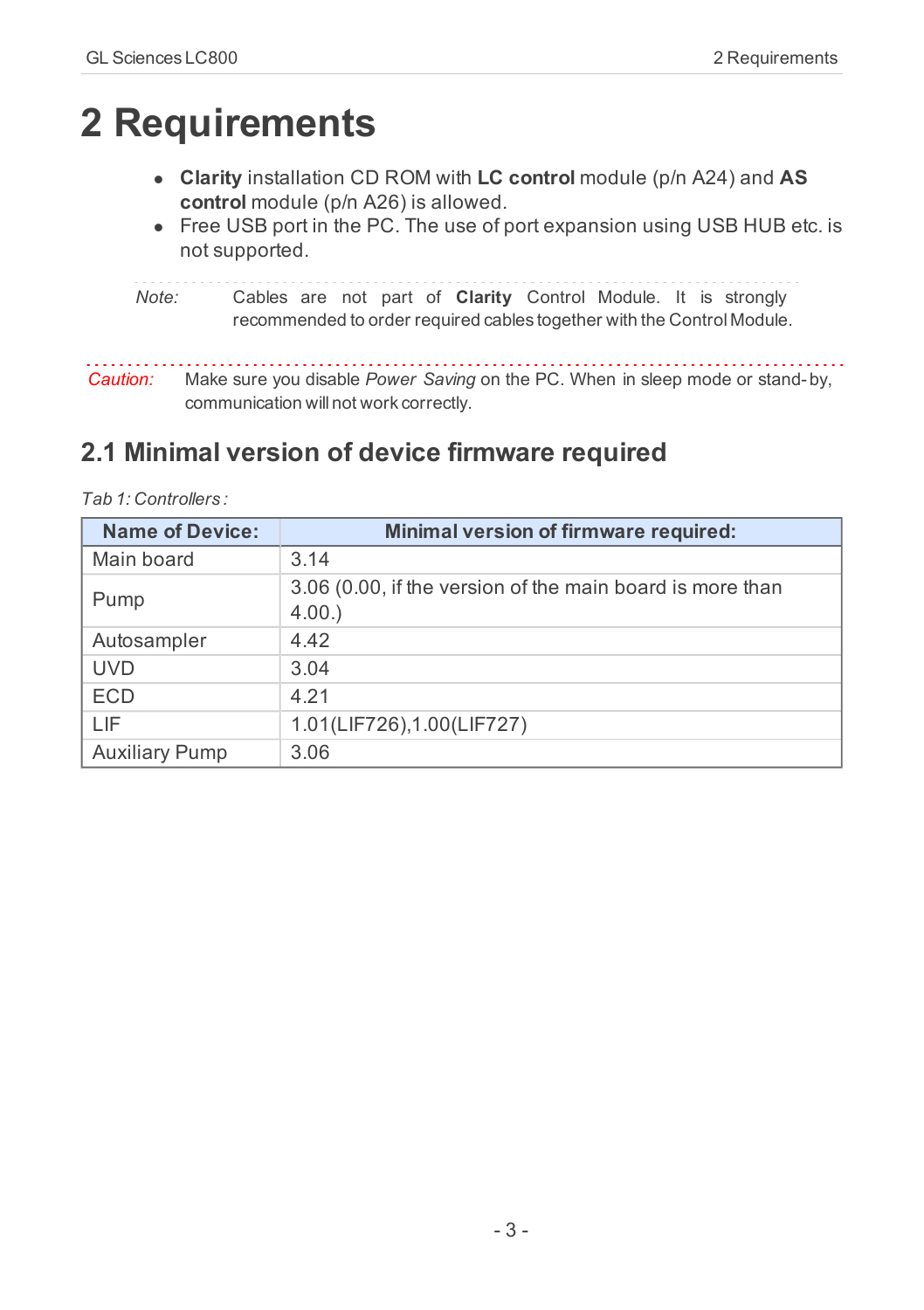## <span id="page-7-0"></span>**3 Installation Procedure**

## <span id="page-7-1"></span>**3.1 GL Sciences LC800 System Communication**

GL Sciences LC800 is controlled via USB cable provided by the manufacturer. The data signals from the detectors are also collected via this cable.

Firstly, connect between the USB ports of the PC and the GL Sciences LC800 main unit with the USB cable supplied with the system. And connect between the autosampler and main unit of GL Sciences LC800 using the cable supplied. If optional accessories such as Auxiliary pump or LIF detector are to be used, connect between these and GL Sciences LC800 main unit using their own RS-232C cable (supplied).

*Note:* The recommended maximum length of the USB cable is 3 meters.

*Caution:* Do not turn off the power of the instruments when they are communicating to the PC. And also do not plug in or unplug the USB cable or RS-232C cable while the system is powered on.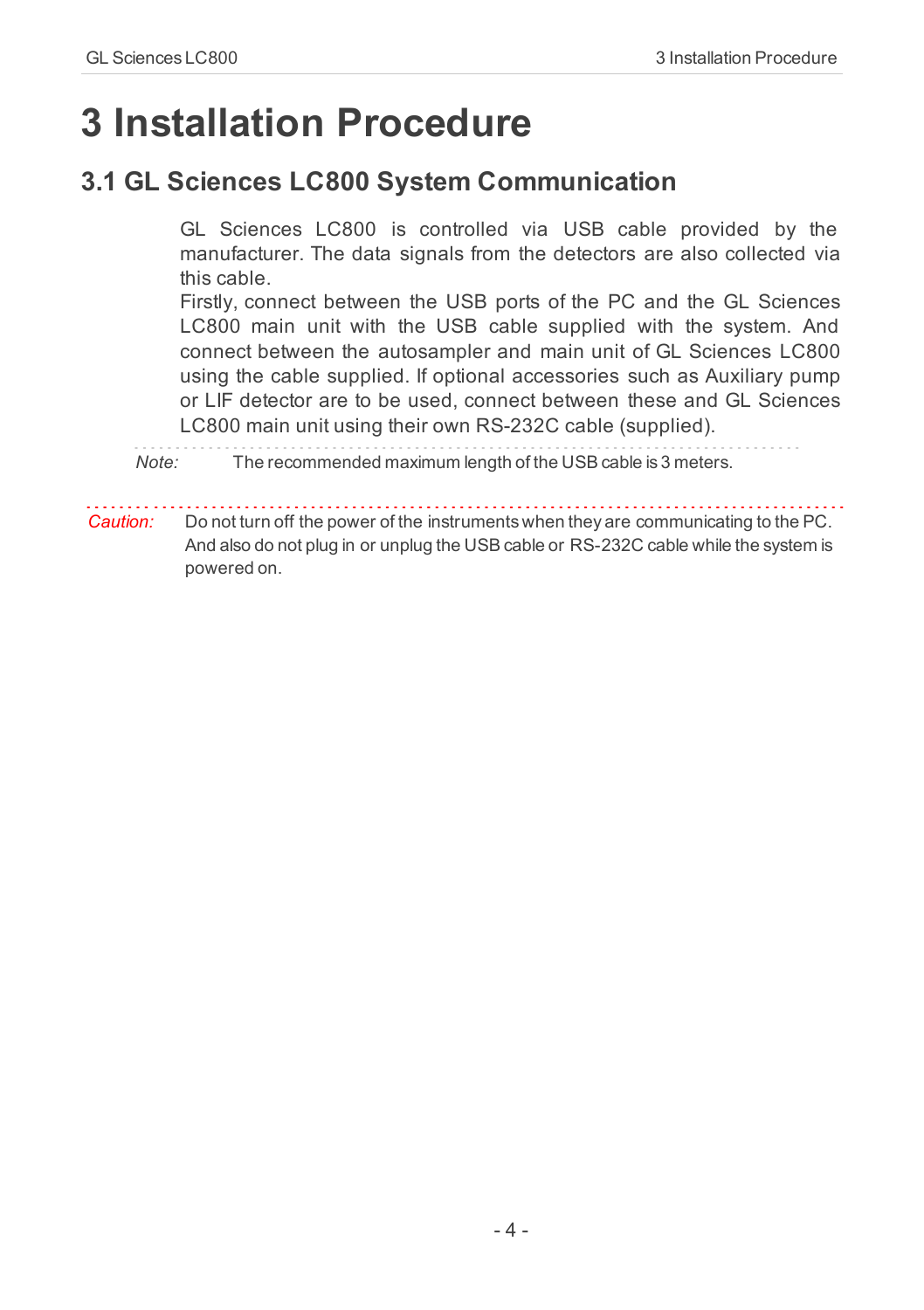## <span id="page-8-0"></span>**3.2 Installing the GL Sciences LC800 USB Driver**

- **.** Install **Clarity** software first.
- $\bullet$  Restart the computer.
- Plug in the USB cable from the GL Sciences LC800 system and switch it on.
- Open the Device Manager window from Control Panel of the windows.



<sup>l</sup> right-click on the *LC800* icon and select the *"Update Driver Software"*.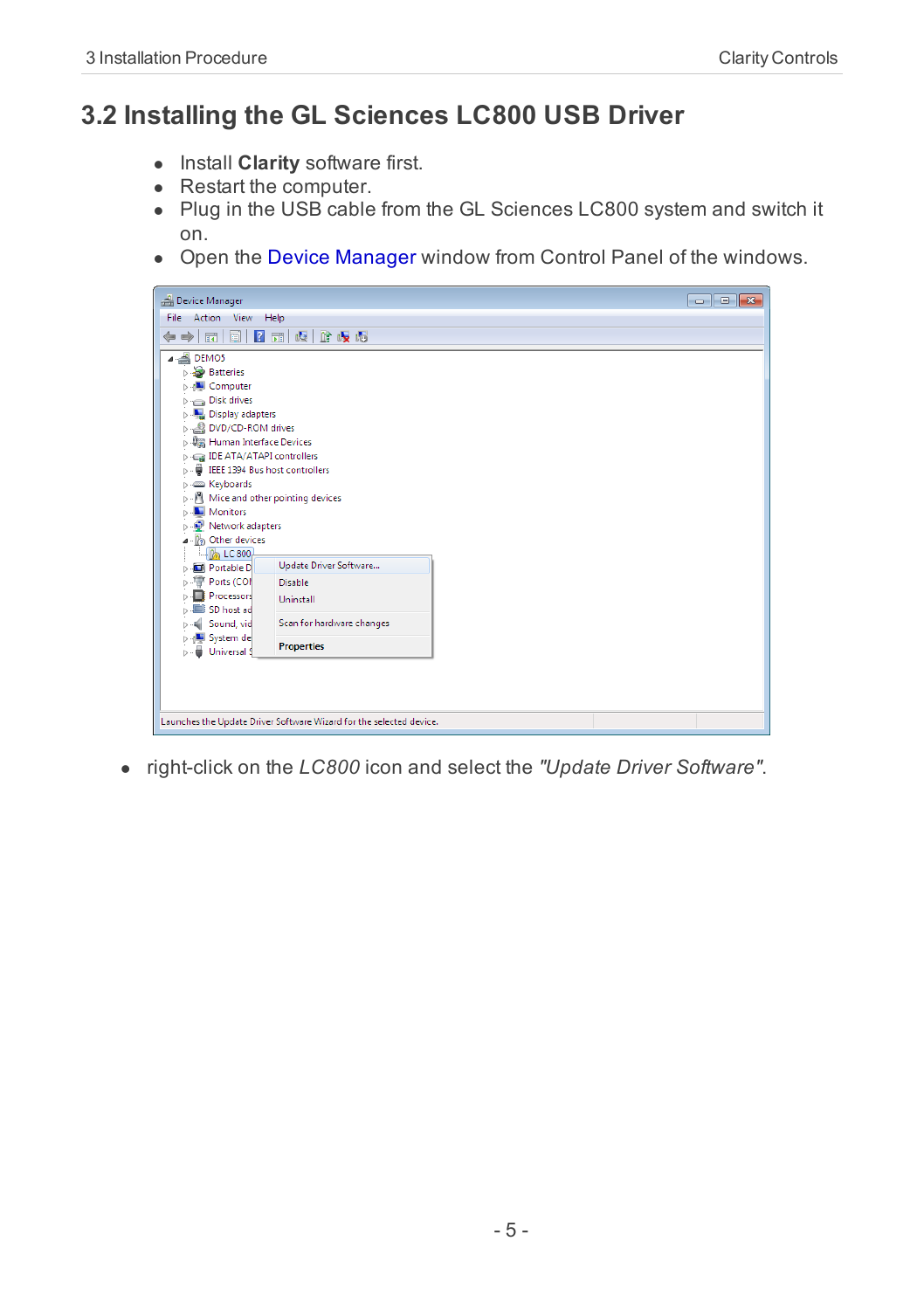

<sup>l</sup> Select the *"Browse my computer for driver software"* option.

| Update Driver Software - LC 800                                                                                                                                                                                    |        |
|--------------------------------------------------------------------------------------------------------------------------------------------------------------------------------------------------------------------|--------|
| Browse for driver software on your computer                                                                                                                                                                        |        |
| Search for driver software in this location:                                                                                                                                                                       |        |
| C:\Clarity\HW_DRIVERS\GLSciencesUSBDriver<br>Browse<br>▼                                                                                                                                                           |        |
| Include subfolders                                                                                                                                                                                                 |        |
| $\rightarrow$ Let me pick from a list of device drivers on my computer<br>This list will show installed driver software compatible with the device, and all driver<br>software in the same category as the device. |        |
| Next                                                                                                                                                                                                               | Cancel |

<sup>l</sup> Click *"Browse"* button and then select the *"GLSciencesUSBDriver"* folder as showed in the figure above.

*Note:* The "CLARITY" folder is located in the directory selected during the installation of Clarity software.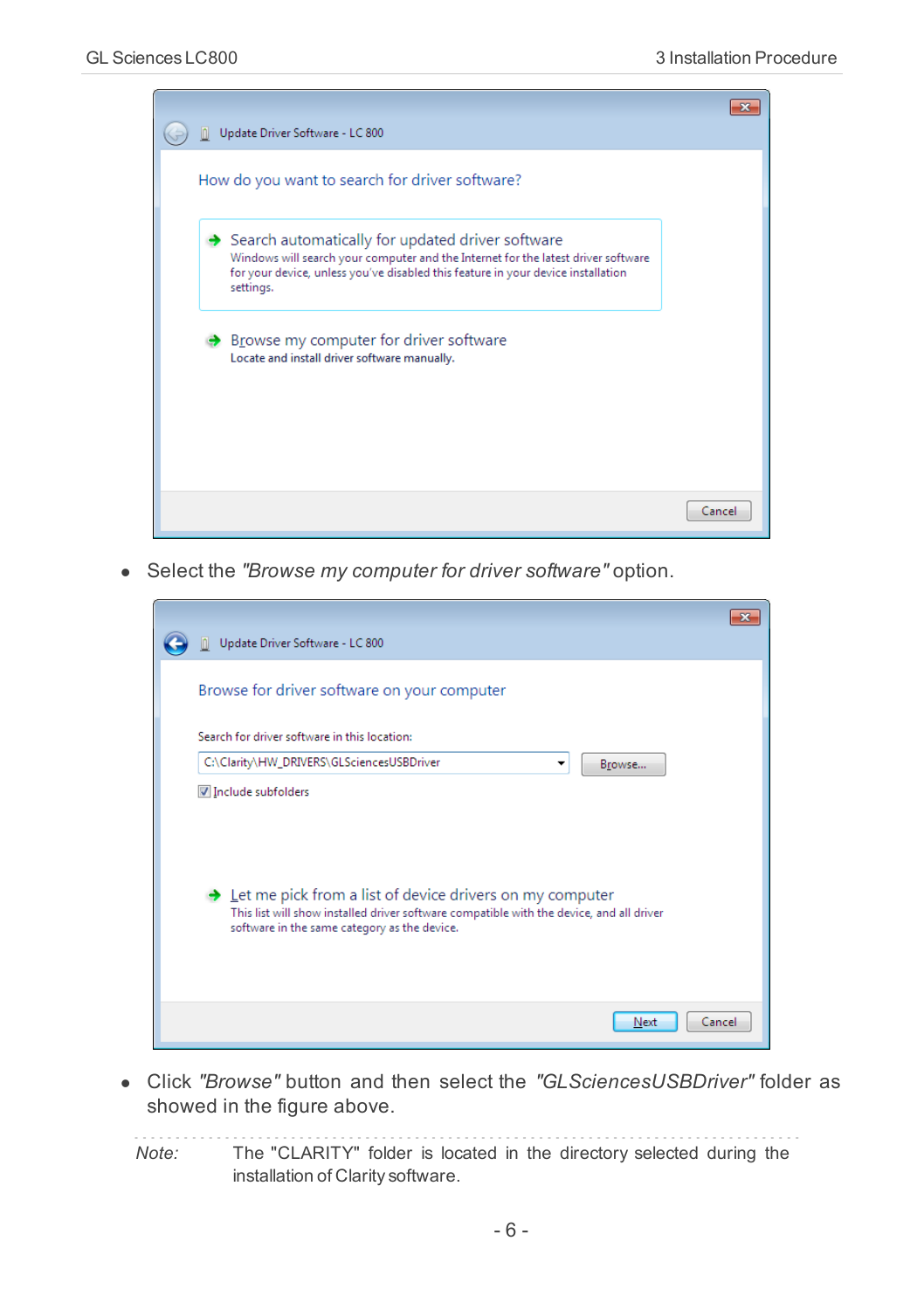**.** Click *"Next"* button.



**.** Click "Install" button..

| Update Driver Software - LC800 using WinUSB                                                                                   |  |
|-------------------------------------------------------------------------------------------------------------------------------|--|
| Windows has successfully updated your driver software<br>Windows has finished installing the driver software for this device: |  |
|                                                                                                                               |  |
| LC800 using WinUSB                                                                                                            |  |
|                                                                                                                               |  |
|                                                                                                                               |  |
|                                                                                                                               |  |
|                                                                                                                               |  |
|                                                                                                                               |  |
| Close                                                                                                                         |  |

 $\bullet$  Finish the installation.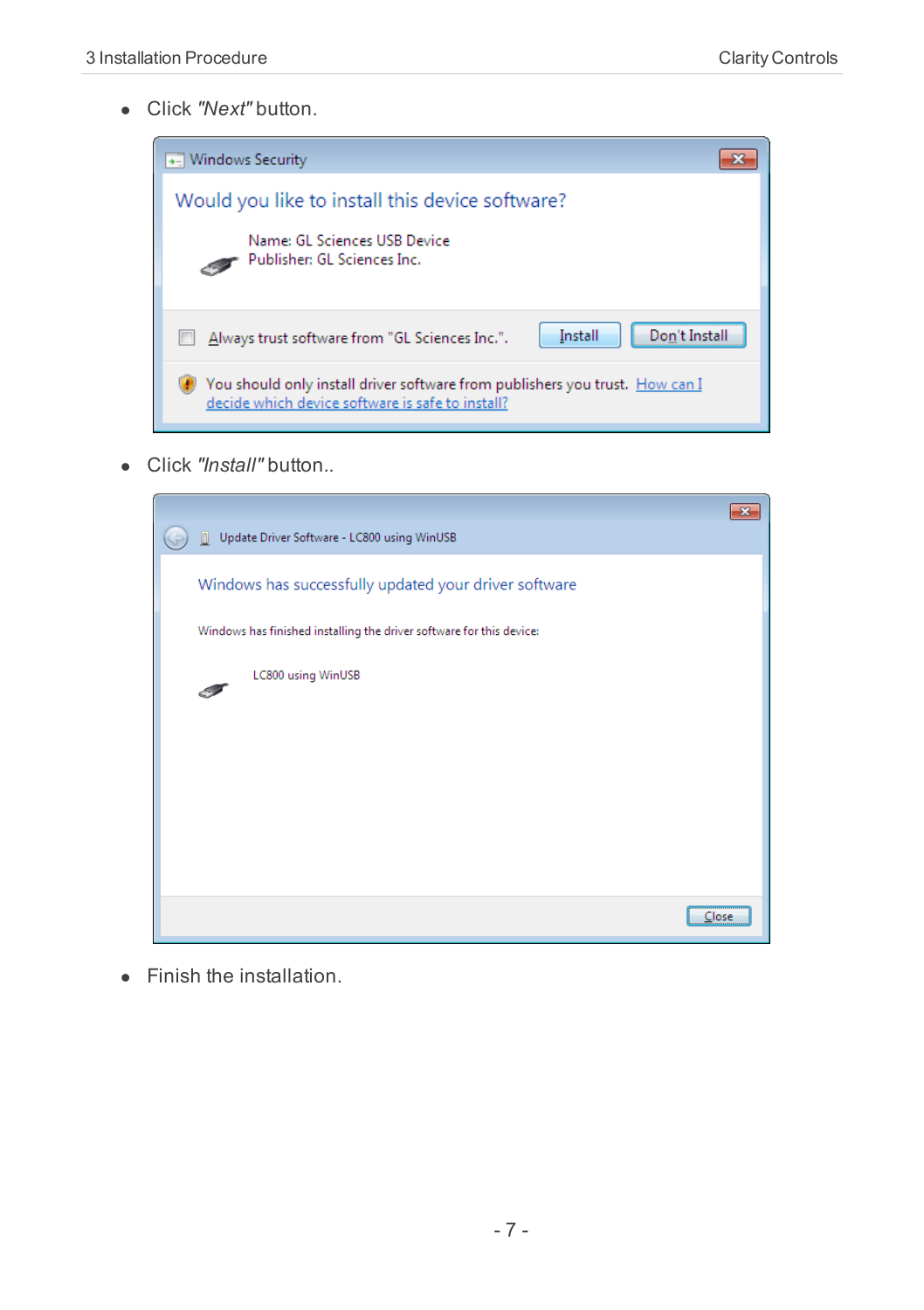## <span id="page-11-0"></span>**3.3 Clarity Configuration**

| <b>System Configuration</b>                                                                                                                                                                                                                                                                                                                |                                                                                           |                                                                                                                                                                                                                                                                                                                                                                                                                                                                                                                                     | ⊠ |
|--------------------------------------------------------------------------------------------------------------------------------------------------------------------------------------------------------------------------------------------------------------------------------------------------------------------------------------------|-------------------------------------------------------------------------------------------|-------------------------------------------------------------------------------------------------------------------------------------------------------------------------------------------------------------------------------------------------------------------------------------------------------------------------------------------------------------------------------------------------------------------------------------------------------------------------------------------------------------------------------------|---|
|                                                                                                                                                                                                                                                                                                                                            | Setup Control Modules                                                                     | ÷<br>Number of Instruments:<br>$1\,$<br>5.                                                                                                                                                                                                                                                                                                                                                                                                                                                                                          |   |
| <b>∩</b> AS                                                                                                                                                                                                                                                                                                                                | S/N<br>Used                                                                               | AA Instrument 1<br>k Instrument 2   $\pi$ Instrument 3   $\pi$ Instrument 4                                                                                                                                                                                                                                                                                                                                                                                                                                                         |   |
| ∼<br>⊷<br>END GL Sciences LC800<br>Sampler<br>00 PumpA<br><b>QO</b> PumpB<br>AA UVD(Ch1)<br>Thermostat<br>$\overline{\phantom{a}}$ GC<br><b>Detector</b><br>n<br>M <sub>5</sub><br>Ò<br><b>Balance</b><br>Thermostat<br>valve<br>◠<br><b>Fraction Collecto</b><br>Capillary<br>Electrophoresis<br>Auxiliary<br>$\left  \cdot \right $<br>1 | 1101<br>Instrument 1<br>Instrument 1<br>Instrument 1<br>Instrument 1<br>Instrument 1<br>٠ | Instrument Type<br>LC800<br><b>LC</b><br>$\overline{\phantom{a}}$<br>Name<br>⋒<br>Image for Closed Instrument<br>Image for Opened Instrument<br>7<br>From<br>Sampler<br>GL Sciences LC800<br>$\blacktriangle$<br>$\rightarrow$<br>6<br>n LC<br><b>RO</b> PumpA<br>GL Sciences LC800<br>$\leftarrow$<br><b>QO</b> PumpB<br>GL Sciences LC800<br>Detector<br>$<<$<br>AA UVD(Ch1)<br>GL Sciences LC800<br>ms D<br>Thermostat<br>Il Thermostat<br>GL Sciences LC800<br>Device<br>Number<br>Ext. Start Dig. Input:<br>Ready Dig. Output: |   |
| Remove<br>Add                                                                                                                                                                                                                                                                                                                              | About<br>Setup                                                                            | OK<br>Cancel<br>Help                                                                                                                                                                                                                                                                                                                                                                                                                                                                                                                |   |
|                                                                                                                                                                                                                                                                                                                                            |                                                                                           |                                                                                                                                                                                                                                                                                                                                                                                                                                                                                                                                     |   |
| <b>Available Control Modules</b>                                                                                                                                                                                                                                                                                                           |                                                                                           | 2<br>п                                                                                                                                                                                                                                                                                                                                                                                                                                                                                                                              |   |
| $+$  <br>$\overline{a}$                                                                                                                                                                                                                                                                                                                    |                                                                                           | LC800<br>$\times$<br>Filter: All<br>$\blacktriangledown$                                                                                                                                                                                                                                                                                                                                                                                                                                                                            |   |
| Name<br>O AS                                                                                                                                                                                                                                                                                                                               | Vendor                                                                                    | Module Info<br>Comment                                                                                                                                                                                                                                                                                                                                                                                                                                                                                                              |   |
| ⊟ ⊞≣ LC<br>GL Sciences LC800<br><b>THE GC</b><br><b>By</b> Detector<br>$\equiv$ MS<br><b>IL Balance</b><br>Thermostat<br>D<br>P Valve<br><b>ULI</b> Fraction Collector<br>Capillary Electrophoresis<br><b><i>S</i></b> Auxiliary<br>з<br>Add                                                                                               | Cancel                                                                                    | ٠<br>Help                                                                                                                                                                                                                                                                                                                                                                                                                                                                                                                           |   |

*Fig 2: System Configuration*

- <span id="page-11-3"></span>**Start the Clarity** station by clicking on the **interpellence** icon on the desktop.
- Invoke the System Configuration dialog accessible from the Clarity window using the *System - Configuration…* command.
- Press the *Add* button  $\odot$  (see Fig "System Configuration") to invoke the Available Control Modules dialog.
- <span id="page-11-2"></span><span id="page-11-1"></span> $\bullet$  You can specify the searching filter  $\circledast$  to simplify the finding of the driver.
- Select the GL Sciences LC800 item and press the *Add* 3 button.

The [GL](#page-13-0) [Sciences](#page-13-0) [LC800](#page-13-0) [Setup](#page-13-0) dialog will appear.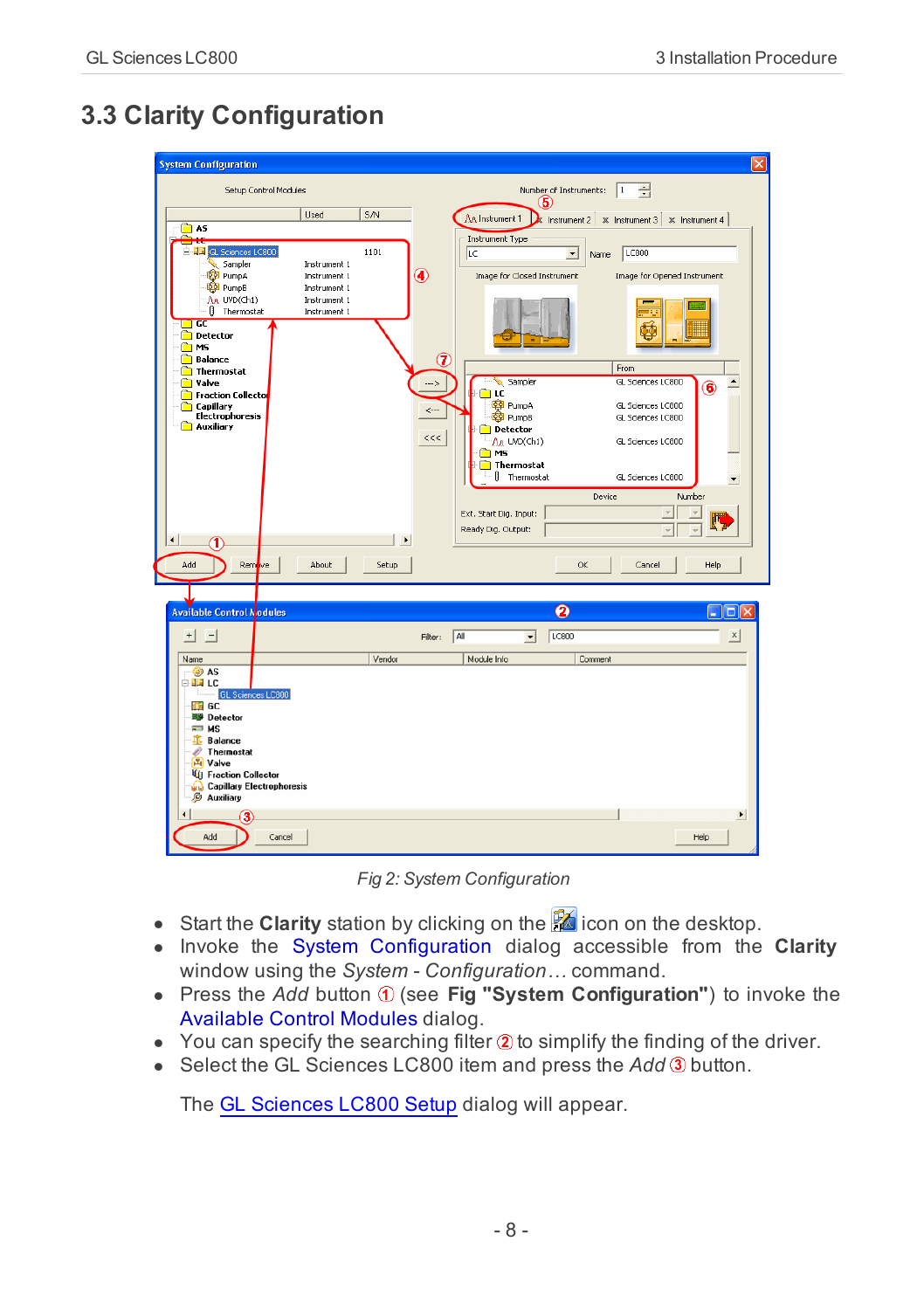| GL Sciences LC800 Setup                                                                                                                             |                                                                                                                                                          |                                |
|-----------------------------------------------------------------------------------------------------------------------------------------------------|----------------------------------------------------------------------------------------------------------------------------------------------------------|--------------------------------|
| Detectors<br>V UVD<br>Mode<br>Single<br><b>TILIF</b><br>Electrode<br>ECD.<br><b>BDD</b>                                                             | Options<br>Auxiliary Pump<br>Valve1<br>$\blacksquare$ Valve2<br>U Liquid Sensor<br>Middle Wash<br>Column Selector<br>x1                                  | ▼                              |
| Leak Sensitivity<br>800<br>Purge Time A [min]<br>3<br>3<br>Purge Time B [min]<br>5<br>Purge Time AUX [min]<br>V Allow to clear Hardware Information | Device Information<br>Rom Version<br>LC.<br>430<br>000<br>Pump<br>308<br><b>UVD</b><br><b>ECD</b><br>Autosampler<br>443<br><b>AUX Pump</b><br><b>ITF</b> | Serial Number<br>2345<br>10260 |
| OK                                                                                                                                                  | Cancel<br>Help                                                                                                                                           | AutoDetect                     |

*Fig 3: GL Sciences LC800Setup*

• Click the "AutoDetect" button to upload the current instrument information and click *"OK"*. Details of the fields and the parameters in the GL Sciences LC800 Setup dialog are described later in [the](#page-13-0) [chapter.](#page-13-0) [GL](#page-13-0) [Sciences](#page-13-0) [LC800](#page-13-0) [Setup.](#page-13-0)

*Note:* It takes around 1 minute for system initialization after turning on the instrument. The Clarity should be run after the initialization has finished.

- <span id="page-12-1"></span><span id="page-12-0"></span>**.** Set the *Instrument Type* on the desired Instrument tab **6** to *LC*.
- **•** Drag and drop the GL Sciences LC800 icon **a** from the *Setup Control Modules*  $\circled{a}$  list on the left side of the System Configuration dialog to the desired *Instrument*  $\circledast$  tab on the right side  $\circledast$  (or use the  $\Rightarrow$  button  $\circledast$  to do so).

*Caution:* The **GL Sciences LC800** must have all subdevices configured on the same Instrument (cannot have parts of it on different Instruments) and no sub-device may be left unconfigured (if any subdevice is configured on the Instrument, all subdevices must be).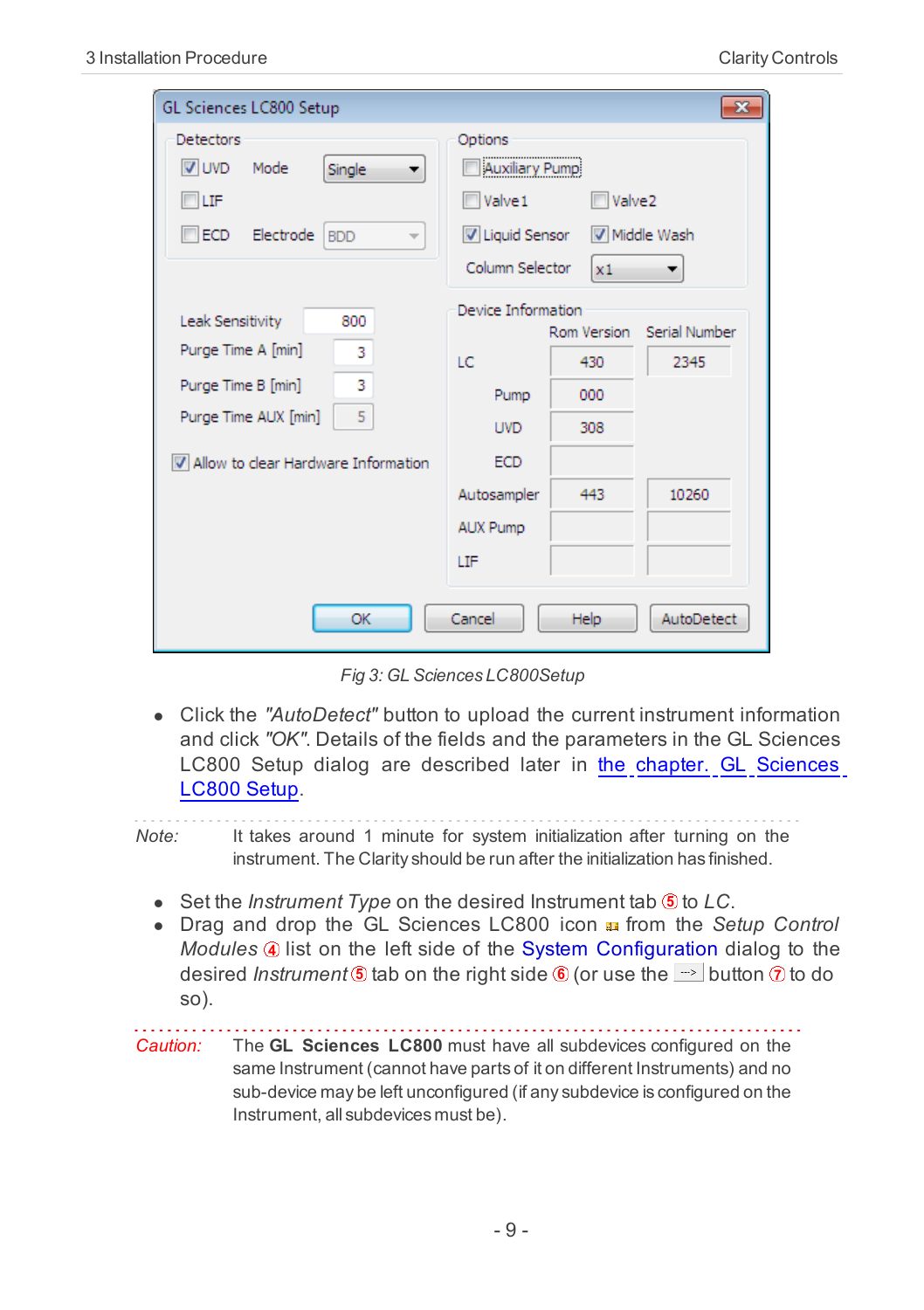## <span id="page-13-1"></span><span id="page-13-0"></span>**3.4 GL Sciences LC800 Setup**

GL Sciences LC800 Setup dialog (accessible through the [System](#page-11-0) [Configuration](#page-11-0) dialog) is used to set the connection to the GL Sciences LC800, select it's configuration and set some other basic parameters.

| Detectors<br>Options<br><br>V UVD<br>Auxiliary Pump<br>Mode<br><b>Single</b><br>Valve1<br>LIF<br>Electrode<br>V Liquid Sensor<br>ECD.<br><b>BDD</b><br>$\overline{\phantom{a}}$<br>Column Selector<br>Device Information<br>Leak Sensitivity<br>800<br>Purge Time A [min]<br>3<br>LC<br>3<br>Purge Time B [min]<br>Pump<br>5<br>Purge Time AUX [min]<br><b>UVD</b> | Valve2<br>Middle Wash                                     |            |
|--------------------------------------------------------------------------------------------------------------------------------------------------------------------------------------------------------------------------------------------------------------------------------------------------------------------------------------------------------------------|-----------------------------------------------------------|------------|
|                                                                                                                                                                                                                                                                                                                                                                    | x1                                                        |            |
| <b>ECD</b><br>V Allow to clear Hardware Information                                                                                                                                                                                                                                                                                                                | Serial Number<br>Rom Version<br>2345<br>430<br>000<br>308 |            |
| Autosampler<br><b>AUX Pump</b><br>LIF<br>Cancel<br>OK<br>Help.                                                                                                                                                                                                                                                                                                     | 10260<br>443                                              | AutoDetect |

*Fig 4: GL Sciences LC800Setup*

#### <span id="page-13-3"></span>**Detectors**

Configures the detectors used in the instrument. When using UVD or ECD, select the wavelength *mode* or the *Electrode* .

*Note:* It is not possible to use LIF and ECD at the same time.

#### <span id="page-13-5"></span>**Options**

Sets the optional connected modules. They can be configured automatically by *AutoDetect* function.

#### <span id="page-13-2"></span>**Auxiliary Pump**

<span id="page-13-6"></span>Auxiliary pump PU712B.

#### **Valve 1,2**

<span id="page-13-4"></span>6-port and / or 10-port Valve(s) built in oven.

#### **Liquid sensor**

Sensors to check washing solvent for Autosampler.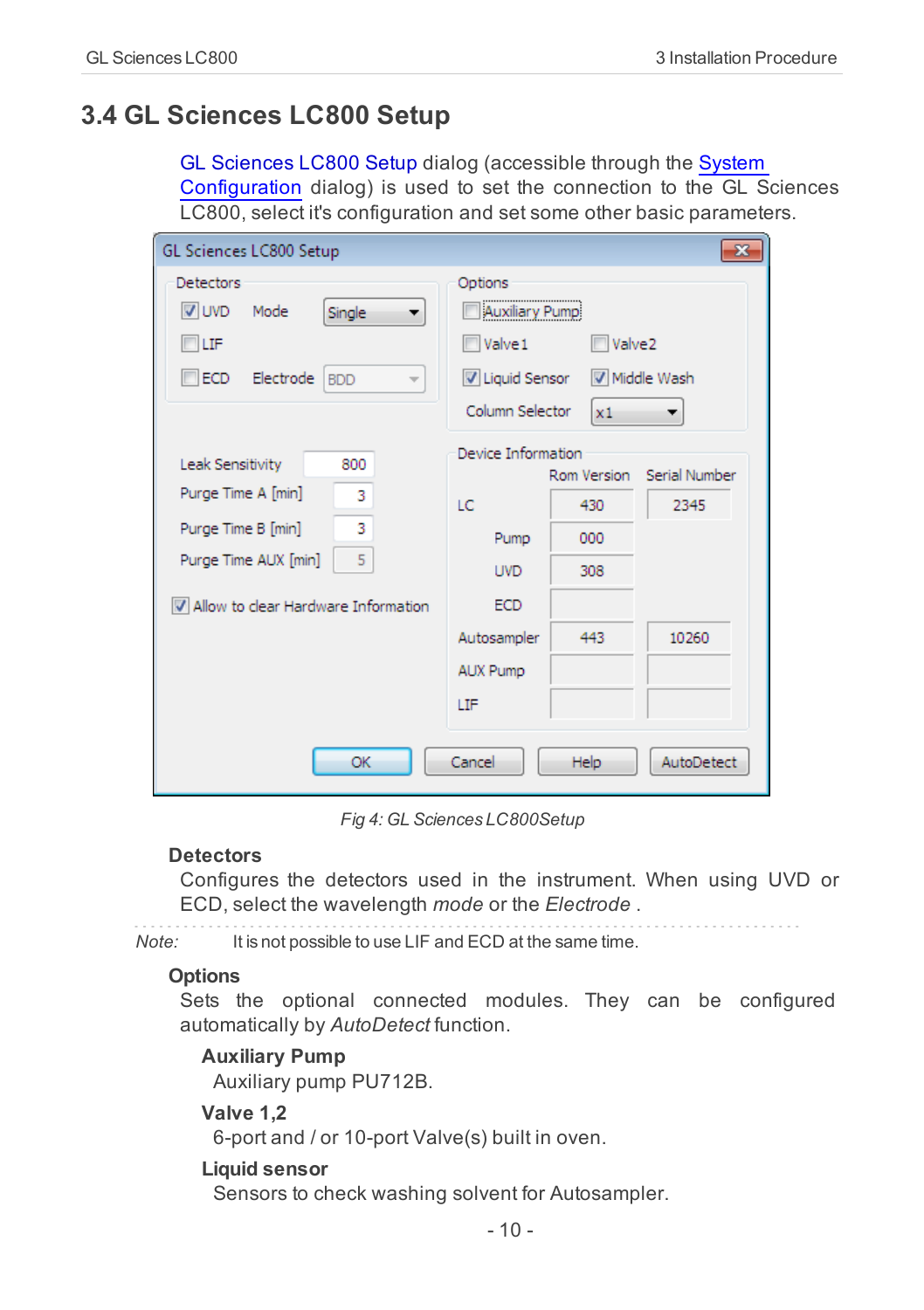#### <span id="page-14-4"></span>**Middle Wash**

<span id="page-14-1"></span>Middle wash for Autosampler.

#### **Column Selector**

The number of rotary valve(s) built in oven for selecting column.

#### <span id="page-14-3"></span>**Leak Sensitivity**

The oven leak sensor sensitivity can be adjusted. Input the threshold of the leak sensor. When the value of the leak sensor exceeds the set value, an error is generated.

#### <span id="page-14-5"></span>**Purge Time A, B**

Sets the purge time for solvent delivery pump A and B. The pumps will continue to purge for the set time.

#### <span id="page-14-6"></span>**Purge Time AUX**

Sets the purge time for auxiliary pump. The pump will continue to purge for the set time.

#### <span id="page-14-2"></span>**Device Information**

The ROM versions and Serial Numbers of modules are displayed. these values cannot be changed by users.

#### <span id="page-14-0"></span>**Allow to Clear Hardware Information**

Set a privilege to clear Hardware Information. When this box is checked to On, *Clear* buttons are appeared in [Hardware](#page-15-1) [Information](#page-15-1) dialog.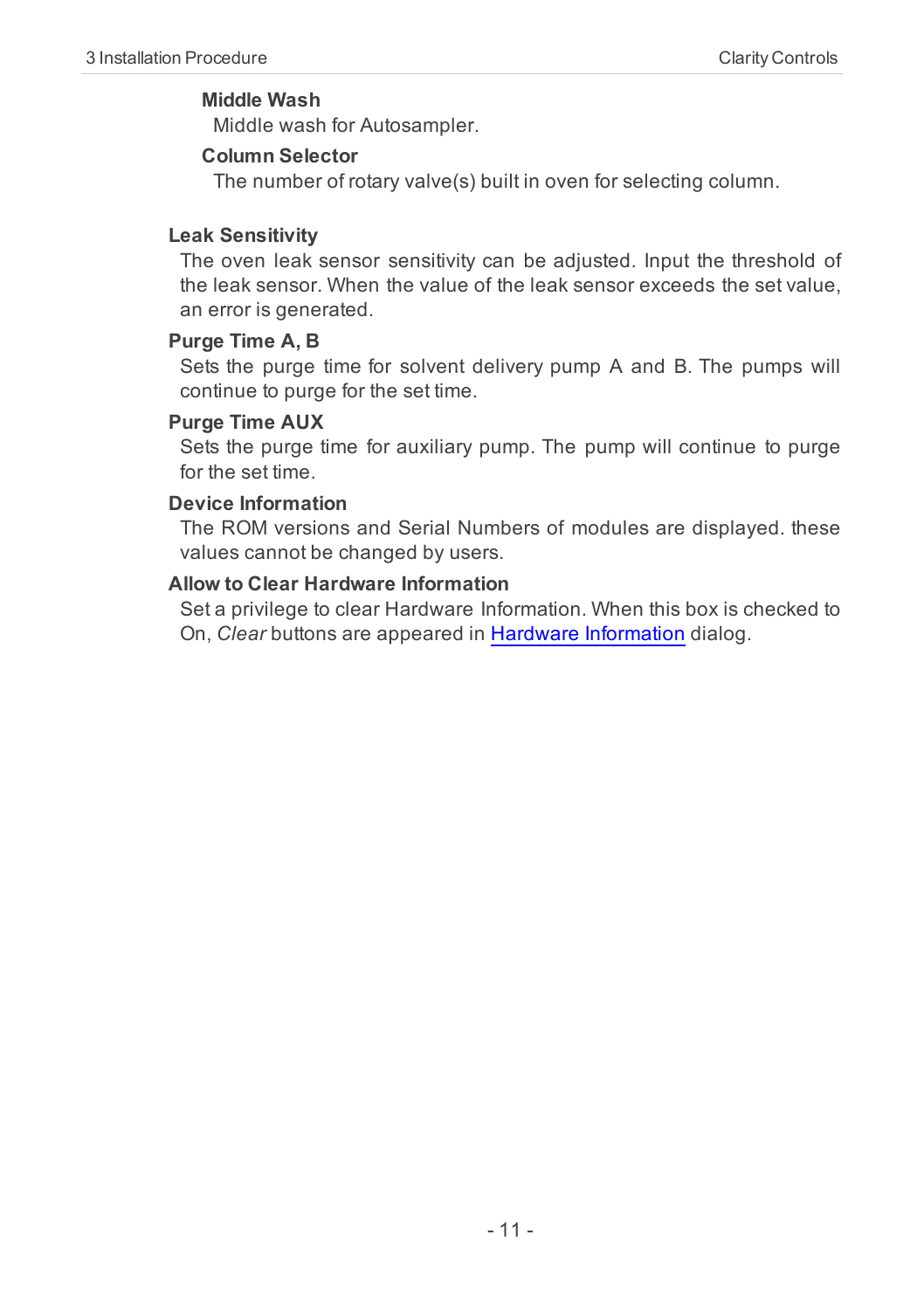## <span id="page-15-1"></span><span id="page-15-0"></span>**4 Using the control module**

Several new tabs and sections appear in the Method Setup dialog and the Device Monitor window, based on the settings performed in the [GL](#page-13-1) [Sciences](#page-13-1) [LC800](#page-13-1) [Setup](#page-13-1) dialog. These new tabs enable the setting of the **GL Sciences LC800** system operation program.

<span id="page-15-3"></span>The Method Setup tabs contain:

The *From ...* button (e.g. *From AS*, *From LC*, etc.) that loads the instrument method except for *Data Acquisition* and *Time Program* setting from the corresponding device to the template method that is currently opened in the Instrument window.

<span id="page-15-2"></span>The Method Setup tabs and the Device Monitor window contain:

The ... *Status* button (e.g. *AS Status*, *LC Status*, etc.) that opens the Hardware Information dialog listing the available hardware features of current configuration and enabling manual control of selected functions.

| <b>Hardware Information</b>                                                          |                       |                                                  |                |
|--------------------------------------------------------------------------------------|-----------------------|--------------------------------------------------|----------------|
| Rom Version<br>LC<br>313<br>305<br>Pump<br>UVD.<br>304<br>ECD.<br>421                | Serial Number<br>0000 | Injection Valve Count: 3218<br>Valve1 Count: 555 | Clear<br>Clear |
| Autosampler 442<br>not used<br>Aux Pump<br>not used<br>LIF                           | 1001                  | Adjust Pressure to Zero<br>Pump                  |                |
| PumpA <sup>®</sup><br>Used Volume [L]: 217<br>Maintenance Date : 2010/07/02 10:28:57 | Clear                 | <b>UVD</b><br>2044<br>Lighting Time [h]:         | Clear          |
| PumpB<br>Used Volume [L] :<br>136<br>Maintenance Date : 2010/03/02 16:12:17          | Clear                 |                                                  |                |
|                                                                                      |                       |                                                  | Close          |

*Fig 5: Hardware Information*

*Note:* The instrument method is always sent to the **GL Sciences LC800** as a whole.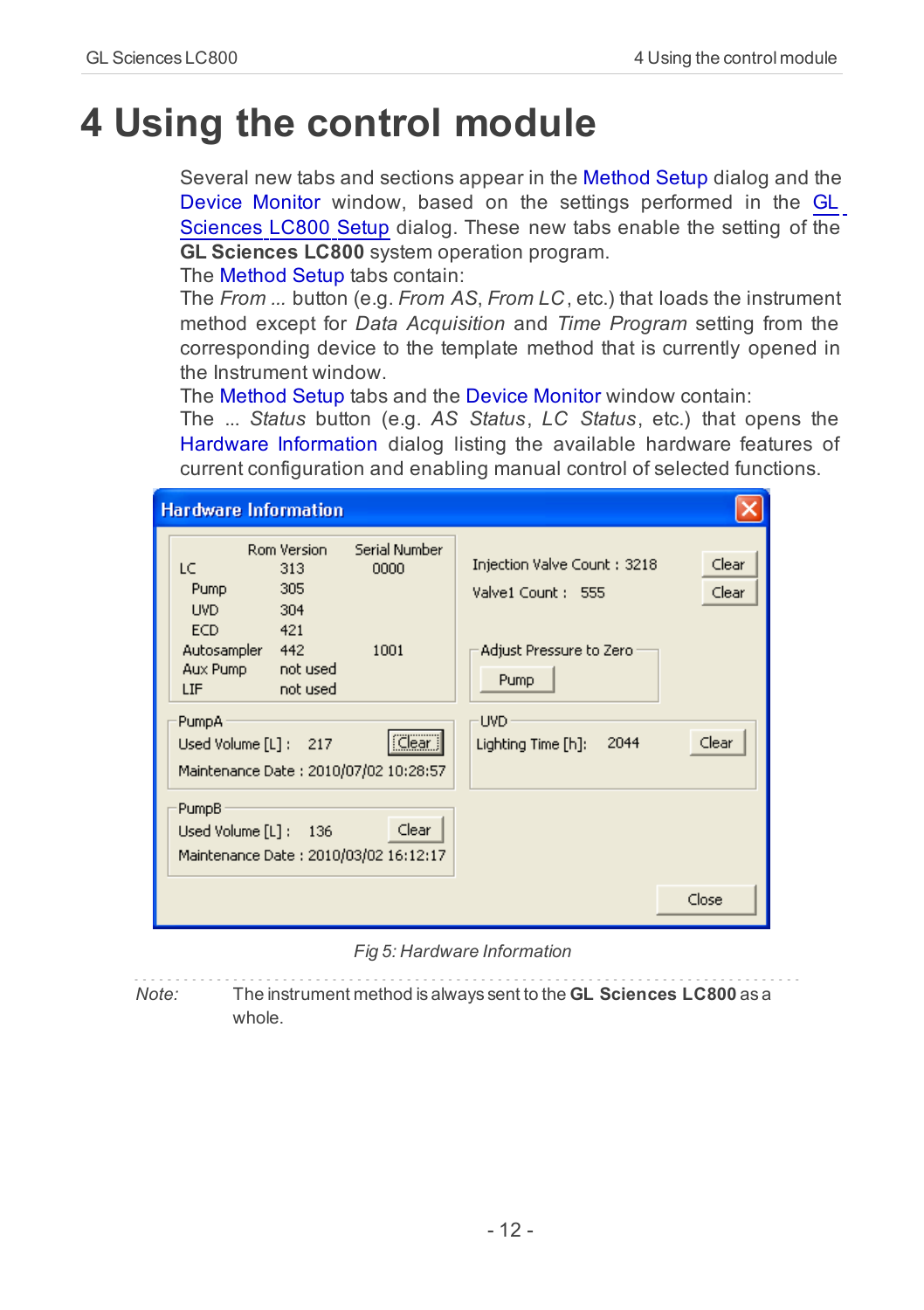## <span id="page-16-1"></span><span id="page-16-0"></span>**4.1 Pump**

## **4.1.1 Method Setup - LC Gradient**

The Method Setup - LC Gradient dialog serves for setting up the LC instrument method.

| <b>Method Setup test</b>                                                                                                                                                                                                                                                                                                                                                                                                                                | $\vert \mathsf{x} \vert$                                                                                                                                                                                    |
|---------------------------------------------------------------------------------------------------------------------------------------------------------------------------------------------------------------------------------------------------------------------------------------------------------------------------------------------------------------------------------------------------------------------------------------------------------|-------------------------------------------------------------------------------------------------------------------------------------------------------------------------------------------------------------|
| Gradient Table<br>B<br>Flow<br>А<br>Time<br>$[\%]$<br>[min]<br>$[\%]$<br>[ml/min]<br>0.500<br>80.0<br>20.0<br>Initial<br>т<br>20.0<br>80.0<br>0.500<br>$\overline{2}$<br>1.00<br>3<br>80.0<br>2.00<br>20.0<br>0.500<br>$\overline{4}$<br>A B<br>[ml/min]<br>[%]<br>$-80$<br>$0.8 -$<br>$-60$<br>공<br>$0.6 -$<br>$\mathsf{Flow}$<br>$0.4 -$<br>$-40$<br>$0.2 -$<br>$-20$<br>0.0<br>0<br>┱<br>т<br>1.5<br>т<br>0.5<br>0.0<br>1.0<br>2.0<br>[min.]<br>Time | Standby Flow<br>mL/min<br>$\mathbf{1}$<br>0<br>Time to Standby<br>[min]<br>$\,0$<br>Standby Time<br>[min]<br>Idle State<br>C Pump Off<br>$\subseteq$ Initial<br>C Standby<br>C Initial - Standby<br>Options |
| Event Table<br>A <sub>S</sub><br>LC Gradient LC<br>Measurement<br>Acquisition<br>$\alpha$<br>Cancel                                                                                                                                                                                                                                                                                                                                                     | Calculation<br>Thermostat<br>Integration<br>Advanced<br>Audit Trail<br>Send method<br>Report<br>Help                                                                                                        |

*Fig 6: Method Setup - LC Gradient*

#### <span id="page-16-2"></span>**Gradient Table**

A table for setting the composition of the mobile phase and the overall flow rate as a function of time. Operation is analogous to that of spreadsheets (Excel, Quatro Pro, etc.). To prepare the cell to receive values, click it by the left mouse button; the cell will highlight by dots. A cell that fails to highlight is not available for editing.

#### <span id="page-16-4"></span>**Time [min.]**

Sets the time at which the ratio of flow rates and the overall flow rate correspond to the values entered in the corresponding row.

*Note:* The ratio of flow rates varies continuously from one time to the next in a manner ensuring that the conditions specified in the next row are satisfied. However, the overall flow rate does not change continuously as illustrated in the graph. It remains constant until next step.

#### <span id="page-16-5"></span><span id="page-16-3"></span>**XXX1 (..4) [%]**

Represents the percentage of a component. The designation **XXX1-4** is in fact replaced by the name of the component (items *Solvent 1 - 4* in the [Gradient](#page-19-0) [Options](#page-19-0) dialog). Should you enter a component value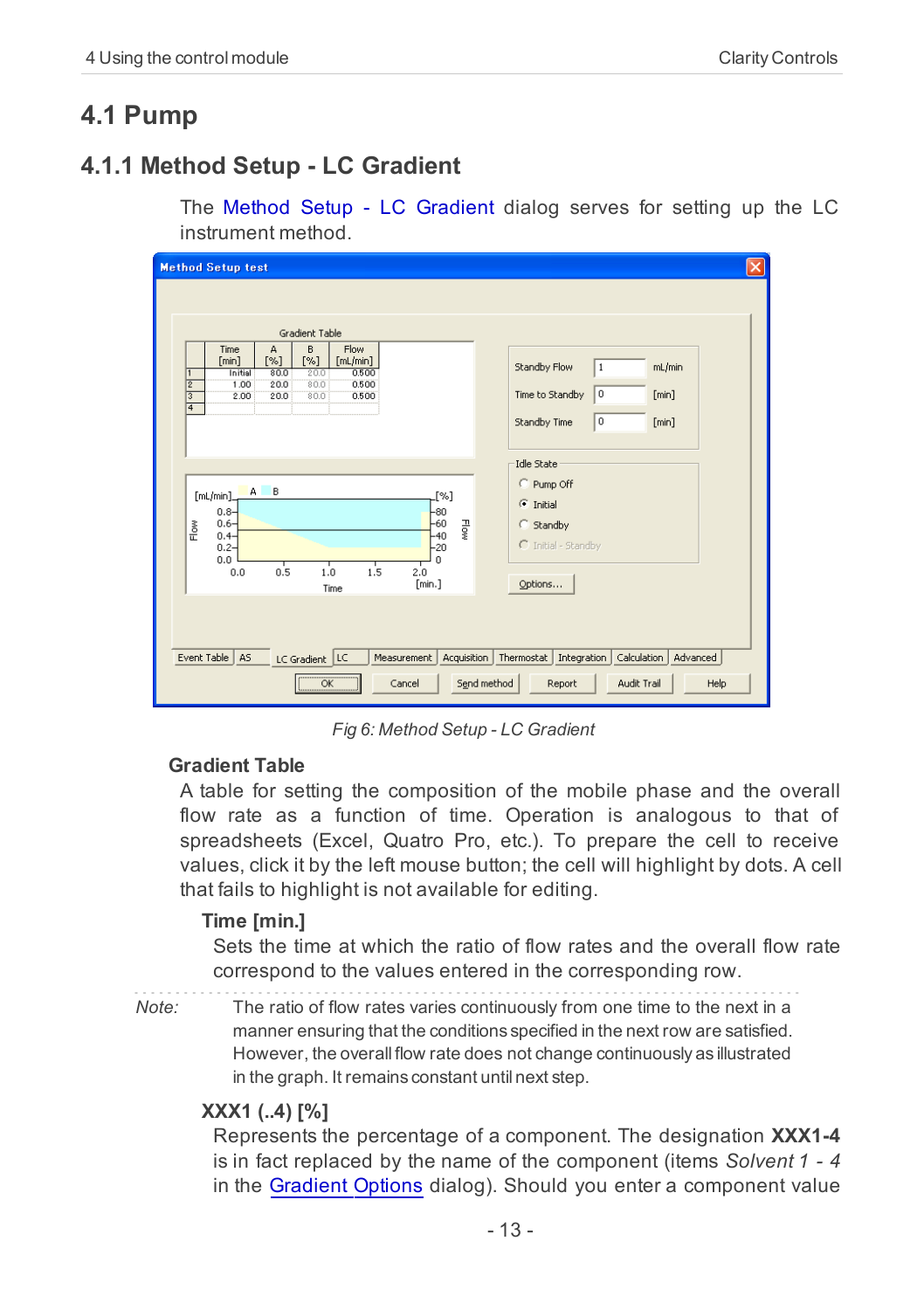such that the sum of all values exceeds 100 %, the percentage in the last column is automatically adjusted; if the percentage of the last compound is already zero, the value of the currently entered component is adjusted instead. The flow rate of a compound is calculated by multiplying the overall flow rate (indicated in the *Flow* column) by the corresponding percentage divided by 100.

*Note:* The percentage of components must be integer.

#### <span id="page-17-0"></span>**Flow**

Indicates the overall flow rate through the column. The entered value applies to the time specified in the corresponding row.

*Note:* The *Flow* range for the **GL Sciences LC800** pumps is 0 ~ 2.000 mL/min.

#### <span id="page-17-1"></span>**Graph**

The graph depicts the percentage of components as a function of time together with the overall flow rate. Data are taken over from the *Gradient Table*. Changes effected in this table are immediately reflected in the graph. Legend in the header of the graph indicates the assignment of colors to individual components. The assignment is fixed and individual components are displayed in the graph from bottom to top. The flow rate is displayed as a black line.

The graph has two vertical axes: the axis on the left refers to the mixing ratio, the one on the right to the overall flow rate.

#### <span id="page-17-2"></span>**Parameters**

#### <span id="page-17-3"></span>**Standby Flow**

Sets the overall flow rate through the column in the *STANDBY* state reached after the last row of the table has been performed and the time period defined in the *Time to Standby* field has passed. The duration of this state is defined by the *Standby Time* item. The ratio of individual components in the respective *STANDBY* and *IDLE* states is given by the first row of the *Gradient Table* (the *Initial* row).

#### <span id="page-17-5"></span>**Time to Standby [min]**

Indicates the time during which the flow rate and mobile phase composition changes continuously between the last values entered in the table and the values defined by *Standby Flow* field and the *Initial* row mobile phase composition.

This time is included in the analysis time (the Instrument is in the *CONTROL* state). In case when the *Time to Standby* is zero, there is step change from flow and components percentage specified on the last row of gradient table to that specified for *STANDBY* state.

#### <span id="page-17-4"></span>**Standby Time [min]**

The time during which the flow rate is maintained at *Standby Flow*. This time is included in the analysis time (the Instrument is in the *CONTROL* state).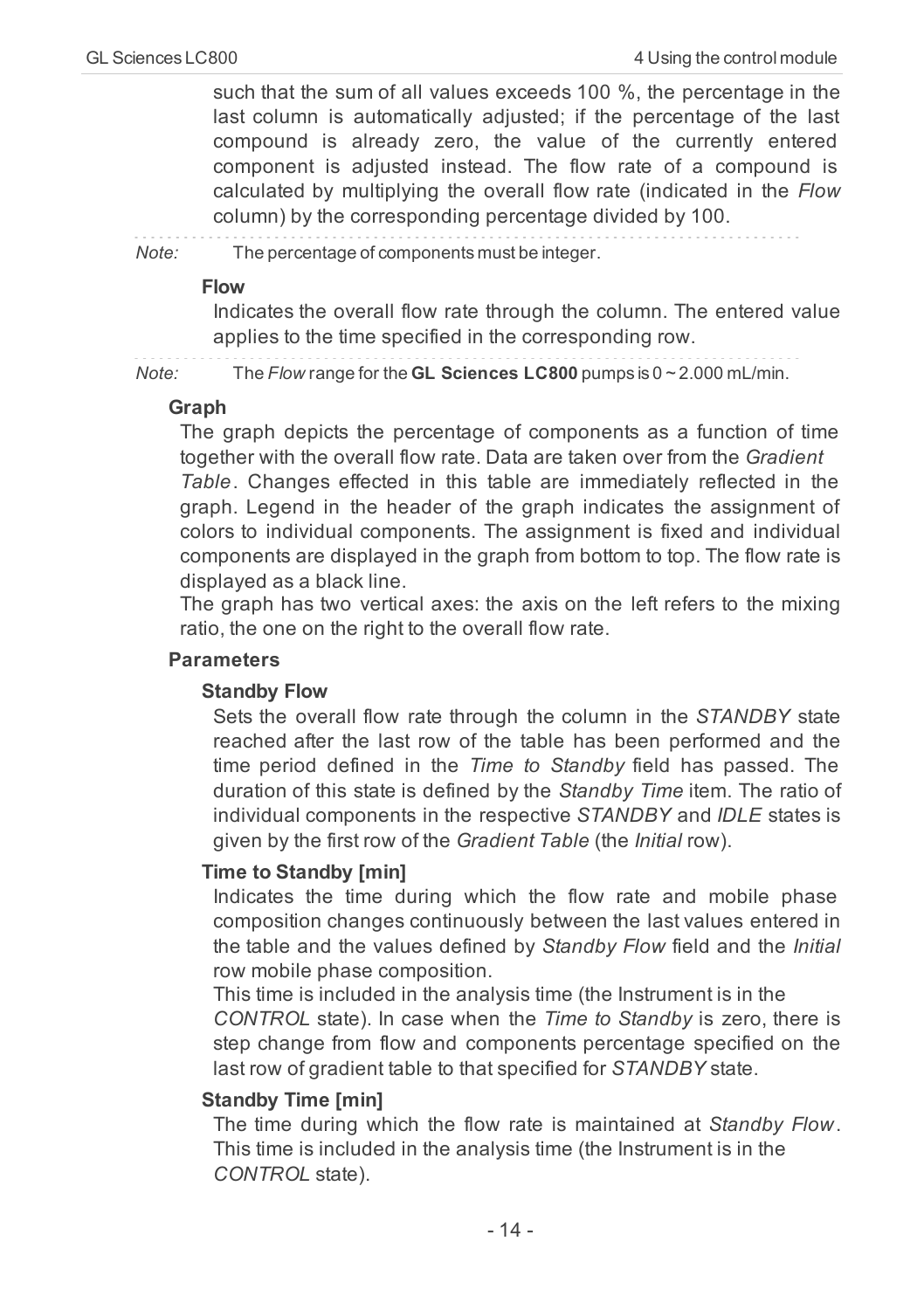#### <span id="page-18-1"></span>**Idle State**

An item specifying the overall flow rate through the column outside the instrument method. The following options are possible:

#### <span id="page-18-4"></span>**Pump Off**

The flow rates of all components are zero.

*Caution:* Be careful as this setting may damage the column in some cases.

#### <span id="page-18-2"></span>**Initial**

The flow rate is defined by the first row of the *Gradient Table* (the *Initial* row).

#### <span id="page-18-5"></span>**Standby**

The flow rate is the same as in the *STANDBY* mode and, accordingly, corresponds to the value entered in *Standby Flow* field.

#### <span id="page-18-3"></span>**Initial - Standby**

The flow is defined by the first row of the gradient table (the *Initial* row) after the method is sent, or by the value entered in the *Standby Flow* field after the method finishes.

<span id="page-18-0"></span>The *IDLE* state comes into effect each time an Instrument is opened, at the end or after abortion of an analysis by the *Abort* command, and is also maintained after the **Clarity** program is shut down.

The mixing ratio of individual components in both the *IDLE* and *STANDBY* states is given by the first row of the *Gradient Table* (the *Initial* row).

*Note:* There is a step change in the flow and components percentage from the values specified for the *STANDBY* state to those specified for the *IDLE* state if the *Idle State* field is not set to *Standby*.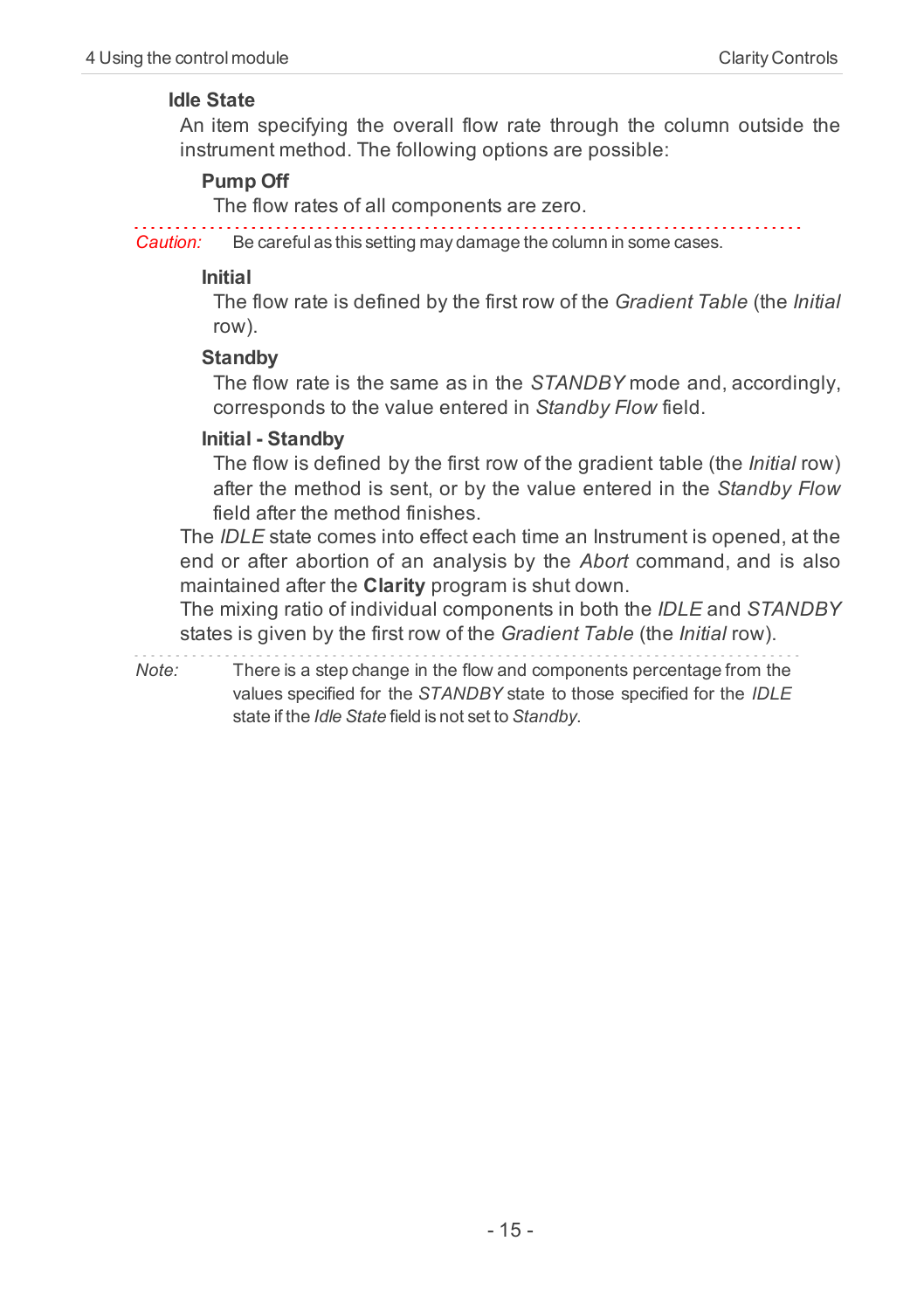## <span id="page-19-0"></span>**4.1.1.1 Gradient Options**

<span id="page-19-3"></span>Invoke the *Options…* button in the [Method](#page-16-0) [Setup](#page-16-0) [-](#page-16-0) [LC](#page-16-0) [Gradient](#page-16-0) dialog to open the Gradient Options dialog. This dialog allows to set the custom name for particular solvents, to switch whether they are used or not in the gradient and to set the warning levels for pressure to prevent the damage to hardware.

| <b>Gradient Options</b> |    |       |                                      |              |
|-------------------------|----|-------|--------------------------------------|--------------|
| Min. Pressure :         | 0  | [MPa] | $\overline{\mathsf{v}}$ Solvent 1    | Water        |
| Max. Pressure           | 80 | [MPa] | $\overline{\triangledown}$ Solvent 2 | Acetonitrile |
|                         |    |       | $\overline{\triangledown}$ Solvent 3 | Iс           |
|                         |    |       | $\overline{\triangledown}$ Solvent 4 | I D          |
|                         |    |       |                                      |              |
|                         |    | OK    | Cancel                               | Help         |

*Fig 7: Gradient Options*

#### <span id="page-19-2"></span>**Min. Pressure**

Sets the minimum pressure for the given pumps. When pressure drops to the set value, the pumps will shut down. This check doesn't start until pressure reaches to the set value.This prevents the solvent leakage.

#### <span id="page-19-1"></span>**Max. Pressure**

Sets the maximum pressure for the given pumps. When pressure reaches the set value, all pumps on the Instrument will shut down. This serves to prevent the damage to the pumps when the column is blocked.

*Note:* The maximum value of *Max. Pressure* for the **GL Sciences LC800** pumps is 80 MPa.

#### <span id="page-19-4"></span>**Solvent 1 (..4)**

It is possible to enable/disable particular solvent, as well as to set custom name to it.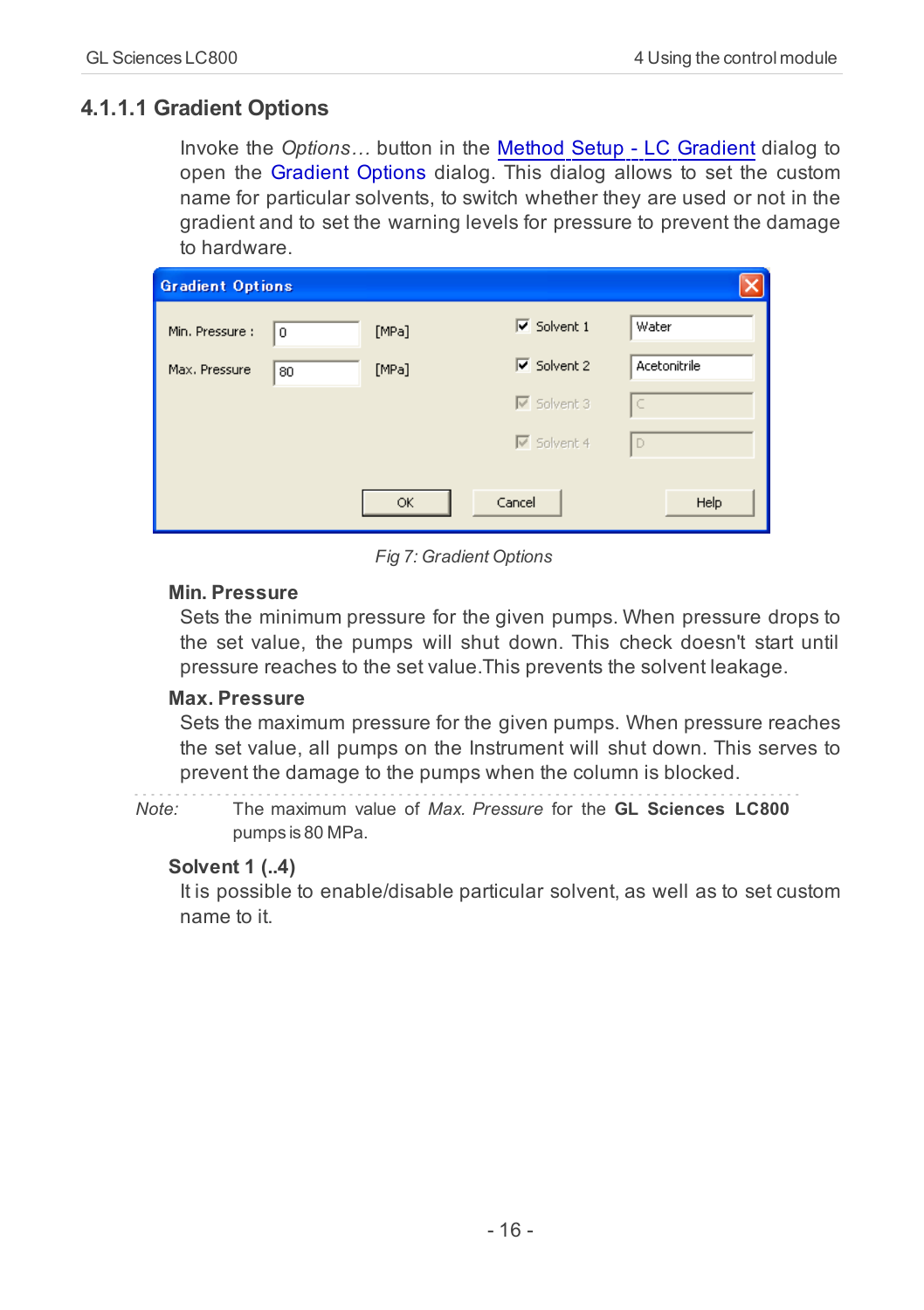## <span id="page-20-0"></span>**4.1.2 Method Setup - LC**

## <span id="page-20-2"></span>**Pump A and B**

<span id="page-20-3"></span>It is possible to switch between *Pump A* and *Pump B* using the *Select LC* menu on the top of the *LC* tab.

| <b>Method Setup test</b>                                                                                                                                                                                               | ×                       |
|------------------------------------------------------------------------------------------------------------------------------------------------------------------------------------------------------------------------|-------------------------|
| $\nabla$ Enabled<br>PumpA<br>Select LC<br>$\overline{\phantom{a}}$                                                                                                                                                     |                         |
| GL Sciences LC800 LC Method                                                                                                                                                                                            | LC Status               |
| Internal Pump                                                                                                                                                                                                          |                         |
| Solvent Type<br>$F$ H <sub>2O</sub><br>$C$ CH3OH<br>C ACN<br>Note: Flow set for given time step remains constant until next step.<br>It does not change continuously as illustrated in the graph in "LC Gradient" tab. |                         |
| Ready(no method sent)<br>Status                                                                                                                                                                                        | From LC                 |
|                                                                                                                                                                                                                        |                         |
| Event Table<br>AS<br>LC Gradient<br>Measurement<br>Acquisition<br>Thermostat  <br>Integration<br>LC                                                                                                                    | Calculation<br>Advanced |
| Send method<br>OK<br>Cancel<br>Report                                                                                                                                                                                  | Audit Trail<br>Help     |

*Fig 8: Method Setup - LC - Pump A and B*

#### <span id="page-20-4"></span>**Solvent Type**

Sets the solvent type used. Available options are H2O (Water based solvent), CH3OH (Methanol based solvent) or ACN (Acetonitrile based solvent).

## <span id="page-20-1"></span>**Auxiliary Pump**

If the auxiliary pump is configured in the [GL](#page-13-1) [Sciences](#page-13-1) [LC800](#page-13-1) [Setup](#page-13-1) dialog, it is possible to switch *AUX Pump* tab using the *Select LC* menu on the top of the LC tab.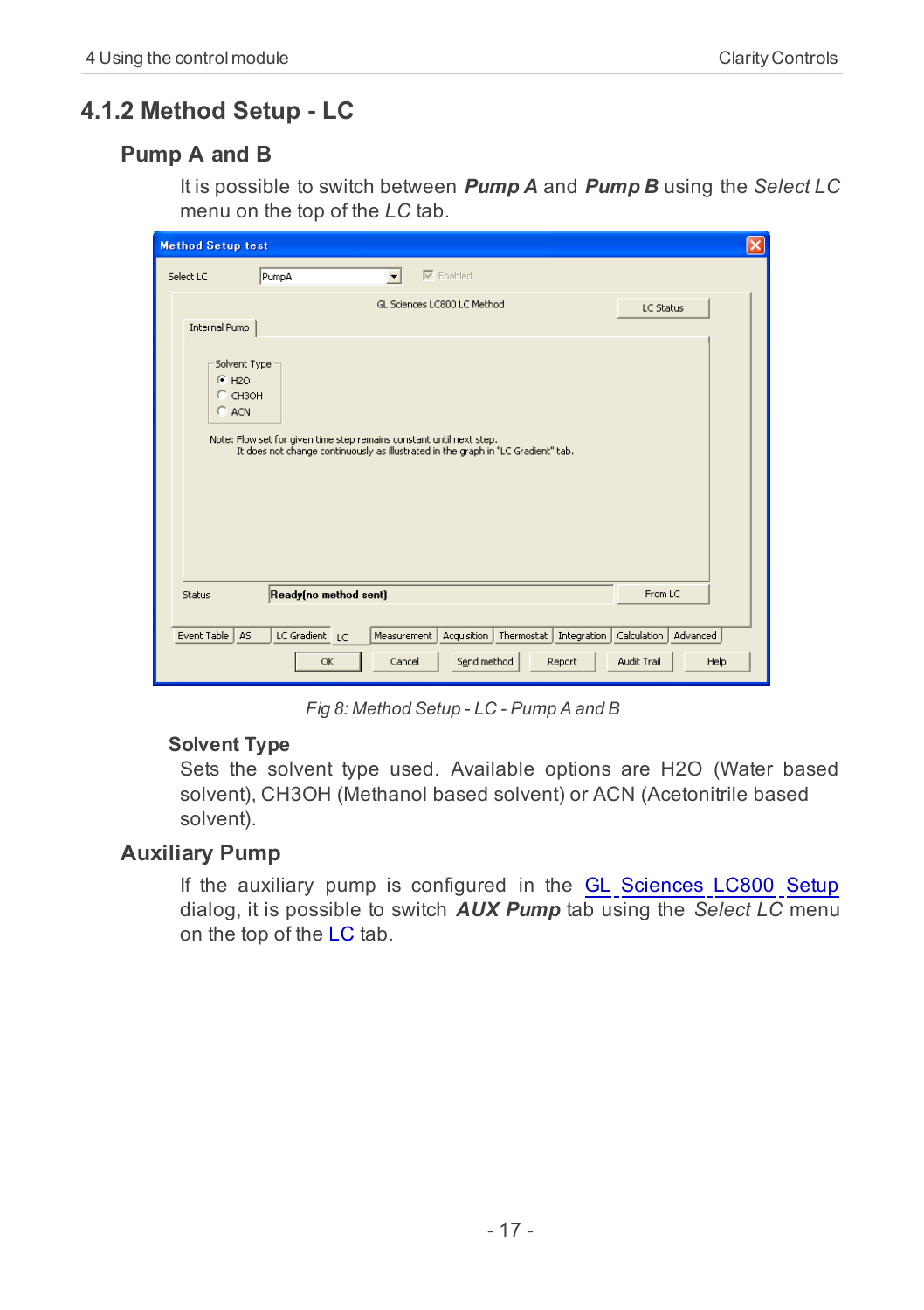<span id="page-21-0"></span>

| <b>Method Setup test (MODIFIED)</b><br>×                                                                                                |
|-----------------------------------------------------------------------------------------------------------------------------------------|
| $\nabla$ Enabled<br>Select LC<br>Aux Pump<br>$\overline{\phantom{a}}$                                                                   |
| GL Sciences LC800 LC Method<br>LC Status<br>AUX Pump                                                                                    |
| Water<br>Solvent Name<br>$\overline{0}$<br>Min. Pressure<br>MPa<br>Max. Pressure<br>34 MPa                                              |
| Time Program                                                                                                                            |
| $\overline{\phantom{a}}$<br>Time[min.]<br>Flow[ µL/min.]<br>Sort                                                                        |
| 0.00<br>200<br>$\mathbf{1}$                                                                                                             |
| $\overline{c}$<br>2.00<br>1000                                                                                                          |
| 3<br>5.00<br>1000                                                                                                                       |
| $\overline{4}$                                                                                                                          |
| 5                                                                                                                                       |
| 6                                                                                                                                       |
| 7<br>v<br>$^{\rm 8}$                                                                                                                    |
|                                                                                                                                         |
| Ready(no method sent)<br>From LC<br>Status                                                                                              |
|                                                                                                                                         |
| Event Table<br>A <sub>S</sub><br>LC Gradient LC<br>Thermostat  <br>Integration<br>Calculation<br>Advanced<br>Measurement<br>Acquisition |
| Send method<br>Audit Trail<br>Report<br>Help<br>OK<br>Cancel                                                                            |

*Fig 9: Method Setup - LC - AuxPump*

#### <span id="page-21-2"></span>**Min. Pressure**

Sets the minimum pressure for the auxiliary pump. When pressure drops to the set value, the pumps will shut down. This check doesn't start until pressure reaches to the set value. This prevents the solvent leakage.

#### <span id="page-21-1"></span>**Max. Pressure**

Sets the maximum pressure for the auxiliary pump. When pressure reaches the set value, the pump will shut down. This serves to prevent the damage to the pump when the column is blocked.

#### <span id="page-21-3"></span>**Solvent Name**

<span id="page-21-4"></span>Sets the custom name of used Solvent.

#### **Time Program**

This table sets the flow changes for the auxiliary pump based on the analysis time. Insert the desired time in minutes into the *Time* column and set the flow rate in the *Flow* column.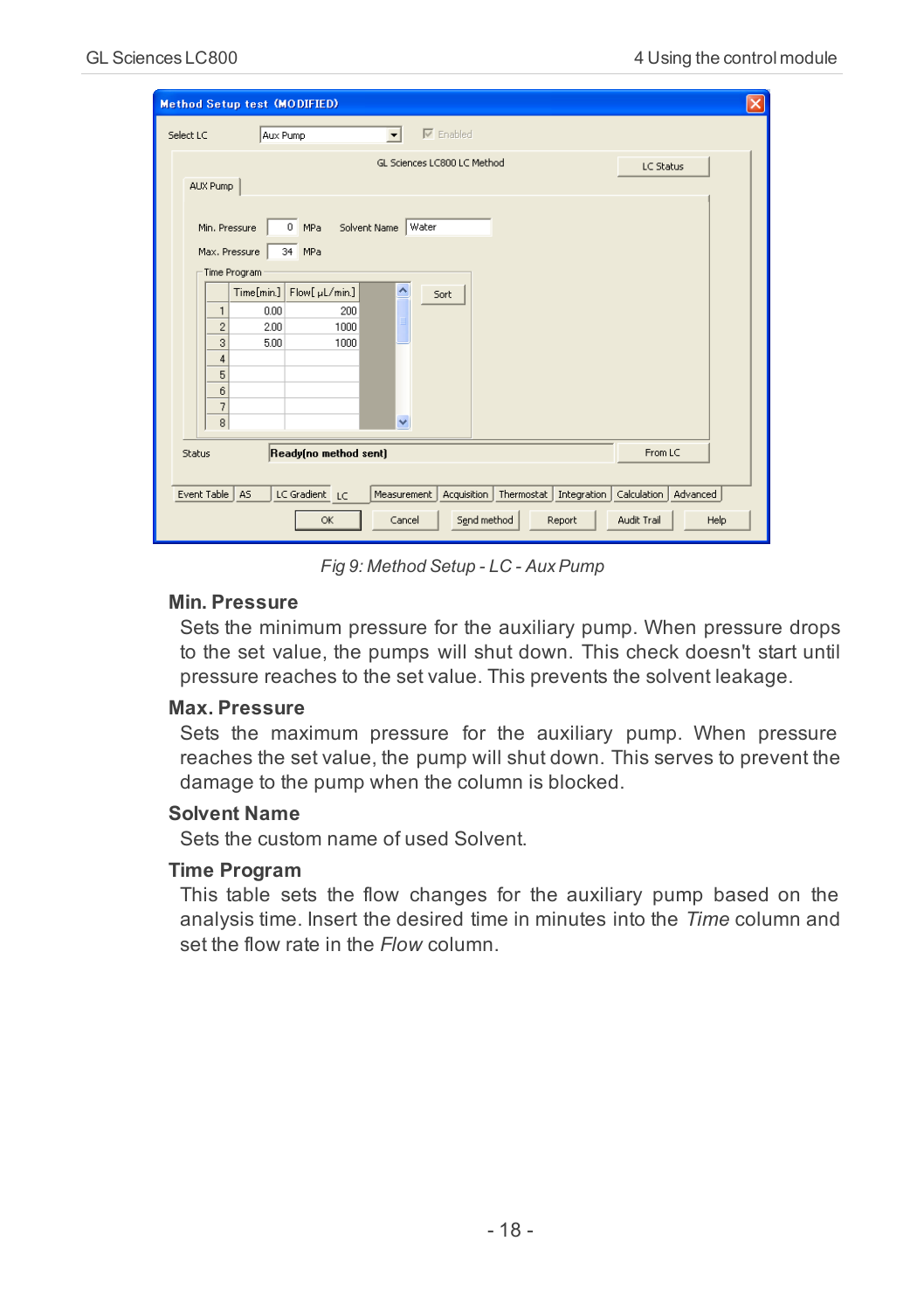## <span id="page-22-0"></span>**4.1.3 Device Monitor - Pump**

<span id="page-22-1"></span>The pump status dialog can be invoked by the *Monitor - Device Monitor* command from the instrument window or using the Device Monitor icon.

### **Device Monitor - LC Monitor**

It displays the actual flows of particular solvents, as well as the total flow, the total pressure and the analysis time.

| 00 LC800 - Device Monitor          |                               |                                                                        |                                   |
|------------------------------------|-------------------------------|------------------------------------------------------------------------|-----------------------------------|
| Control View Window Help<br>File   |                               | △11 ≦彡● □ ○ ◎ アぞ ◎                                                     | $\bullet$                         |
| LC Monitor                         |                               |                                                                        |                                   |
| Component<br>Water<br>Acetonitrile | <b>Flow</b><br>0.250<br>0.250 | Time [min.]<br>Total Flow [mL/min]<br>0.500<br>Pressure [MPa]<br>26.40 | Stop Flow<br>Purge<br>Resume Idle |
| For Help, press F1                 |                               |                                                                        |                                   |

*Fig 10: Device Monitor - LC Monitor*

#### <span id="page-22-3"></span>**Stop Flow**

The pumps can be stopped from this window using the *Stop Flow* button. This action will stop the pump only, the analysis run will continue and must be stopped or aborted from the Data Acquisition window or Single Analysis dialog.

#### <span id="page-22-2"></span>**Purge**

The pumps may be purged by pressing this button. Set the desired total flow and solvent ratios in the opened *Set Flow* dialog.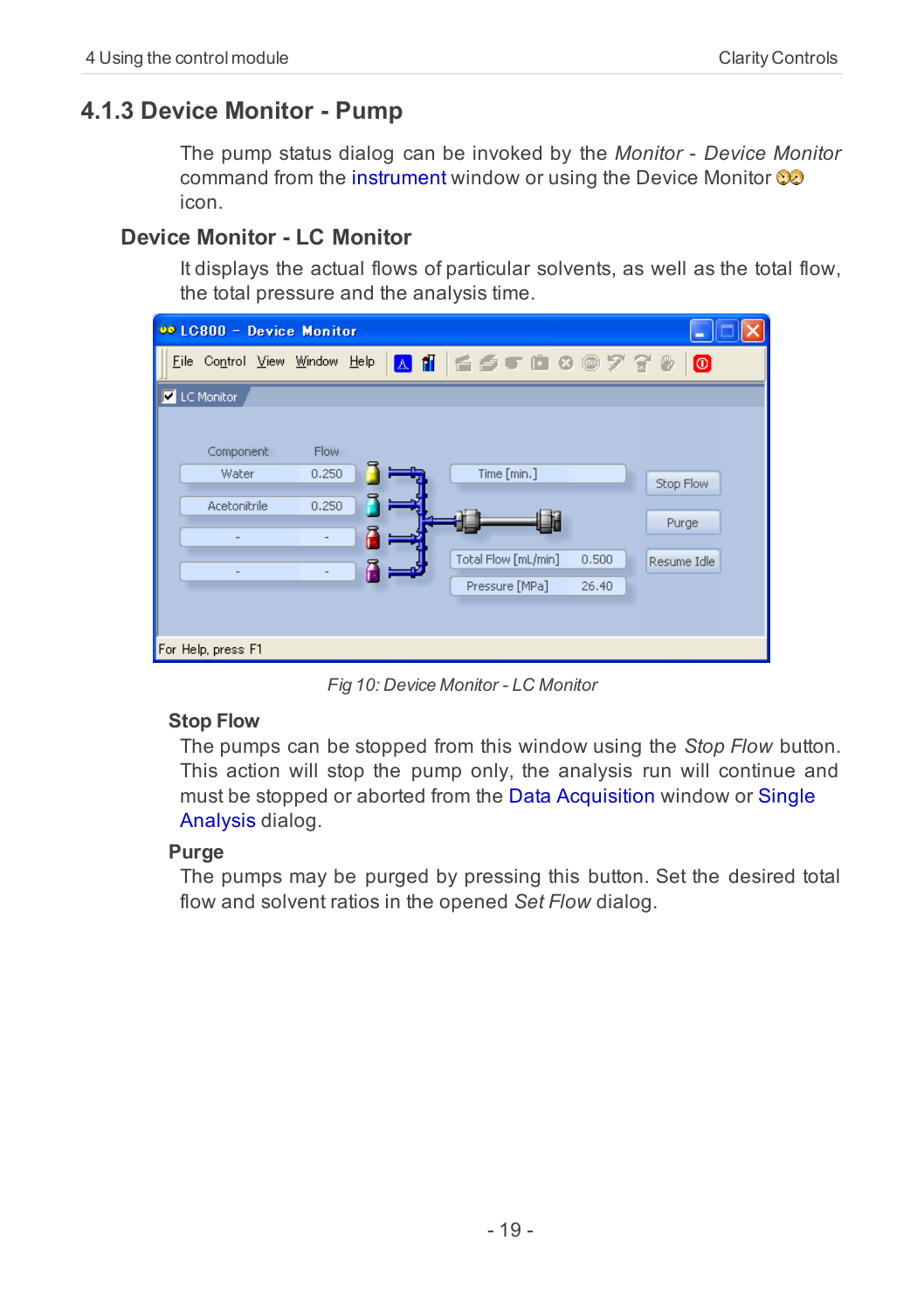

*Fig 11: Set Flow*

#### <span id="page-23-1"></span>**Resume Idle**

Returns the pumps to *IDLE* state as defined in the appropriate field on the [LC](#page-16-0) [Gradient](#page-16-0) tab of the Method Setup dialog.

#### **Device Monitor - LC800 Pump**

GL Sciences LC800 pumps have its own device monitor section, differing from the usual graphic look of the LC Monitor. It displays the status and pressure of the Pump A and Pump B.

| 00 LC800 - Device Monitor                                                         | г                                                                       |
|-----------------------------------------------------------------------------------|-------------------------------------------------------------------------|
| File                                                                              | Control View Window Help A 1 6 6 7 8 8 2 7 8 8<br>l o                   |
| LC800 Pump                                                                        | Ready(no method sent)                                                   |
| PumpA<br><b>PumpB</b><br>Stop<br><b>Status</b><br>Status<br>Pressure [MPa]<br>0,0 | LC Status<br><b>Stop</b><br>Purge A<br>Pressure [MPa]<br>0,0<br>Purge B |
| For Help, press F1                                                                |                                                                         |

*Fig 12: Device Monitor - LC800 Pump*

#### <span id="page-23-0"></span>**Pump A and B**

#### **Status**

Displays the pump status.

#### **Pressure**

Displays the pump pressure.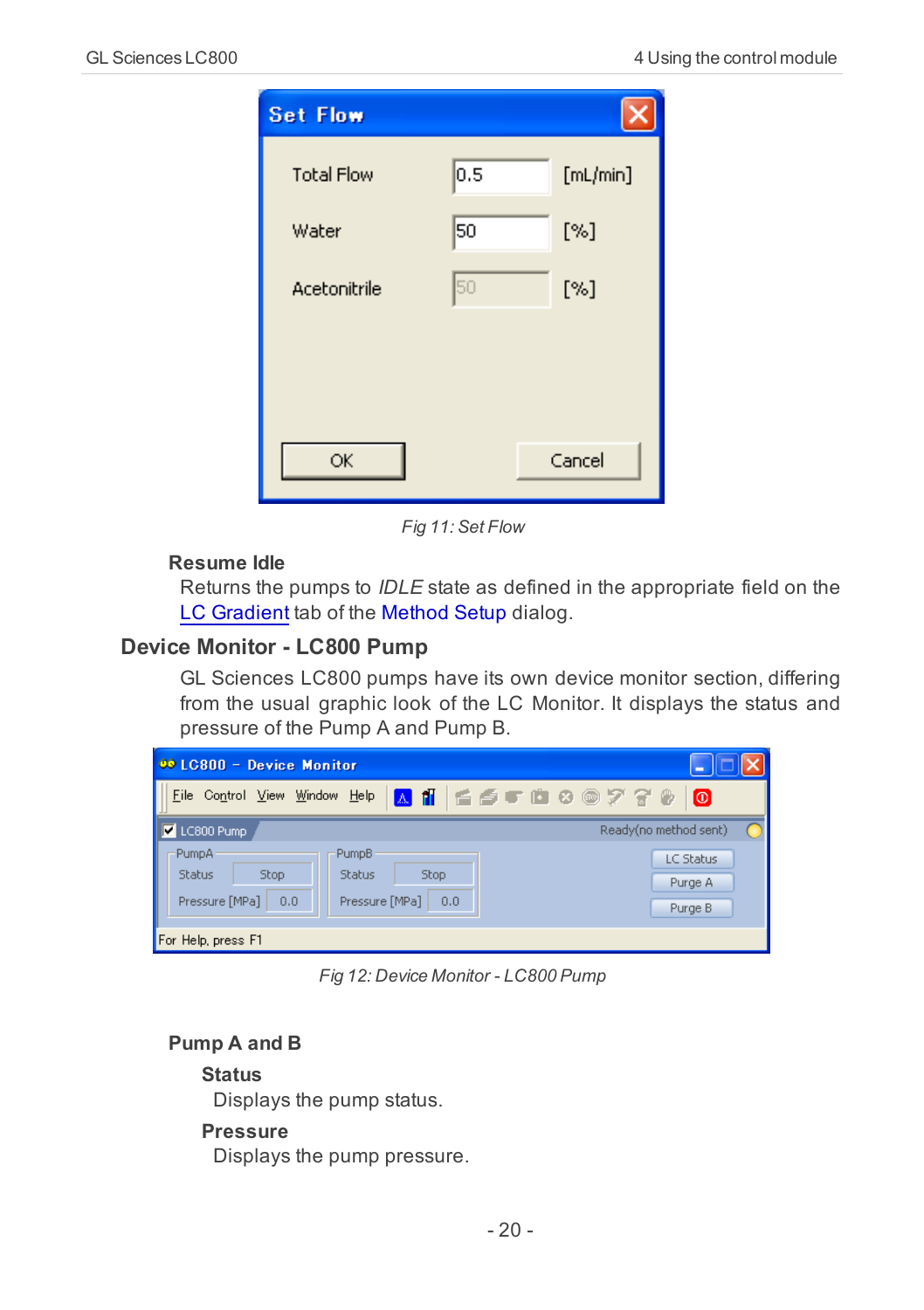#### <span id="page-24-0"></span>**LC Status**

Opens the [Hardware](#page-15-1) [Information](#page-15-1) dialog listing the available hardware features of current configuration.

#### <span id="page-24-2"></span>**Purge A and B**

The rapid purge of the pump A and Pump B can be performed. They will change to *Stop* buttons during purging .

## **Device Monitor - LC800 Aux Pump**

Auxiliary pump has its own device monitor displaying the actual flow and pressure on the device.

| 00 LC800 - Device Monitor |                                                                                       |
|---------------------------|---------------------------------------------------------------------------------------|
| File                      | Control View Window Help A 1   白色 5 面 8 @ 2 子 8 @<br>l o                              |
| LC800 AUX Pump<br> ⊽      | Ready(no method sent)                                                                 |
| <b>Status</b><br>Stop     | <b>LC Status</b><br>Pressure [MPa]<br>Flow [mL/min]<br>1.000<br>Start<br>0.1<br>Purge |
| For Help, press F1        |                                                                                       |

*Fig 13: Device Monitor - LC800 AUX Pump*

#### **Status**

Displays pump status.

#### **Flow**

<span id="page-24-3"></span>Shows pump flow rate.

#### **Start**

Starts pump flow. When the *Status* is *Flow*, it will change to *Stop* button.

#### **Pressure**

displays the pump pressure.

#### **LC Status**

Opens the [Hardware](#page-15-1) [Information](#page-15-1) dialog listing the available hardware features of current configuration.

#### <span id="page-24-1"></span>**Purge**

The rapid purge of the Auxiliary Pump can be performed. This button will change to *Stop* button during purging.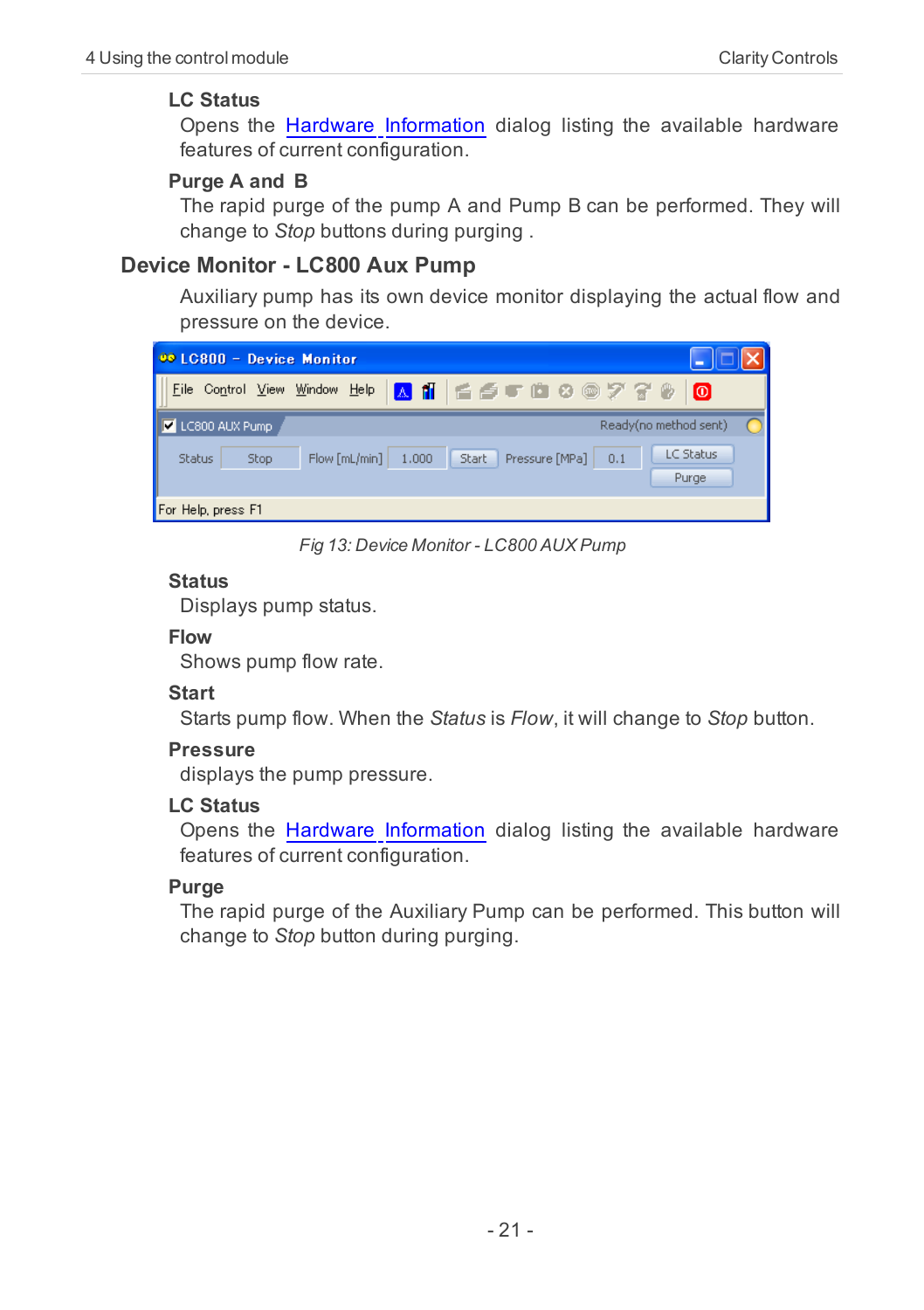## <span id="page-25-0"></span>**4.1.4 Report Setup - Pump**

<span id="page-25-1"></span>All of the pump settings accessible on the [Method](#page-16-0) [Setup](#page-16-0) [-](#page-16-0) [LC](#page-16-0) [Gradient](#page-16-0) tab and in the [Gradient](#page-19-0) [Options](#page-19-0) dialog are reported, if the pump is configured as the part of the gradient. To do so, the *Instrument Control* parameter on the *Method* tab of the Report Setup dialog must be checked.

| <b>C</b> Print Preview |                                                 |                                              |                        |               |                                                    |                                           |          |              |
|------------------------|-------------------------------------------------|----------------------------------------------|------------------------|---------------|----------------------------------------------------|-------------------------------------------|----------|--------------|
| Pint                   | Next Page                                       | Prey Page<br><b>Iwo Page</b>                 | Zoom In                | Zoom Out      | $\mathsf{Close}$                                   | Print to PDE                              | Send PDF |              |
|                        | Standby How<br>Time to Standby<br>Min. Pressure | $: 1.00$ mL/min<br>: 0.00 min.<br>: 0.00 MPa |                        |               | <b>Idle State</b><br>Standby Time<br>Max. Pressure | : Initial<br>$: 0.50$ min.<br>: 80.00 MPa |          | ۸            |
|                        |                                                 |                                              |                        |               | Gradient Table                                     |                                           |          |              |
|                        |                                                 |                                              | Time<br>[min]          | Water<br>[96] | Acetonitrile<br>[96]                               | <b>Flow</b><br>[ml/min]                   |          |              |
|                        |                                                 |                                              | Initial<br>            | 80<br>        | 20<br>                                             | 0.500<br>                                 |          |              |
|                        |                                                 |                                              | 1.00<br>-------------- | 20<br>        | 80<br>                                             | 0.500<br>---------------                  |          |              |
|                        |                                                 |                                              | 2.00                   | 20            | 80                                                 | 0.500                                     |          |              |
|                        | 1CSD                                            | PampA Method                                 |                        |               |                                                    |                                           |          |              |
|                        | Serial Number                                   | : 1101                                       | ROM Version            |               | :305                                               |                                           |          |              |
|                        | Purge Time                                      | : 10min                                      | Solvent Type           |               | : H2O                                              |                                           |          |              |
|                        | 1CSD                                            | PampB Method                                 |                        |               |                                                    |                                           |          |              |
|                        | Purge Time                                      | : 5 min                                      | Solvent Type           |               | : ACN                                              |                                           |          | $\checkmark$ |
| Page 1                 |                                                 |                                              |                        |               |                                                    |                                           |          |              |

*Fig 14: Report - pump part of the gradient*

If the auxiliary pump is configured in the [GL](#page-13-1) [Sciences](#page-13-1) [LC800](#page-13-1) [Setup](#page-13-1) dialog, the values set on the [Method](#page-21-0) [Setup](#page-21-0) [-](#page-21-0) [LC-](#page-21-0) [Aux](#page-21-0) [Pump](#page-21-0) tab are reported, including the *Time Program*. To do so, the *Instrument Control* parameter on the *Method* tab of the Report Setup dialog must be checked.

| <b>C</b> Print Preview |                                                                                                       |                                                                             |                                                                            |                     |                            |                       |              |
|------------------------|-------------------------------------------------------------------------------------------------------|-----------------------------------------------------------------------------|----------------------------------------------------------------------------|---------------------|----------------------------|-----------------------|--------------|
| Print                  | Next Page                                                                                             | <b>Iwo Page</b><br>Prey Page                                                | Zoom Out<br>Zoom In                                                        | $\mathsf{Close}$    | Send PDF<br>Print to PDE   |                       |              |
|                        | 1C500<br>Serial Number<br>Minimum Pressure<br>Time Program<br>$\boldsymbol{H}$<br>$\overline{z}$<br>3 | AUX Pamp Method<br>: 1234<br>: 0.0 MPa<br>Time[min]<br>0.00<br>1.00<br>2.00 | ROM Version<br>Maximum Pressure<br>Flow[mL/min]<br>0.200<br>0.500<br>1,000 | : 305<br>: 34.0MP a | Purge Time<br>Schrent Name | : 1 min<br>: Methanol | $\checkmark$ |
| Page 2                 |                                                                                                       |                                                                             |                                                                            |                     |                            |                       |              |

*Fig 15: Report - AuxPump*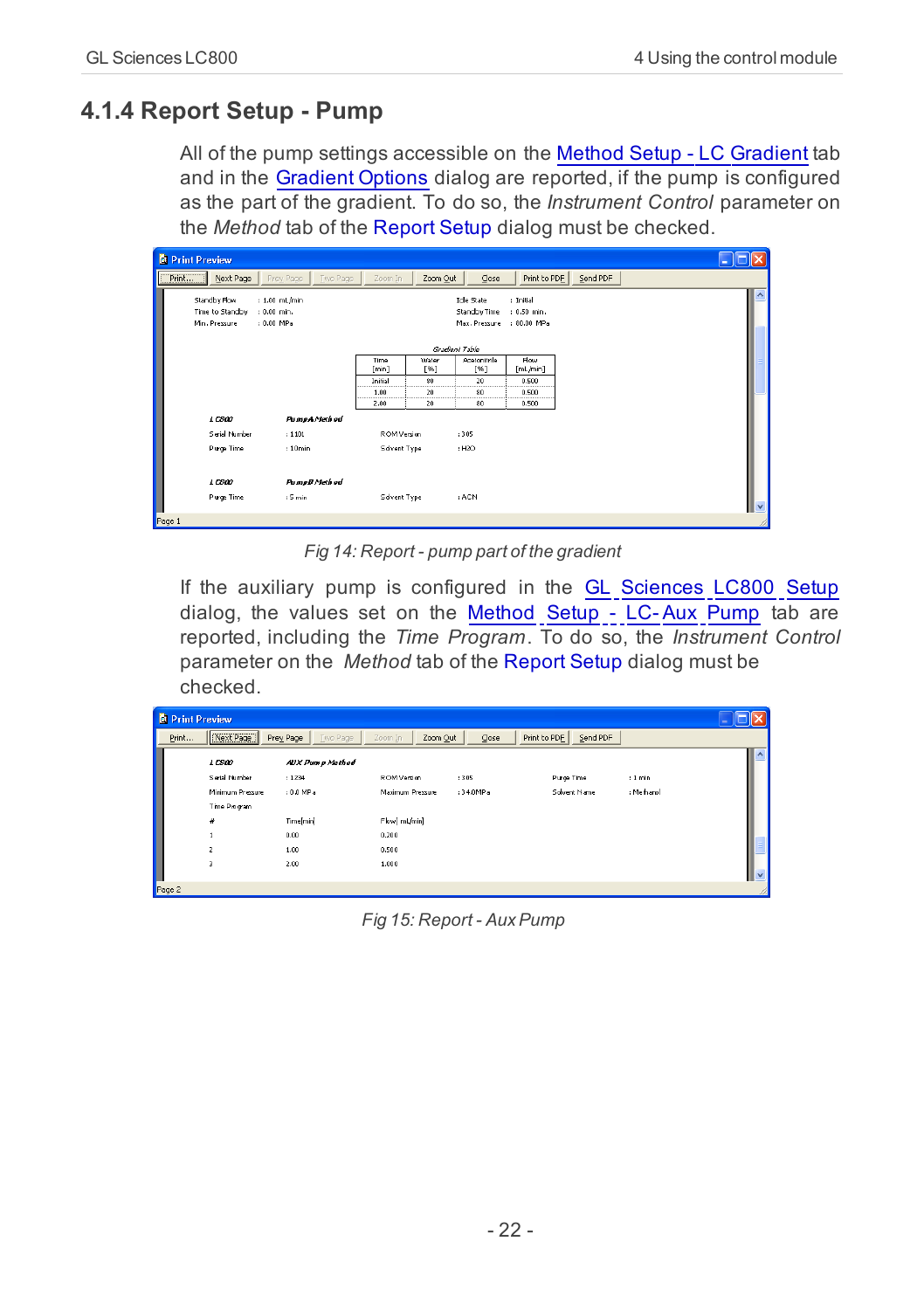## <span id="page-26-1"></span><span id="page-26-0"></span>**4.2 Detector**

## <span id="page-26-2"></span>**4.2.1 Method Setup - Acquisition**

## **4.2.1.1 Method Setup - Acquisition - UVD**

<span id="page-26-4"></span>In case of greater number of detectors configured on one Instrument, it is possible to switch to the desired detector by selecting it in the *Select Detector* menu on the upper part of the Method Setup - Acquisition window.

| <b>Method Setup test (MODIFIED)</b>                                                                                                                                                                                            |
|--------------------------------------------------------------------------------------------------------------------------------------------------------------------------------------------------------------------------------|
| $\nabla$ Enabled<br>UVD(Ch1)<br>Select Detector                                                                                                                                                                                |
| GL Sciences LC800 Detector Method<br>Det Status<br><b>UVD</b>                                                                                                                                                                  |
| Wavelength<br>$\overline{v}$<br>Lamp On<br>254 nm<br>1.00<br>Channel 1<br>Range [AUF5]<br>Polarity<br>Channel 2<br>254 nm<br>Time Constant [Sec] 2.0<br>$\overline{\phantom{a}}$<br>Output<br>Absorbance v<br>Data Acquisition |
| $\nabla$ Autozero<br>50mSec<br>20Hz<br>Sampling<br>$\overline{\phantom{a}}$<br>Time Program                                                                                                                                    |
| Time[min]<br>×<br>Sort<br>Command<br>Parameter                                                                                                                                                                                 |
| 1.00 Wavelength1<br>280<br>1                                                                                                                                                                                                   |
| $\overline{c}$<br>$1.00$ Zero                                                                                                                                                                                                  |
| 3<br>1.30 Wavelength1<br>210                                                                                                                                                                                                   |
| $\overline{4}$<br>1.30 Zero                                                                                                                                                                                                    |
| 5<br>2.00 End<br>$\ddotmark$<br>$\overline{a}$                                                                                                                                                                                 |
| Ready(no method sent)<br>From Det<br>Status                                                                                                                                                                                    |
| Event Table<br>A <sub>5</sub><br>LC Gradient   LC<br>Thermostat   Integration  <br>Calculation<br>Advanced<br>Measurement<br>Acquisition                                                                                       |
| Send method<br>Audit Trail<br>OK<br>Help<br>Cancel<br>Report                                                                                                                                                                   |

*Fig 16: Method Setup - Acquisition - UVD*

#### <span id="page-26-3"></span>**Lamp On**

Checkbox sets the lamp ON after sending the method in case it is OFF.

*Note:* Lamp power up time is typically 1 minute after execute the *Send Method* function and switching on.

#### <span id="page-26-5"></span>**Wavelength Channel 1**

<span id="page-26-6"></span>Defines the initial wavelength of the first channel.

#### **Wavelength Channel 2**

Defines the initial wavelength of the second channel, available only in the *Dual* mode. Any changes made on the tab of one channel will be reflect to the other channel of the "Dual Mode" detector.

*Note:* When a Dual mode is set, there is restriction for wavelength setting with 370 nm as the limit. Set the both wavelengths either below 370 nm or above 371 nm.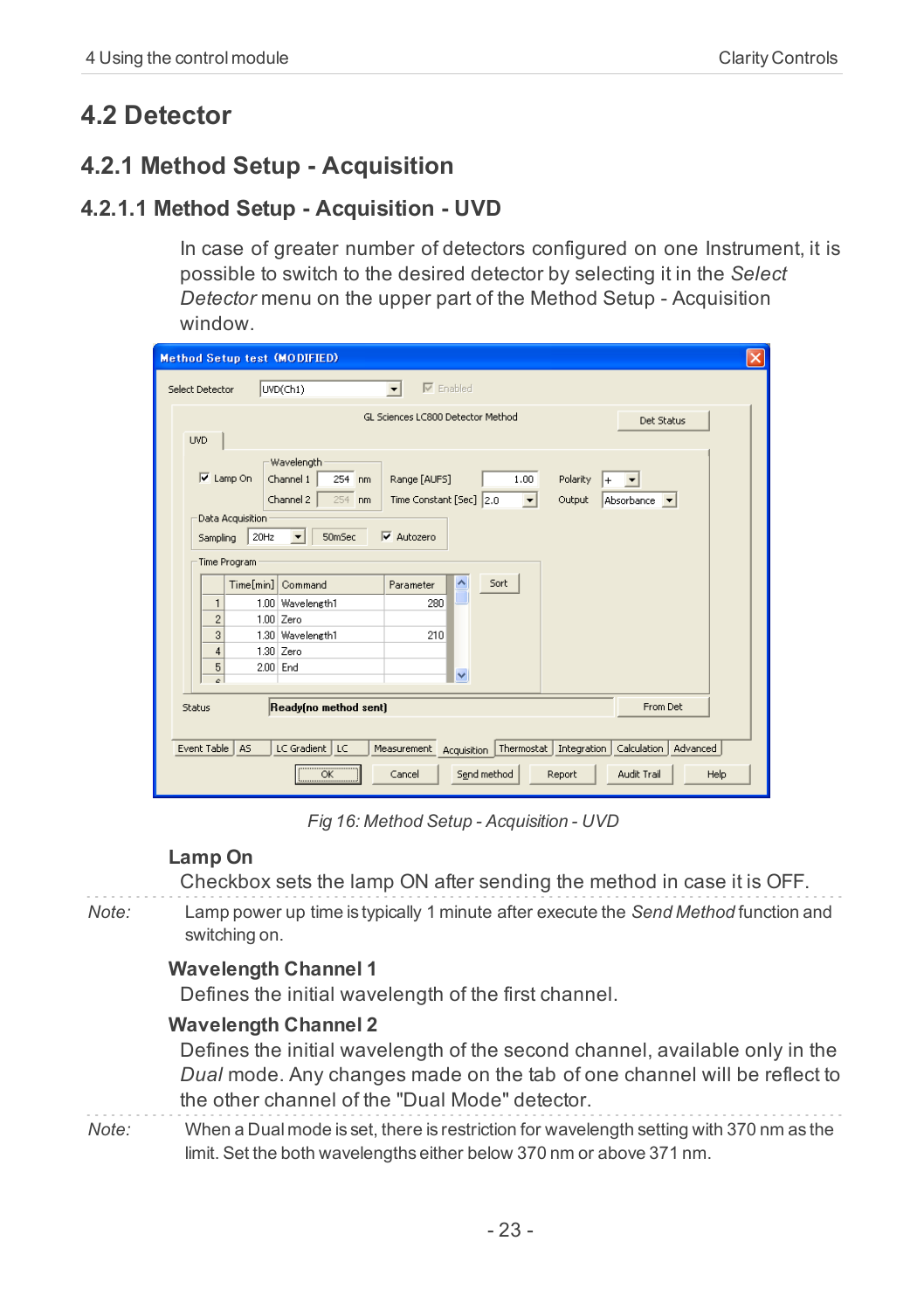#### <span id="page-27-7"></span>**Range**

<span id="page-27-6"></span>Sets the signal range of the detector.

#### **Polarity**

<span id="page-27-10"></span>Selects the polarity of the signal.

#### **Time Constant**

Defines the level of the digital noise filter. The higher the number set, the lower the noise level is. On the other hand, some peaks may not be detected.

#### <span id="page-27-5"></span><span id="page-27-0"></span>**Output**

Selects the output mode of the signal of the detector. Available options are : *Absorbance*, *Log* (Logarithm plotting of the Absorbance), *Ratio* (Ratio plotting between the absorbance of wavelength channel 1 and channel 2), *Max* (The larger absorbance between wavelength channel 1 and channel 2). If the output mode is set to Ratio, the *Ratio Settings* field is displayed in the *UVD* tab.

| Ratio Settings |         |     |
|----------------|---------|-----|
| Ratio          | Ch2/Ch1 |     |
| Minimum ALI    |         |     |
| Minimum Ratio  |         | 0.1 |
| Maximum Ratio  |         |     |

*Fig 17: Ratio Settings*

#### <span id="page-27-8"></span>**Ratio Settings**

#### **Ratio**

<span id="page-27-4"></span>Sets the Ratio type. (*CH1 / CH2* or *CH2 / CH1*)

#### **Minimum AU**

Sets the minimum absorbance value. The ratio plotting is output only when the detected absorbance value of both channel exceeds the set value. Otherwise, the signal sets to 0.

#### <span id="page-27-3"></span>**Minimum Ratio and Maximum Ratio**

Set the minimum ratio value and maximum ratio value. The signal of the ratio plotting is output according to the following formula.

Signal = (Ratio - Minimum Ratio value) / (Maximum Ratio value - Minimum Ratio value)

#### <span id="page-27-2"></span>**Data Acquisition**

#### <span id="page-27-9"></span>**Sampling**

<span id="page-27-1"></span>Sets the sampling rate of the detector signal(s).

#### **Autozero**

If checked, the signal of the detector is set to 0 before run.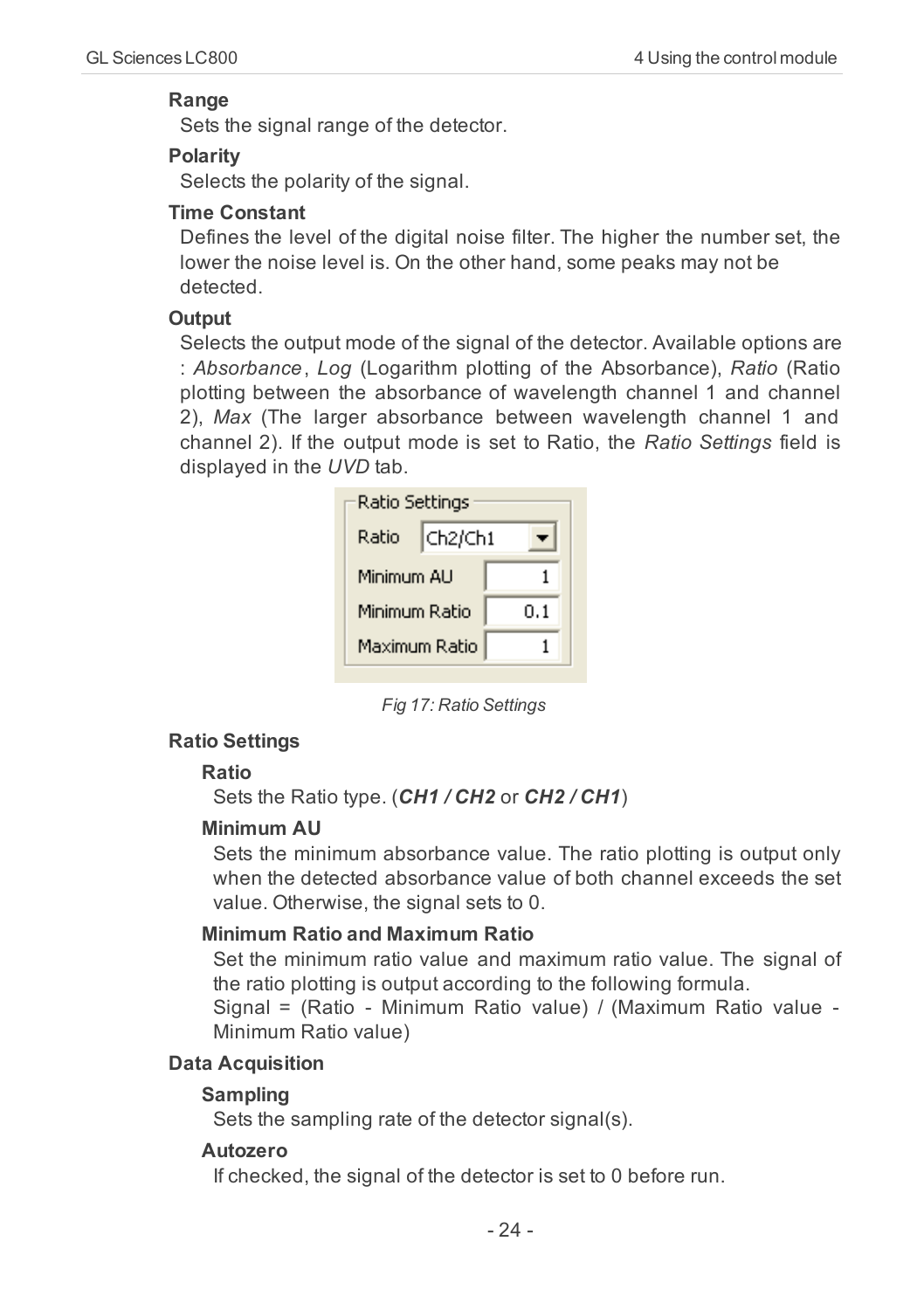*Note:* Autozero can be set for automatically at the start of each analysis. It is not executed by*Send Method*. An autozero can be set manually in the [Device](#page-33-1) [Monitor](#page-33-1) [-](#page-33-1) [UVD](#page-33-1) display.

#### <span id="page-28-5"></span>**Time Program**

This table sets the wavelength changes and the zero adjustments of the detector based on the analysis time. Insert the time in minutes into the *Time* column, set the desired option in the *Command* column and if the *Command* is set to *Wavelength 1* or *Wavelength 2* , the desired wavelength value into the *Parameter* column. At the last row of the table, the *end* command must be selected.

#### <span id="page-28-0"></span>**4.2.1.2 Method Setup - Acquisition - LIF**

<span id="page-28-4"></span>In case of greater number of detectors configured on one Instrument, it is possible to switch to the *LIF* by selecting it in the *Select Detector* menu on the upper part of the Method Setup - Acquisition window.

| <b>Method Setup 12</b>                                                                                                                                                                                                                 | $\overline{\mathsf{x}}$ |
|----------------------------------------------------------------------------------------------------------------------------------------------------------------------------------------------------------------------------------------|-------------------------|
| $\nabla$ Enabled<br>LIF<br>Select Detector                                                                                                                                                                                             |                         |
| GL Sciences LC800 Detector Method<br>Det Status<br>LIF                                                                                                                                                                                 |                         |
| 300<br>$\overline{\mathsf{v}}$ Laser On<br>PMT Voltage [Volt]<br>Range [RFUF5] 10<br>Time Constant [Sec] 2.0<br>$\overline{\phantom{a}}$<br>Data Acquisition<br>200mSec<br>Autozero On<br>Sampling<br>5Hz<br>ᅬ<br>$\blacktriangledown$ |                         |
| Time Program<br>$\triangle$<br>Sort<br>Time[min]<br>Command<br>Parameter<br>Ē<br>0.50 Base Adjust<br>1<br>0.70 Zero<br>$\overline{2}$<br>1.00 End<br>3<br>$\overline{4}$<br>5<br>$\checkmark$<br>$\epsilon$                            |                         |
| Ready(no method sent)<br>From Det<br>Status                                                                                                                                                                                            |                         |
| Event Table<br>LC Gradient   LC<br>Thermostat   Integration  <br>Calculation<br>A <sub>S</sub><br>Measurement<br>Advanced<br>Acquisition<br>                                                                                           |                         |
| Send method<br>Audit Trail<br>Help<br>OK<br>Cancel<br>Report<br>,,,,,,,,,,,,,,,,,,,,,,,                                                                                                                                                |                         |

*Fig 18: Method Setup - Acquisition - LIF*

#### <span id="page-28-1"></span>**Laser On**

<span id="page-28-2"></span>Checkbox sets the laser ON after sending the method in case it is OFF.

#### **PMT Voltage**

<span id="page-28-3"></span>Defines the voltage of the photomultiplier tube.

#### **Range**

Sets the signal range of the detector.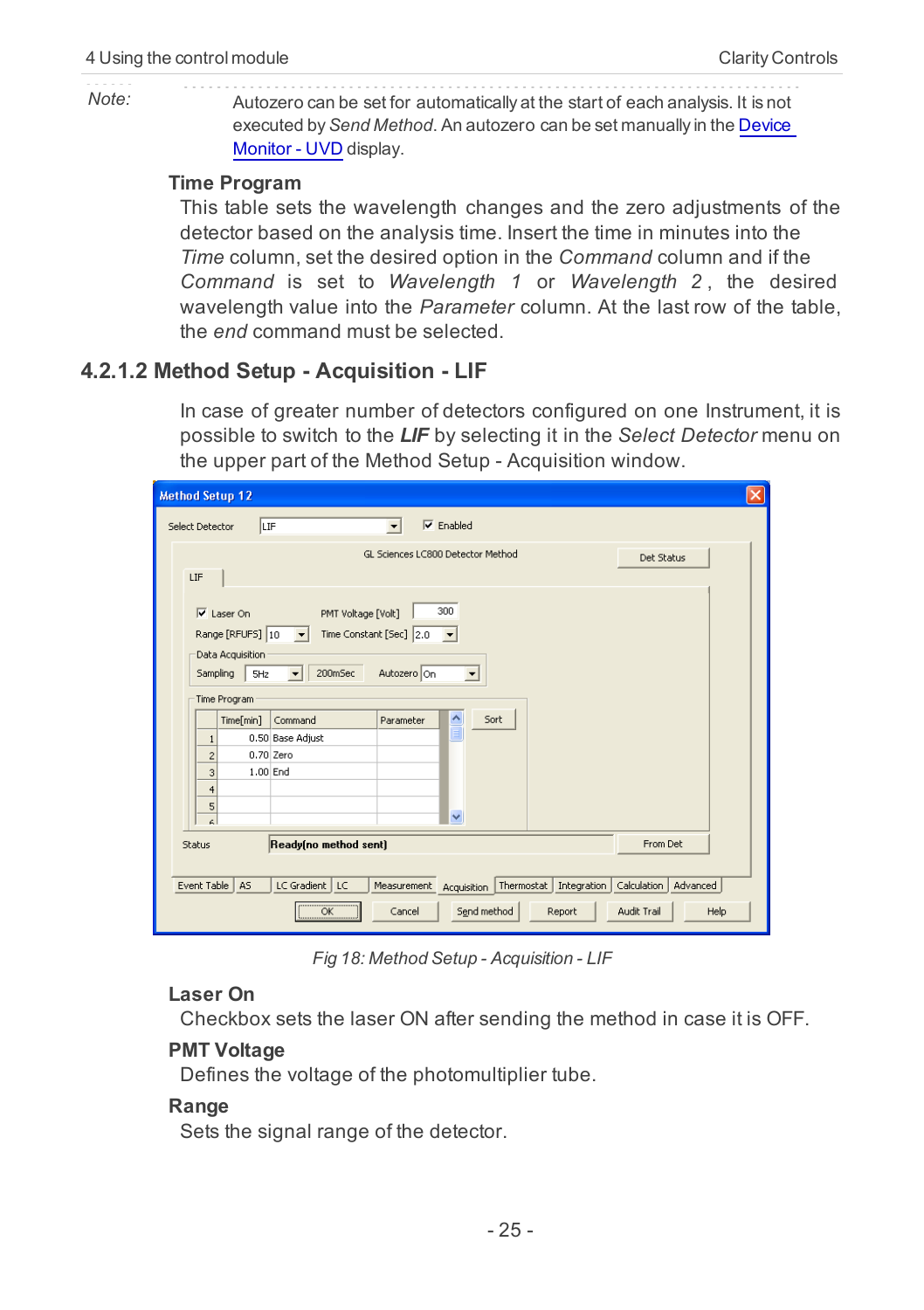#### <span id="page-29-3"></span>**Time Constant**

Defines the level of the digital noise filter. The higher the number set, the lower the noise level is. On the other hand, some peaks may not be detected.

#### <span id="page-29-1"></span>**Data Acquisition**

#### <span id="page-29-2"></span>**Sampling**

<span id="page-29-0"></span>Sets the sampling rate of the detector.

#### **Autozero**

Sets the autozero function. Available options are *On* (The signal is set to 0 before run), *Reset* (The signal offset is reset before run.) and *Off*

*Note:* Autozero can be set for automatically at the start of each analysis. It is not executed by*Send Method*. An autozero can be set manually in the [Device](#page-34-0) [Monitor](#page-34-0) [-](#page-34-0) [LIF](#page-34-0) display.

#### <span id="page-29-4"></span>**Time Program**

This table sets the baseline and zero adjustments of the detector based on the analysis time. Insert the time in minutes into the *Time* column, set the desired option in the *Command* column. At the last row of the table, the *end* command must be selected.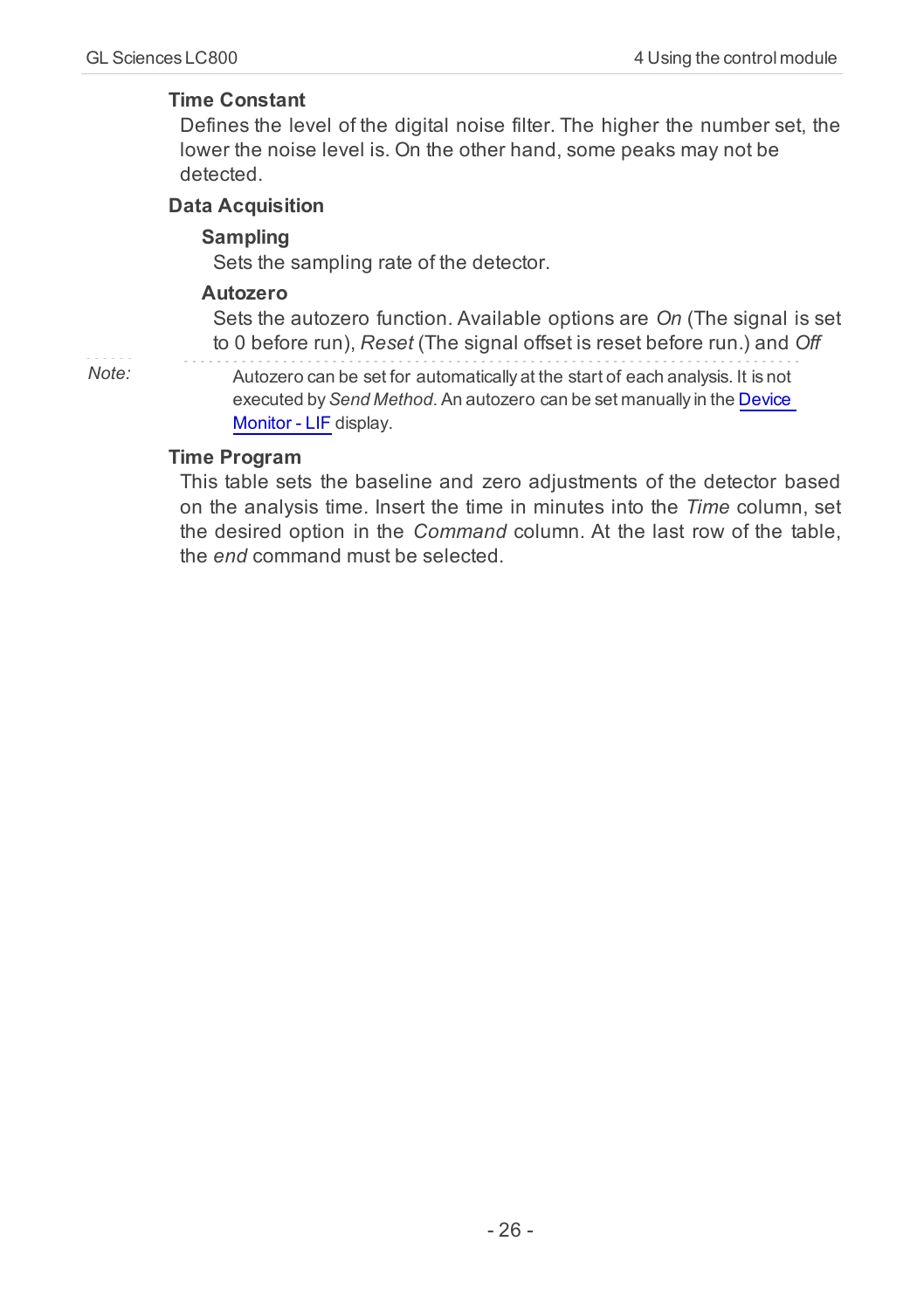### <span id="page-30-0"></span>**4.2.1.3 Method Setup - Acquisition - ECD**

In case of greater number of detectors configured on one Instrument, it is possible to switch to the *ECD* by selecting it in the *Select Detector* menu on the upper part of the Method Setup - Acquisition window.

| $\overline{\mathsf{x}}$<br>Method Setup 12 (MODIFIED)                                                                                    |
|------------------------------------------------------------------------------------------------------------------------------------------|
| $\nabla$ Enabled<br>ECD<br>Select Detector<br>$\overline{\phantom{a}}$                                                                   |
| GL Sciences LC800 Detector Method<br><b>Det Status</b>                                                                                   |
| ECD                                                                                                                                      |
| Range [uAFS] 1<br>Mode DC<br>Voltage [mVolt]<br>300<br>$\vert$<br>$\blacktriangledown$                                                   |
| Time Constant [Sec] 0.1<br>Polarity<br>$\vert \cdot \vert$<br>$\left  + \right\rangle$<br>$\blacktriangledown$                           |
| Data Acquisition                                                                                                                         |
| Autozero On<br>Sampling   50Hz<br>$\overline{\phantom{0}}$<br>20mSec<br>▼                                                                |
| Time Program                                                                                                                             |
| $\frac{\lambda}{\mathbb{I}}$<br>Sort<br>Time[min]<br>Command<br>Parameter                                                                |
| 0.50 Voltage<br>100<br>$\mathbf{1}$                                                                                                      |
| 0.51 Zero<br>$\overline{c}$                                                                                                              |
| 1.00 End<br>3                                                                                                                            |
| $\overline{4}$                                                                                                                           |
| 5                                                                                                                                        |
| v<br>6                                                                                                                                   |
| From Det<br>Status                                                                                                                       |
|                                                                                                                                          |
| Event Table<br>LC Gradient   LC<br>A <sub>5</sub><br>Thermostat   Integration  <br>Calculation<br>Advanced<br>Measurement<br>Acquisition |
| Send method<br>Audit Trail<br>OK<br>Cancel<br>Report<br>Help                                                                             |

*Fig 19: Method Setup - Acquisition - ECD*

#### <span id="page-30-5"></span>**Voltage**

Defines the initial voltage applied to the working electrode in the *DC Mode*.

#### <span id="page-30-3"></span>**Range**

<span id="page-30-4"></span>Sets the signal range of the detector.

#### **Time Constant**

Defines the level of the digital noise filter. The higher the number set, the lower the noise level is. On the other hand, some peaks may not be detected.

#### <span id="page-30-2"></span>**Polarity**

<span id="page-30-1"></span>Selects the polarity of the signal.

#### **Mode**

Sets the measurement mode of the detector to *DC* (direct current mode) or *PAD* (Pulsed mode). When *PAD* is selected, the *Pulse program* field is displayed in the *ECD* tab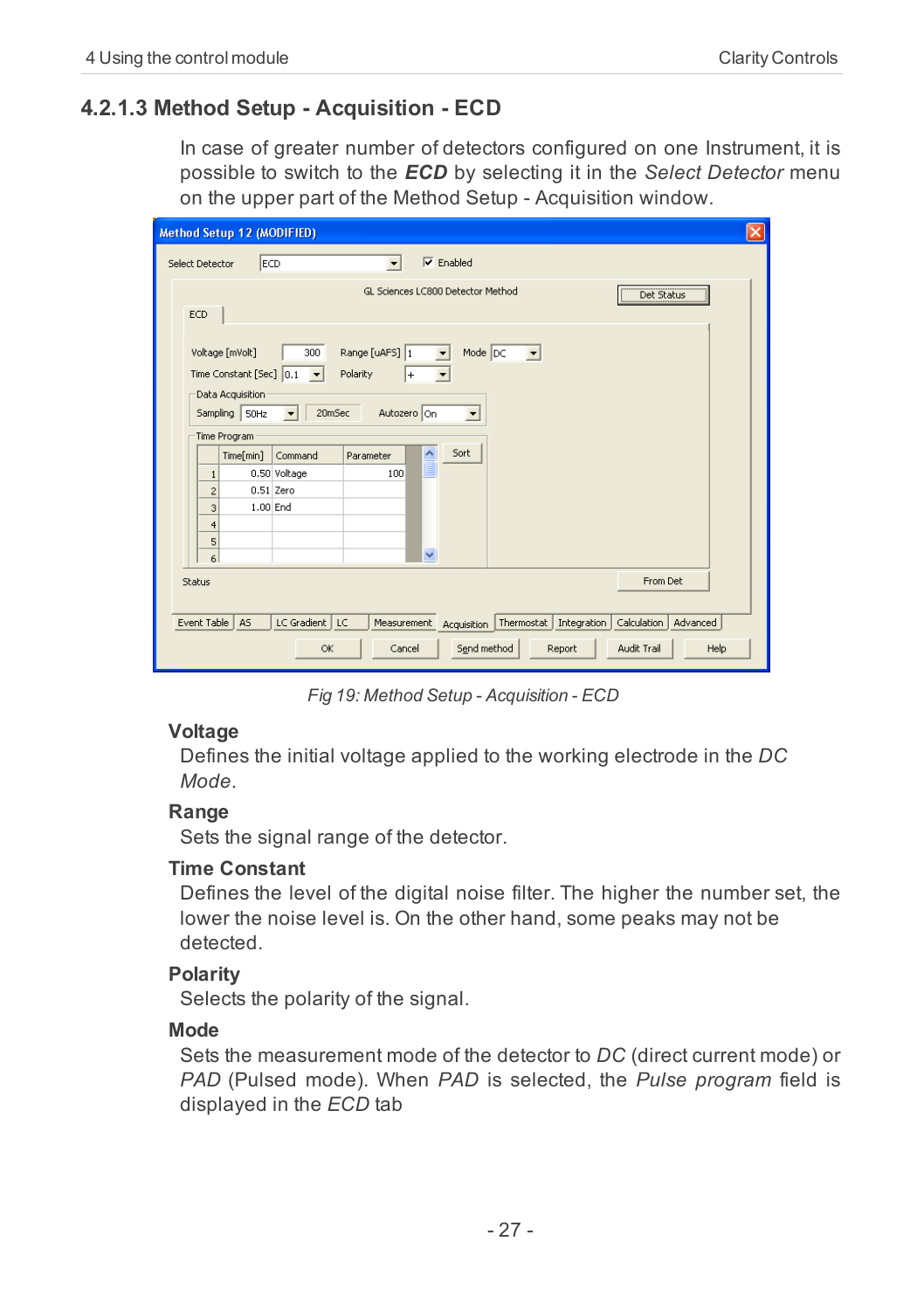| Pulse Program                              |         |          |     |  |
|--------------------------------------------|---------|----------|-----|--|
| Voltage                                    |         | Time     |     |  |
|                                            | [mVolt] | [mSec]   |     |  |
| E1                                         | 150     | t1       | 600 |  |
| E <sub>2</sub>                             | $-1500$ | t2<br>50 |     |  |
| E3                                         | 600     | tЗ<br>50 |     |  |
| E <sub>4</sub>                             | $-200$  | t4       | 100 |  |
| Measurement Time<br>$(20-200)$<br>ts<br>50 |         |          |     |  |

*Fig 20: Pulse Program*

#### <span id="page-31-2"></span>**Pulse Program**

Sets the applying *Voltage* and the *Time* span of each step and the Sampling Rate

#### **Voltage E1 (... E4)**

Sets the applying voltage values of each step.

#### **Time t1 (... t4)**

Sets the time spans of each step.

*Note:* The voltage set during the t2, t3 and t4 time intervals is used to wash the surface of the electrodes. the signal during this wash period is not acquired.

#### **Measurement Time**

Sets the signal measurement time during t1 step. The time difference between t1 and the set value is used to establish the correct value of  $F1.$ 

#### <span id="page-31-1"></span>**Data Acquisition**

#### <span id="page-31-3"></span>**Sampling**

Sets the sampling rate of the detector.

*Note:* When using PAD mode the sampling rate must be 1 Hz.

#### <span id="page-31-0"></span>**Autozero**

Sets the autozero function. Available options are *On* (The signal is set to 0 before run), *Reset* (The signal offset is reset before run.) and *Off*.

*Note:* Autozero can be set for automatically at the start of each analysis. It is not executed by*Send Method*. An autozero can be set manually in the [Device](#page-35-0) [Monitor](#page-35-0) [-](#page-35-0) [ECD](#page-35-0) display.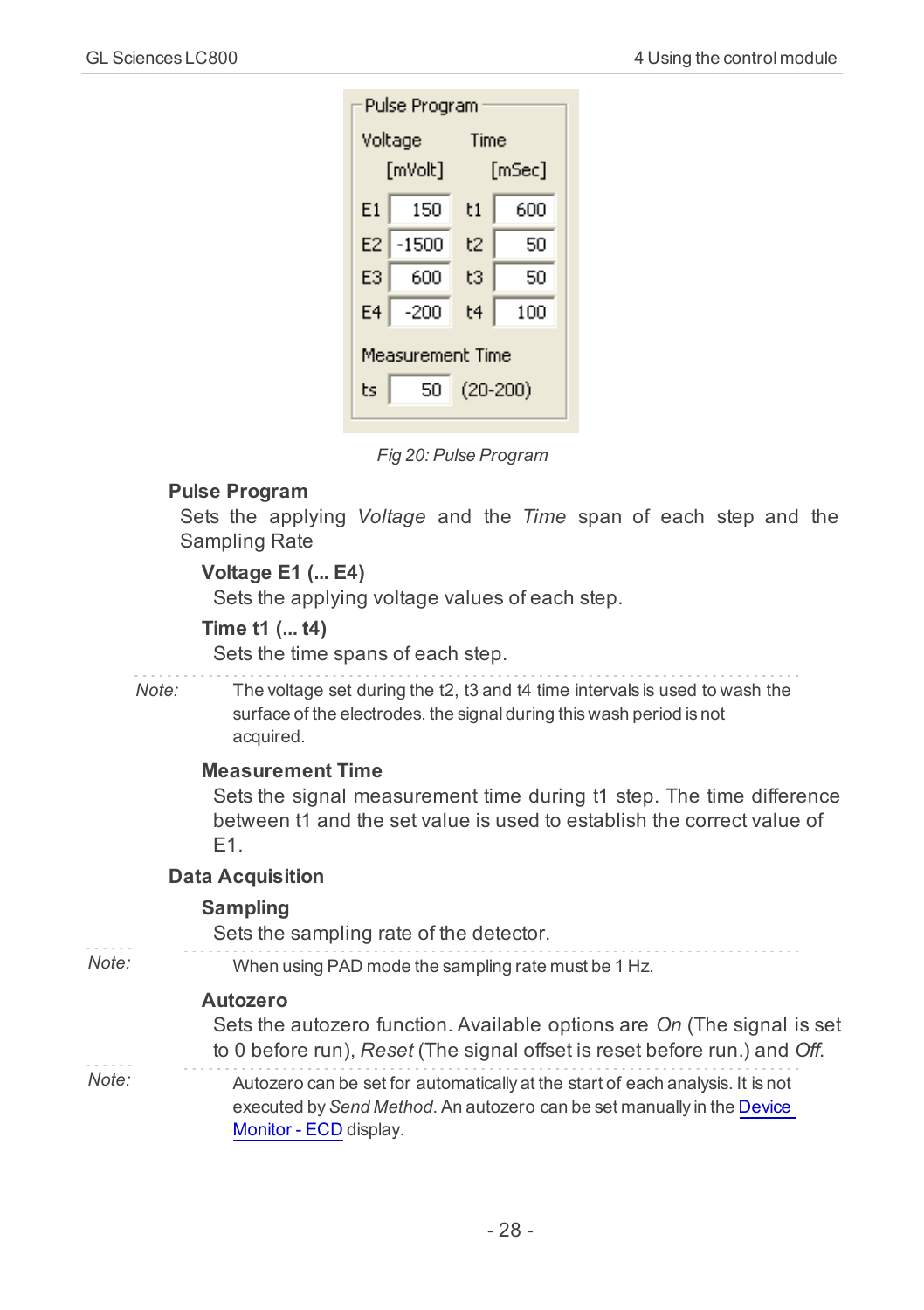#### <span id="page-32-0"></span>**Time Program**

This table sets the voltage changes and the zero adjustments based on the analysis time. Insert the time in minutes into the *Time* column, set the desired option in the *Command* column and if the *Command* is set to *Voltage*, the desired voltage value into the *Parameter* column At the last row of the table, the *end* command must be selected.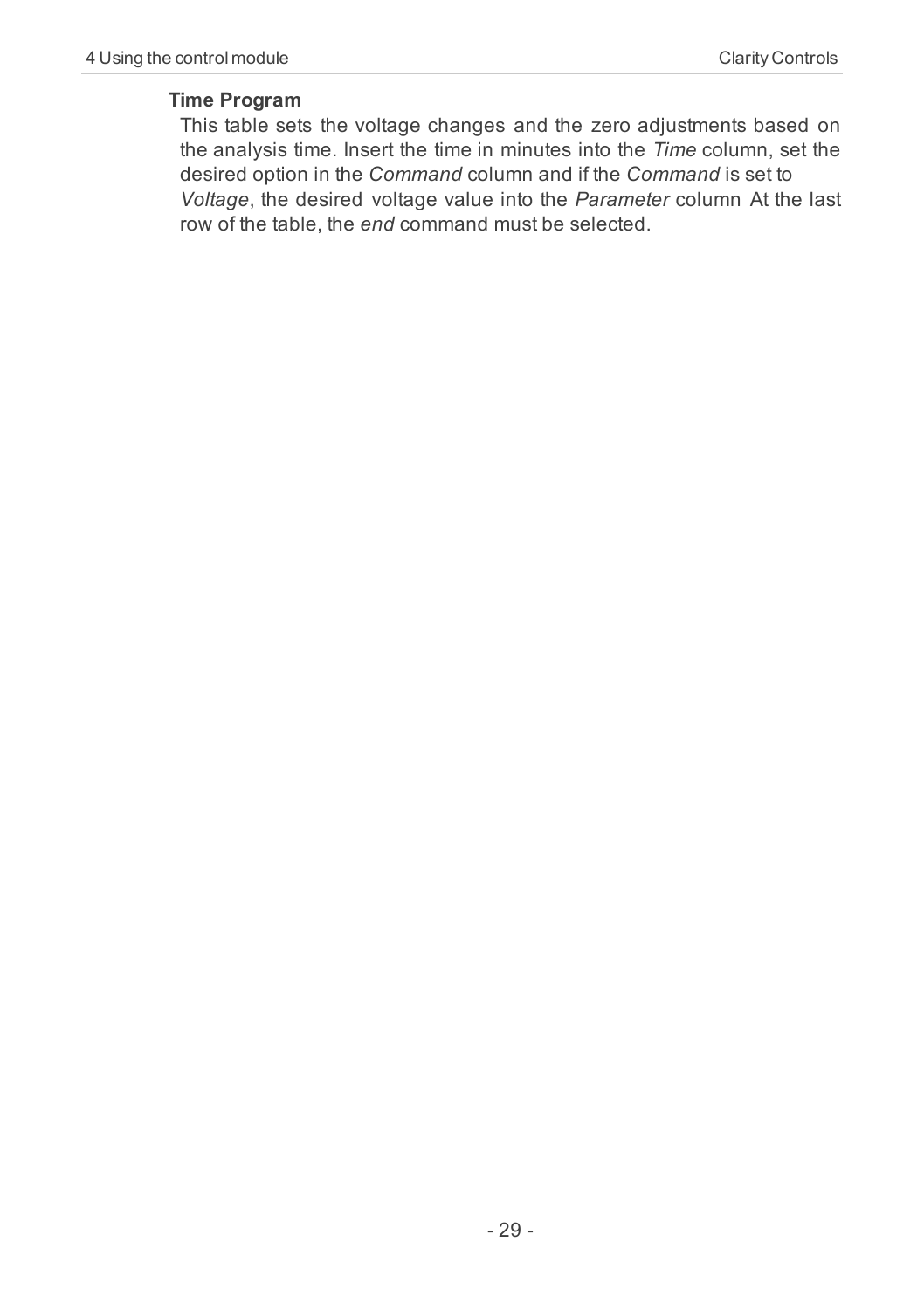## <span id="page-33-1"></span><span id="page-33-0"></span>**4.2.2 Device Monitor - Detector**

<span id="page-33-4"></span>The Device Monitor window can be invoked by the *Monitor - Device Monitor* command from the instrument window or using the Device Monitor  $\odot$  icon. It displays the actual detector status, and allows manual control of selected functions.

#### **Device Monitor - UVD**

| <b>00 LC800 - Device Monitor</b>                                                                |                    |
|-------------------------------------------------------------------------------------------------|--------------------|
| Control View Window Help & 1   E 5 T L 8 0 7 7 8<br>File                                        | lo                 |
| ∥⊽<br>LC800 UVD                                                                                 | Ready              |
| 1.00<br>Polarity<br>Range [AUFS]<br>Time Constant [Sec]<br>On<br>2.0<br>$+$<br>Lamp<br>Channel1 | Det Status<br>Zero |
| Sample: 1711; Reference: 1657<br>$-0.0140$<br>WL1[nm] 254<br>ABS.                               | Scan               |
| For Help, press F1                                                                              |                    |

*Fig 21: Device Monitor - LC800 UVD*

#### <span id="page-33-3"></span>**Lamp, Polarity, Range, Time Constant, Channel 1 and 2, Sample and Reference**

Shows the actual state of the detector. If the wavelength mode is set to *dual* in the [GL](#page-13-1) [Sciences](#page-13-1) [LC800](#page-13-1) [Setup](#page-13-1) dialog, the status of "Channel 2" is displayed instead of *Sample* and *Reference* energy.

#### <span id="page-33-2"></span>**Det Status**

invokes the [Hardware](#page-15-1) [Information](#page-15-1) dialog listing the available hardware features of current configuration.

#### <span id="page-33-7"></span>**Zero**

<span id="page-33-5"></span>Sets the signal of the detector to 0.

#### <span id="page-33-6"></span>**Scan**

Invokes the UV Scan dialog .It allows wavelength scanning to obtain an absorption spectrum. During the scanning is executed, this button will change to *Stop* button.



*Fig 22: Device Monitor - UV Scan*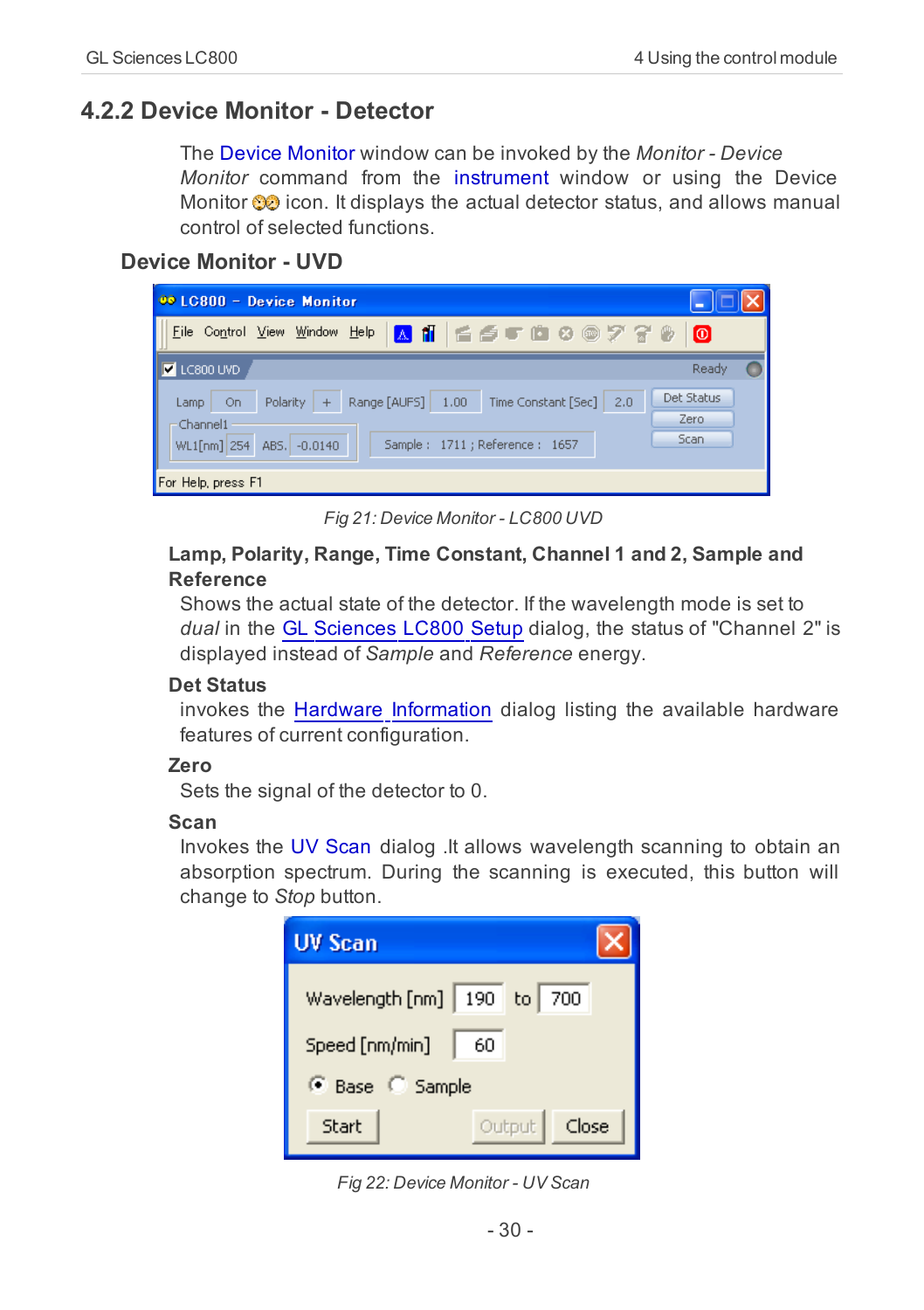**Wavelength ... to ...** Sets the start and end wavelength.

**Speed**

Sets the scanning *speed*.

#### **Base or Sample**

Select the desired spectrum.

#### **Start**

<span id="page-34-0"></span>Starts the scanning.

#### **Output**

Outputs the resulting absorption spectrum for sample.

*Note:* It is not possible to control the detector operation during the analysis in the Device Monitor window.

#### **Device Monitor - LIF**

| <b>00 LC800 - Device Monitor</b>                                                                                                                                                                          |
|-----------------------------------------------------------------------------------------------------------------------------------------------------------------------------------------------------------|
| A 11 6 6 5 6 8 0 7 7 8 9<br>0 X<br>Help<br>File<br><b>View</b><br><u>W</u> indow<br>Control                                                                                                               |
| Ready(no method sent)<br>LC800 LIF<br>  ⊽                                                                                                                                                                 |
| Baseline Adj.<br>Det Status<br>Off<br>Voltage [Volt]<br>500<br>Time Constant [Sec]<br>0.01<br>Laser<br>-Zero<br>Range [RFUFS]<br>Sample [RFU]<br>0,0000<br>0.0000<br>Laser Energy<br>1,000<br>Reset<br>On |
| For Help, press F1                                                                                                                                                                                        |

*Fig 23: Device Monitor - LC800 LIF*

<span id="page-34-3"></span>**Laser, Voltage, Time Constant, Sample, Laser Energy, Range** Shows the actual state of the detector.

#### <span id="page-34-2"></span>**Det Status**

invokes the [Hardware](#page-15-1) [Information](#page-15-1) dialog listing the available hardware features of current configuration.

#### <span id="page-34-1"></span>**Baseline Adj.**

Executes Baseline Adjustment of the detector signal.

#### **Zero**

**On**

Sets the signal of the detector to 0.

#### **Reset**

Resets the signal offset of the detector.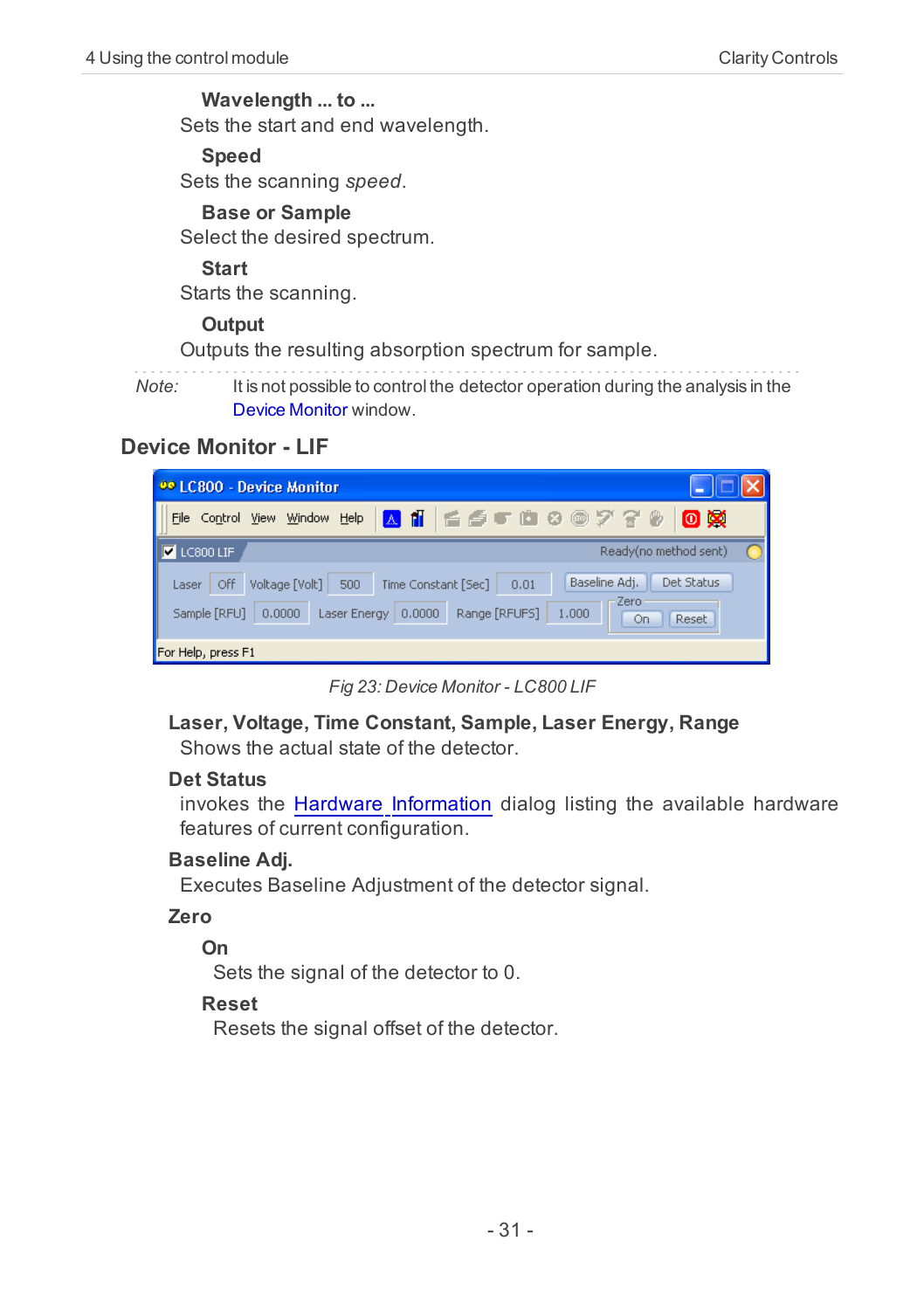### <span id="page-35-0"></span>**Device Monitor - ECD**

| <b>00 LC800 - Device Monitor</b>                                                                                                                                                                 |
|--------------------------------------------------------------------------------------------------------------------------------------------------------------------------------------------------|
| A ii<br>0 X<br>  5 5 6 9 ® 7 7 %<br>Window<br>File Control View<br>Help                                                                                                                          |
| LC800 ECD<br>Ready<br>  ⊽                                                                                                                                                                        |
| Wash<br>Zero<br>Det Status<br>Polarity<br>Voltage [mV]<br>14.4<br>PAD<br>Backgroud [nA]<br>$\overline{+}$<br>Start<br>On.<br>Scan<br>Range [uAFS]<br>Time Constant [Sec]<br>1.0<br>Reset<br>Stop |
| For Help, press F1                                                                                                                                                                               |

*Fig 24: Device Monitor - LC800 ECD*

## <span id="page-35-1"></span>**Voltage, Background, Polarity, Range, Time Constant**

<span id="page-35-2"></span>Shows the actual state of the detector.

#### **Det Status**

invokes the [Hardware](#page-15-1) [Information](#page-15-1) dialog listing the available hardware features of current configuration.

#### **Zero**

**On**

Sets the signal of the detector to 0.

#### **Reset**

Resets the signal offset of the detector.

#### <span id="page-35-5"></span>**Wash**

<span id="page-35-4"></span>Starts and stops the electrode wash program.

#### <span id="page-35-3"></span>**Scan**

Invokes the Scan Settings (ECD) dialog.

| <b>Scan Settings (ECD)</b>   |               |       |  |  |  |  |  |  |  |
|------------------------------|---------------|-------|--|--|--|--|--|--|--|
| Voltage [mVolt]              | $-5000$<br>to | 5000  |  |  |  |  |  |  |  |
| Scan Speed [mVolt/sec]<br>60 |               |       |  |  |  |  |  |  |  |
| Scan Range                   |               |       |  |  |  |  |  |  |  |
| Mode                         | Half          |       |  |  |  |  |  |  |  |
| Times                        |               |       |  |  |  |  |  |  |  |
| Start                        |               | Close |  |  |  |  |  |  |  |

*Fig 25: Device Monitor - Scan Setting (ECD)*

#### **Voltage ... to ...**

Sets the start and end *voltage*.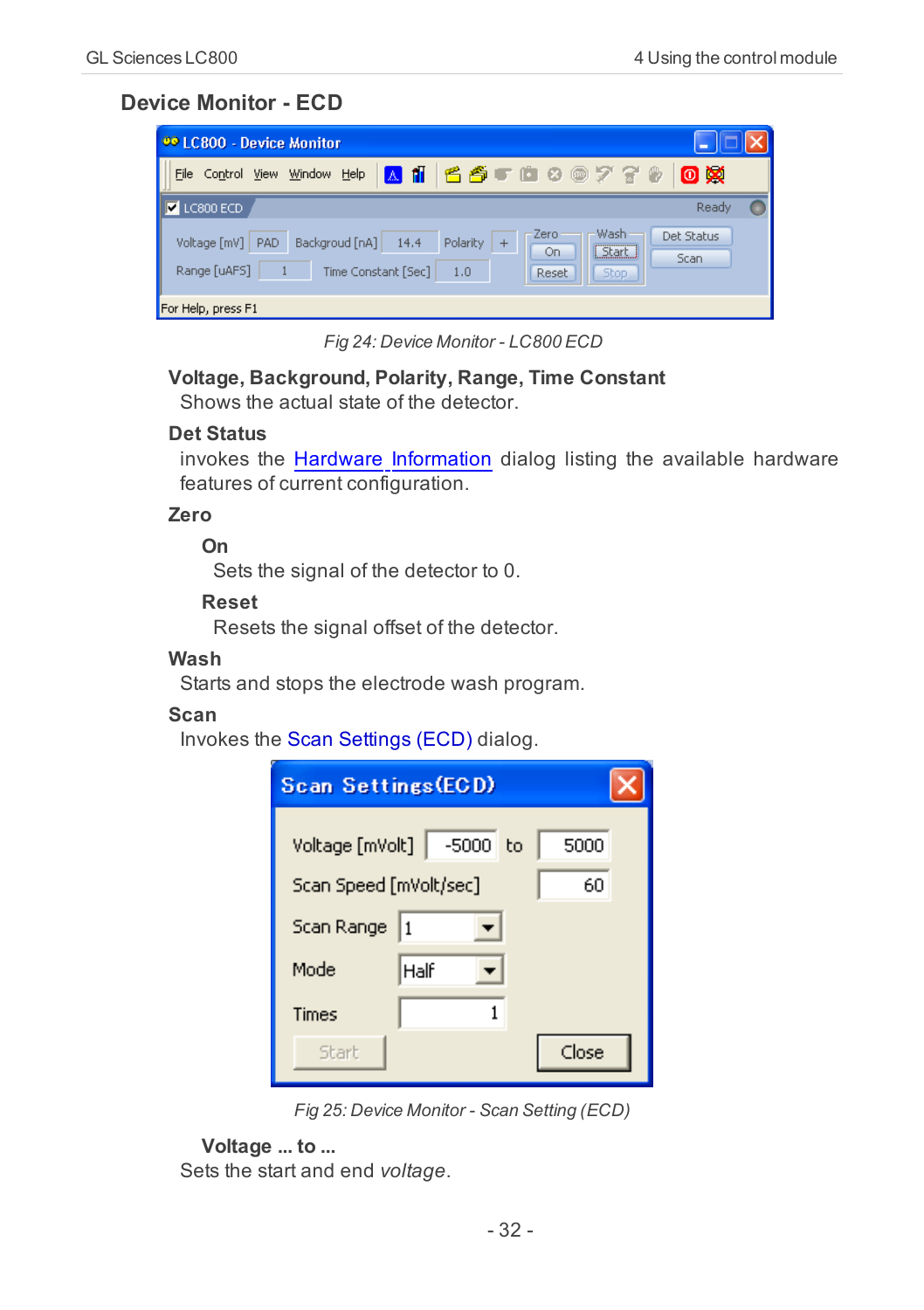#### **Scan Speed**

Sets the scanning *speed*.

## **Scan Range**

Sets the scanning *range*..

#### **Mode**

Sets the scan mode.

#### **Times**

Sets the scan times.

*Note:* It is not possible to control the detector operation during the analysis in the Device Monitor window.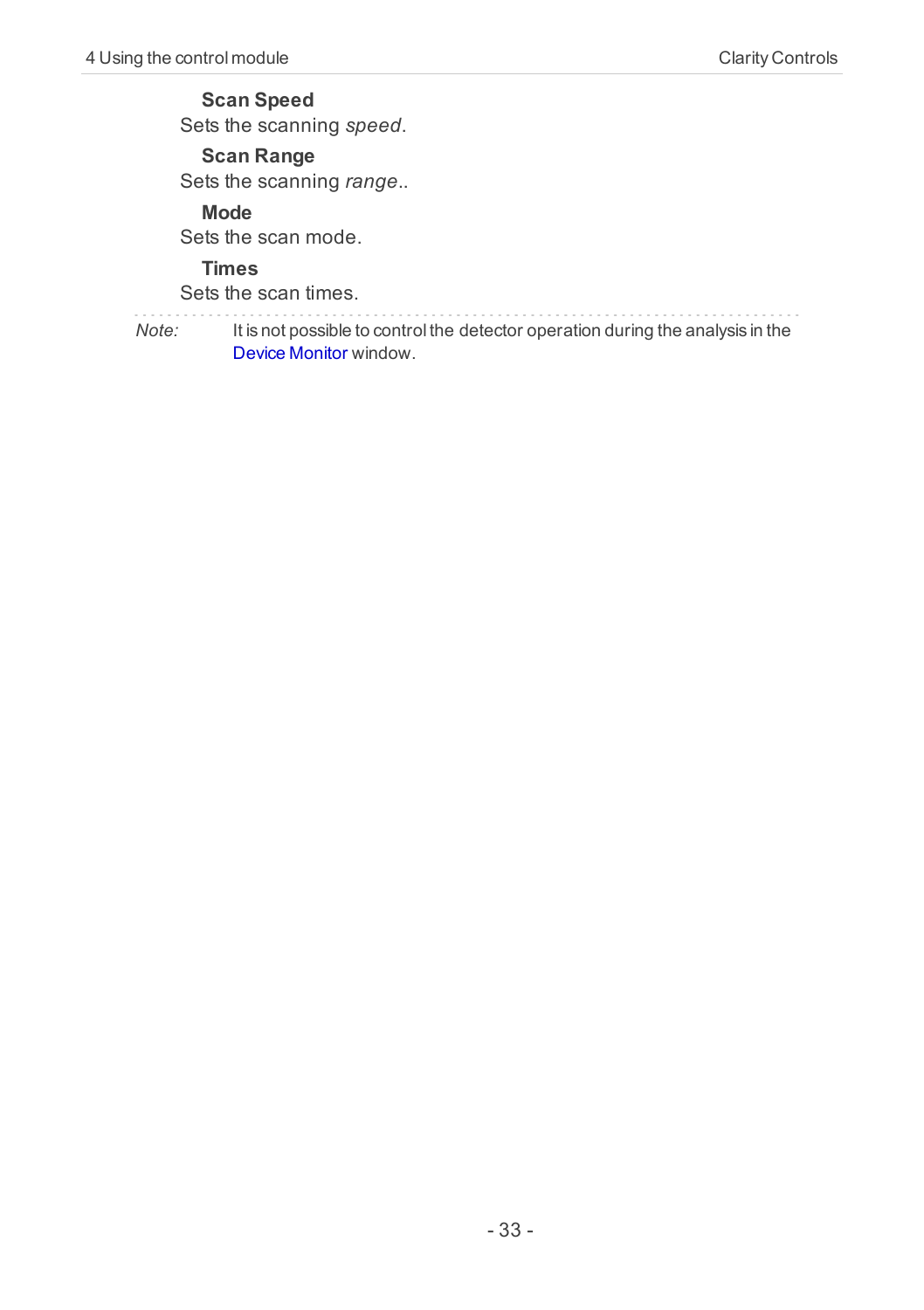## <span id="page-37-0"></span>**4.2.3 Report Setup - Detector**

<span id="page-37-1"></span>All detector settings accessible on the Method Setup - Acquisition tab are reported if the *Instrument Control* parameter on the *Method* tab of the Report Setup dialog is checked. For each detector set in the **[GL](#page-13-1) [Sciences](#page-13-1)** [LC800](#page-13-1) [Setup](#page-13-1) dialog, a specific section of the report will be printed.

| Print Preview |                  |                       |                     |                    |                          |              |                          |
|---------------|------------------|-----------------------|---------------------|--------------------|--------------------------|--------------|--------------------------|
| Print         | Next Page        | Prey Page<br>Two Page | Zoom In<br>Zoom Out | $\mathsf{Close}$   | Print to PDE<br>Send PDF |              |                          |
|               | 1CSD             | <b>UV</b> Method      |                     |                    |                          |              | $\overline{\phantom{a}}$ |
|               | Serial Number    | : 1101                | ROM Version         | :304               | Mode                     | : Dual       |                          |
|               | Lamp             | : On                  | Wavelength 1        | :254 <sub>nm</sub> | Wavelength 2             | : 270 nm     |                          |
|               | Range            | : 1.00 AUFS           | Time Constant       | $: 1.0$ sec        | Polanty                  | $1 +$        |                          |
|               | Sampling         | :20H <sub>2</sub>     | Autozero            | : On               | Output                   | : Absorbance |                          |
|               | Time Program     |                       |                     |                    |                          |              |                          |
|               | $\boldsymbol{H}$ | Time[min]             | Command             | Parameter          |                          |              |                          |
|               |                  | 0.50                  | Wavelength 1        | $210 \text{ nm}$   |                          |              |                          |
|               | $\overline{z}$   | 0.50                  | Autozero            |                    |                          |              |                          |
|               | з                | 0.60                  | Wavelength 2        | 280 nm             |                          |              |                          |
|               | $\ddot{a}$       | 0.60                  | Autozero            |                    |                          |              |                          |
|               | 5                | 1.00                  | End                 |                    |                          |              | $\vee$                   |
| Dago 2        |                  |                       |                     |                    |                          |              |                          |

*Fig 26: Report Setup - UVD*

|        | <b>De Print Preview</b> |                              |                        |                              |                          |               |        |
|--------|-------------------------|------------------------------|------------------------|------------------------------|--------------------------|---------------|--------|
| Print  | Next Page               | Prey Page<br><b>Iwo Page</b> | Zoom In                | Zoom Out<br>$\subseteq$ lose | Print to PDE<br>Send PDF |               |        |
|        | 1C500                   | <b>LIF Method</b>            |                        |                              |                          |               |        |
|        | Serial Number           | : 1234                       | <b>ROM Version</b>     | : 101                        |                          |               |        |
|        | Laser                   | : On                         | PMT V dtage            | :300 V                       | Range                    | : 10.00 RFUFS |        |
|        | Time Constant           | $:5.0$ Sec                   | Sampling               | :5H <sub>2</sub>             | Autozero                 | : On          |        |
|        | Time Program            |                              |                        |                              |                          |               |        |
|        | Ħ                       | Time[min]                    | Command                | Parameter                    |                          |               |        |
|        |                         | 0.50                         | <b>Baseline Adjust</b> |                              |                          |               |        |
|        | $\overline{z}$          | 0.70                         | Autozero               |                              |                          |               |        |
|        | 3                       | 1.00                         | End                    |                              |                          |               |        |
|        |                         |                              |                        |                              |                          |               | $\sim$ |
| Page 2 |                         |                              |                        |                              |                          |               |        |

*Fig 27: Report Setup - LIF*

| Print Preview |                 |                              |             |                      |                          |             |                          |
|---------------|-----------------|------------------------------|-------------|----------------------|--------------------------|-------------|--------------------------|
| Print         | Next Page       | Prey Page<br><b>Iwo Page</b> | Zoom In     | Zoom Out<br>$C$ lose | Send PDF<br>Print to PDE |             |                          |
|               | 10800           | <b>ECD Meth od</b>           |             |                      |                          |             | $\overline{\phantom{a}}$ |
|               | Serial Number   | : 0000                       | ROM Version | :418                 | Cell                     | : BDD       |                          |
|               | Voltage         | : 300 mV                     | Range       | :1 uAFS              | Time Constant            | $: 0.1$ sec |                          |
|               | Polaity         | $1 +$                        | Mode        | : DC                 |                          |             |                          |
|               | <b>Sampling</b> | 150Hz                        | Autozero    | : On                 |                          |             |                          |
|               | Time Program    |                              |             |                      |                          |             |                          |
|               | ₩               | Time[min]                    | Command     | Parameter            |                          |             |                          |
|               |                 | 0.50                         | Voltage     | 100mVolt             |                          |             |                          |
|               | $\overline{z}$  | 0.51                         | Autozero    |                      |                          |             |                          |
|               | 3               | 1.00                         | End         |                      |                          |             | $\checkmark$             |
| Page 2        |                 |                              |             |                      |                          |             |                          |

*Fig 28: Report Setup - ECD*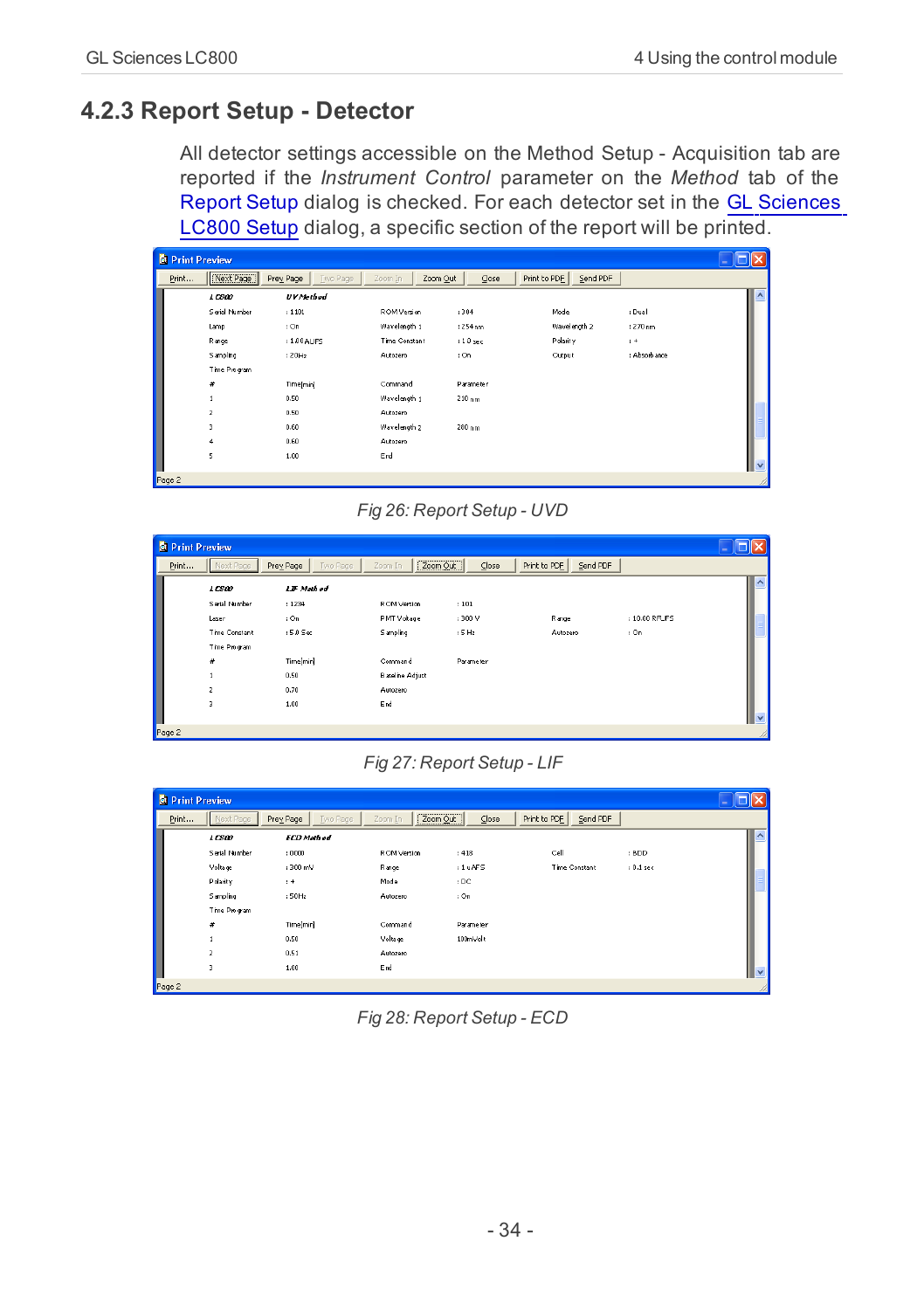## <span id="page-38-0"></span>**4.3 Autosampler**

The autosampler of the **GL Sciences LC800** allows for automated injection of samples. This can only be performed from the Sequence window, not from the Single Analysis dialog (where it is impossible to specify from which position the injection will be performed).

## <span id="page-38-2"></span><span id="page-38-1"></span>**4.3.1 Method Setup**

#### **4.3.1.1 Method Setup - Autosampler - Injection & Tray**

| $\times$<br><b>Method Setup Print</b>                                                                                                                                                                                                                                                                                                                                                                                                                                                                                                                    |  |  |  |  |  |  |  |
|----------------------------------------------------------------------------------------------------------------------------------------------------------------------------------------------------------------------------------------------------------------------------------------------------------------------------------------------------------------------------------------------------------------------------------------------------------------------------------------------------------------------------------------------------------|--|--|--|--|--|--|--|
| $\nabla$ Enabled<br>Sampler<br>Select Sampler                                                                                                                                                                                                                                                                                                                                                                                                                                                                                                            |  |  |  |  |  |  |  |
| GL Sciences LC800 Sampler Method<br>AS Status<br>Injection & Tray   Wash                                                                                                                                                                                                                                                                                                                                                                                                                                                                                 |  |  |  |  |  |  |  |
| Injection<br>Tray<br>$\Gamma$ Cooling On<br>25<br>$^{\circ}$ C<br>l5<br>Loop Size [µL]<br>$\blacktriangledown$<br>Upper Tray<br>▼<br>Needle Size<br>Small<br>1.5mL<br>Injection Mode<br>Full Loop<br>$\overline{\phantom{a}}$<br>Show Tray Info.<br>AutoDetect<br>Use 5 µL as Injection Volume in<br>Sequence window<br>Lower Tray<br><b>Injection Speed</b><br>Normal<br>$\overline{\phantom{a}}$<br>1.5mL<br>▼<br>$\overline{\phantom{a}}$<br>Draw Speed<br>Normal<br>Show Tray Info.<br>AutoDetect<br>loff<br>$\overline{\phantom{a}}$<br>Draw Option |  |  |  |  |  |  |  |
| <b>Not Connected</b><br>From AS<br>Status                                                                                                                                                                                                                                                                                                                                                                                                                                                                                                                |  |  |  |  |  |  |  |
| LC Gradient   LC<br>Acquisition   Thermostat  <br>Integration<br>Calculation  <br>Event Table AS<br>Measurement<br>Advanced<br>$\overline{\alpha}$<br>Send method<br>Audit Trail<br>Help<br>Cancel<br>Report                                                                                                                                                                                                                                                                                                                                             |  |  |  |  |  |  |  |

*Fig 29: Method Setup - AS - Injection & Tray*

#### <span id="page-38-4"></span>**Loop Size**

Defines the sample *loop size* installed. When the loop size is changed as hardware, this setting must be changed to the same size.

#### <span id="page-38-5"></span>**Needle Size**

<span id="page-38-3"></span>Sets the installed needle size. *Large* size is not supported now.

#### **Injection Mode**

Sets the Injection mode. *Full Loop* or *Partial Loop* or *No Waste Pickup* can be selected. When *Full Loop* is selected, input the loop volume as the injection volume in the sequence window. When *Partial Loop* or *No Waste Pickup* is selected, set the injection volume from 0.1 μL up to half the volume of the installed loop.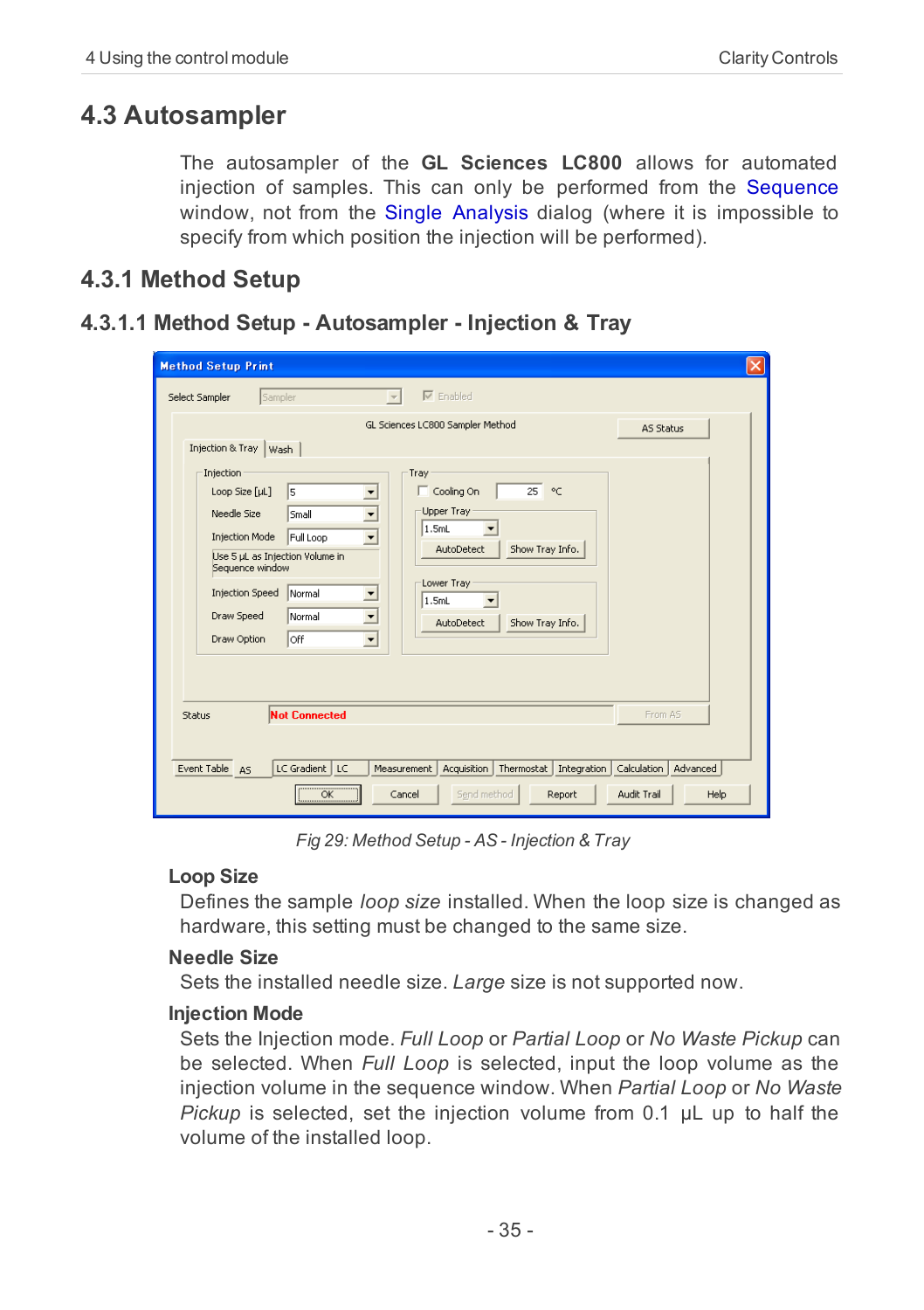#### <span id="page-39-3"></span>**Injection Speed & Draw Speed**

Sets the sample injection or sample drawing speed. Select from the 5 values below.

*Very Slow*: 0.5 μL/sec *Slow*: 1 μL/sec *Normal*: 5 μL/sec *Fast*: 10 μL/sec *Very Fast*: 20 μL/sec

#### <span id="page-39-2"></span>**Draw Option**

Select either *On* or *Off*. When set to *On*, before the sample is loaded to the needle, weak washing solvent is taken up. This replaces the strong washing solvent on the internal surface of the needle and prevents any mixing between the sample and the strong washing solvent.

#### <span id="page-39-1"></span>**Cooling On**

The check box enables the cooling of the sample Tray. The field allows to set the desired temperature.

#### <span id="page-39-4"></span>**Upper Tray & Lower Tray**

#### **Tray Type**

<span id="page-39-0"></span>Defines the sample rack type.

#### **Auto Detect**

Click this button to upload the tray type currently loaded on the autosampler.

#### <span id="page-39-5"></span>**Show Tray Info.**

Click this button to display tray information dialog. A detail of available vial number is described in the chapter [Vial](#page-51-0) [numbers](#page-51-0).

*Note:* Used vials are specified in the Sequence window.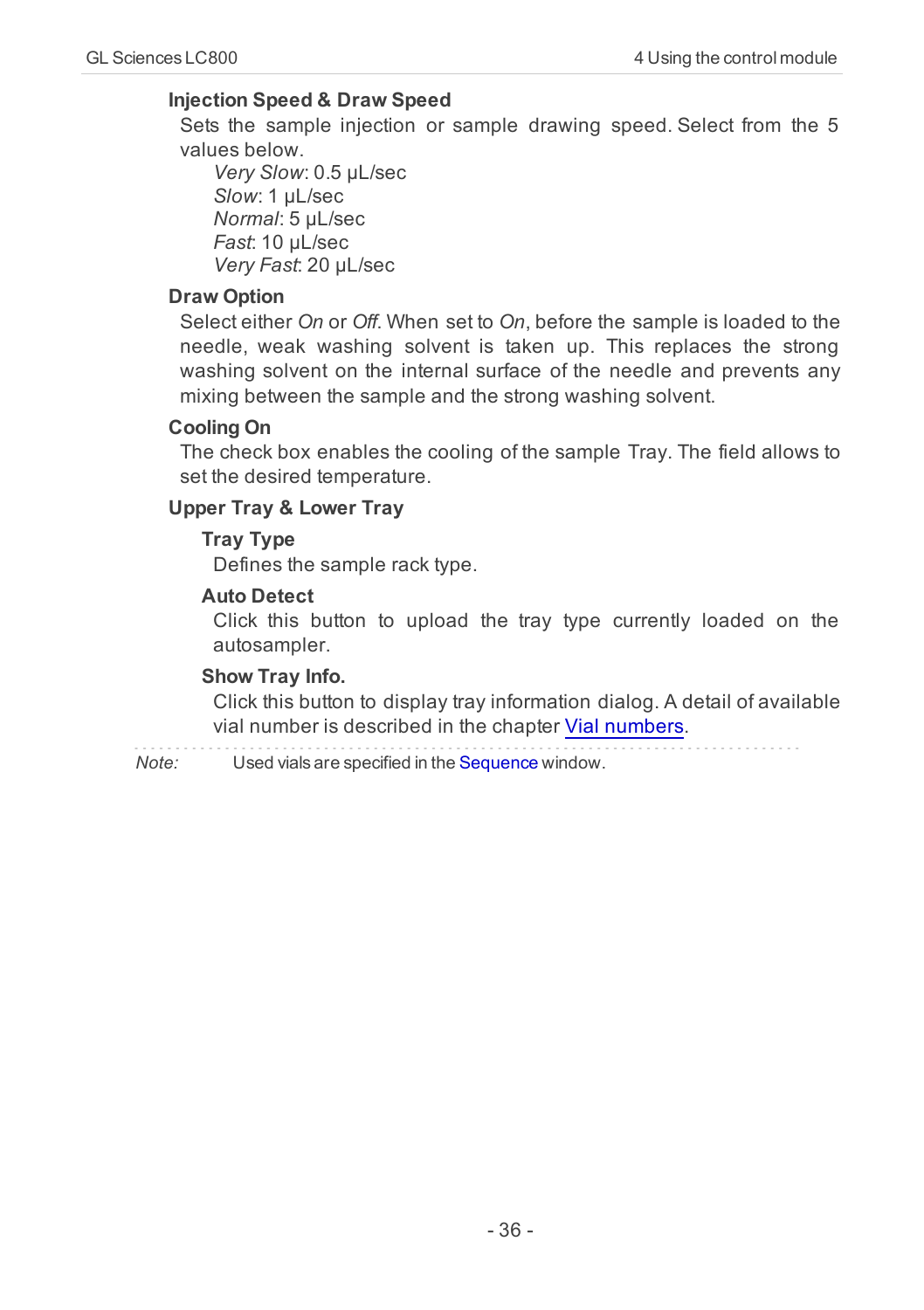|    | <b>Upper Tray Information(1.5mL Vial)</b>                                                 |      |      |      |           |      |      |      |           |   |           |      |   |   |   |                                                                                                               |           |   |
|----|-------------------------------------------------------------------------------------------|------|------|------|-----------|------|------|------|-----------|---|-----------|------|---|---|---|---------------------------------------------------------------------------------------------------------------|-----------|---|
|    | Note: This is not included into method. The vial number must be entered in sequence table |      |      |      |           |      |      |      |           |   |           |      |   |   |   |                                                                                                               |           |   |
|    |                                                                                           |      |      |      |           |      |      |      |           |   |           |      |   |   |   |                                                                                                               |           |   |
|    |                                                                                           | А    | в    | C    | D         | E    | F    | G    | н         | I | J         | K    | L | М | N | $\circ$                                                                                                       | P         | Q |
| 10 |                                                                                           | 1010 | 1020 | 1030 | 1040 1050 |      | 1060 | 1070 |           |   |           |      |   |   |   | 1080   1090   1100   1110   1120   1130   1140   1150   1160   1170                                           |           |   |
| 9  |                                                                                           | 1009 | 1019 | 1029 |           |      |      |      |           |   |           |      |   |   |   | 1039   1049   1059   1069   1079   1089   1099   1109   1119   1129   1139   1149   1159   1169               |           |   |
| 8  |                                                                                           | 1008 | 1018 | 1028 | 1038      | 1048 | 1058 |      | 1068 1078 |   | 1088 1098 | 1108 |   |   |   | 1118 1128 1138 1148 1158 1168                                                                                 |           |   |
| 7  |                                                                                           | 1007 | 1017 | 1027 | 1037      | 1047 | 1057 | 1067 | 1077      |   | 1087 1097 | 1107 |   |   |   | 1117 1127 1137 1147 1157 1167                                                                                 |           |   |
| 6  |                                                                                           | 1006 | 1016 | 1026 | 1036      | 1046 | 1056 |      |           |   |           |      |   |   |   | 1066   1076   1086   1096   1106   1116   1126   1136   1146   1156   1166                                    |           |   |
| 5  |                                                                                           | 1005 |      |      |           |      |      |      |           |   |           |      |   |   |   | 1015   1025   1035   1045   1055   1065   1075   1085   1095   1105   1115   1125   1135   1145   1155   1165 |           |   |
|    | 4                                                                                         | 1004 |      |      |           |      |      |      |           |   |           |      |   |   |   | 1014 1024 1034 1044 1054 1064 1074 1084 1094 1104 1114 1124 1134 1144 1154 1164                               |           |   |
| 3  |                                                                                           | 1003 |      |      |           |      |      |      |           |   |           |      |   |   |   | 1013 1023 1033 1043 1053 1063 1073 1083 1093 1103 1113 1123 1133 1143 1153 1163                               |           |   |
| 2  |                                                                                           | 1002 | 1012 | 1022 | 1032      |      |      |      |           |   |           |      |   |   |   | 1042 1052 1062 1072 1082 1092 1102 1112 1122 1132 1142 1152 1162                                              |           |   |
| 1  |                                                                                           | 1001 |      |      |           |      |      |      |           |   |           |      |   |   |   | 1011 1021 1031 1041 1051 1061 1071 1081 1091 1101 1111 1121 1131 1141 1151 1161                               |           |   |
|    |                                                                                           |      |      |      |           |      |      |      |           |   |           |      |   |   |   |                                                                                                               |           |   |
|    |                                                                                           |      |      |      |           |      |      |      |           |   |           |      |   |   |   |                                                                                                               |           |   |
|    |                                                                                           |      |      |      |           |      |      |      |           |   |           |      |   |   |   |                                                                                                               |           |   |
| ∢  |                                                                                           |      |      |      |           |      |      |      | ШI        |   |           |      |   |   |   |                                                                                                               |           | × |
|    |                                                                                           |      |      |      |           |      |      |      |           |   |           |      |   |   |   |                                                                                                               | <br>Close |   |

*Fig 30: Method Setup - AS - Tray Information*

*Note:* Incorrect setting of the tray type makes an error when run is executed.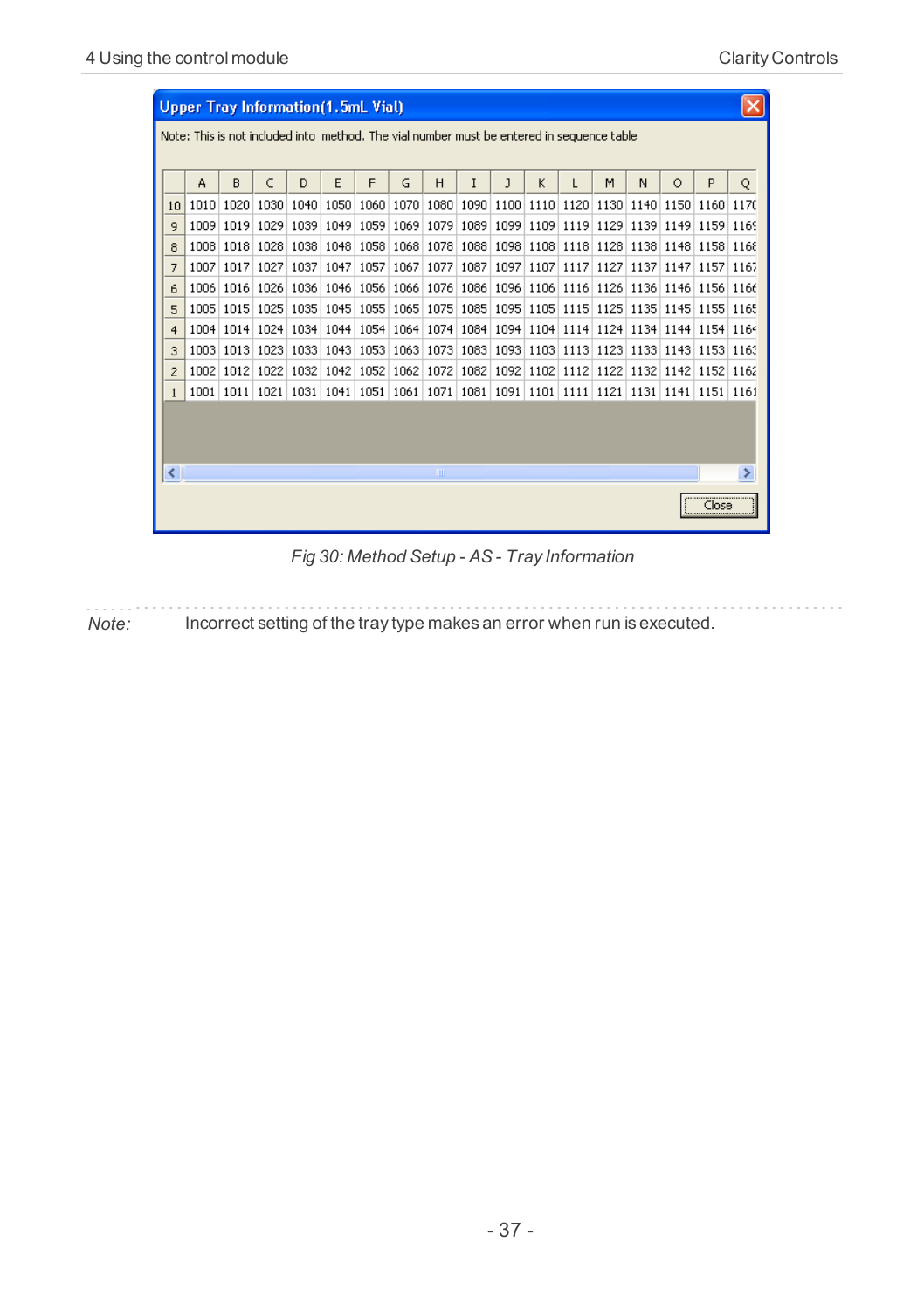### <span id="page-41-0"></span>**4.3.1.2 Method Setup - Autosampler - Wash**

| <b>Method Setup Print</b><br>×                                                                                                                                                                                                                                                                                                                                                                                                                                                                                                                                                                                                                                                                                                                         |  |  |  |  |  |  |  |
|--------------------------------------------------------------------------------------------------------------------------------------------------------------------------------------------------------------------------------------------------------------------------------------------------------------------------------------------------------------------------------------------------------------------------------------------------------------------------------------------------------------------------------------------------------------------------------------------------------------------------------------------------------------------------------------------------------------------------------------------------------|--|--|--|--|--|--|--|
| $\nabla$ Enabled<br>Sampler<br>Select Sampler<br>GL Sciences LC800 Sampler Method<br><b>AS Status</b><br>Injection & Tray Wash<br>Wash Solvent Name<br>Standard Wash<br>Valve Wash After Injection Volume = 260uL (Strong) $x \mid 1$<br>Solvent 1<br>Strong<br>V Needle Outside (Strong) Wait Time [sec]   5<br>Solvent 2<br>Weak<br>$\nabla$ Solvent Refill (Weak)<br>Solvent 3<br>Middle<br>Strong Wash<br>$\Box$ Needle Inside (After Inj.)<br>1 Times<br>Wash Order<br>Fill Port (After Inj.)<br>1 Times<br>Needle Outside (Strong)<br>Up<br>Solvent Refill (Weak)<br>Valve (After Analysis)<br>1 Times<br>Down<br>Middle Wash<br>Needle Inside (After Inj.)<br>1 Times<br>Fill Port (After Inj.)<br>1 Times<br>Valve (After Analysis)<br>1 Times |  |  |  |  |  |  |  |
| <b>Not Connected</b><br>From AS<br>Status<br>Event Table AS<br>LC Gradient<br>LC<br>Acquisition<br>Thermostat<br>Integration<br>Calculation<br>Advanced<br>Measurement<br>OK<br>Send method<br>Audit Trail<br>Help<br>Cancel<br>Report                                                                                                                                                                                                                                                                                                                                                                                                                                                                                                                 |  |  |  |  |  |  |  |

*Fig 31: Method Setup - AS -Wash*

#### <span id="page-41-5"></span>**Standard Wash**

Specifies the factor for standard wash. There are 3 types of wash available.

#### <span id="page-41-7"></span>**Valve Wash After Injection**

Sets a number of times of flushes after injection(range *0* - *5* cycles).

#### <span id="page-41-3"></span>**Needle Outside (Strong)**

Selects whether or not. When checked, sets the wait time (range *0* - *99* Sec). The needle wash is executed after the sample uptake using the strong washing solvent.

#### <span id="page-41-4"></span>**Solvent Refill (Weak)**

Selects whether or not. This washing step is executed as the final step after all other washing processes have completed.

#### <span id="page-41-6"></span>**Strong Wash**

<span id="page-41-2"></span>Specifies the factor for strong wash. There are 3 types of wash available.

#### **Needle Inside (After Inj.)**

Selects whether or not. When checked, sets the number of times (range *1* - *5* cycles). This wash is executed after the injection.

#### <span id="page-41-1"></span>**Fill Port (After Inj.)**

Selects whether or not. When checked, sets the number of times (range *1* - *5* cycles). This wash is executed after the injection.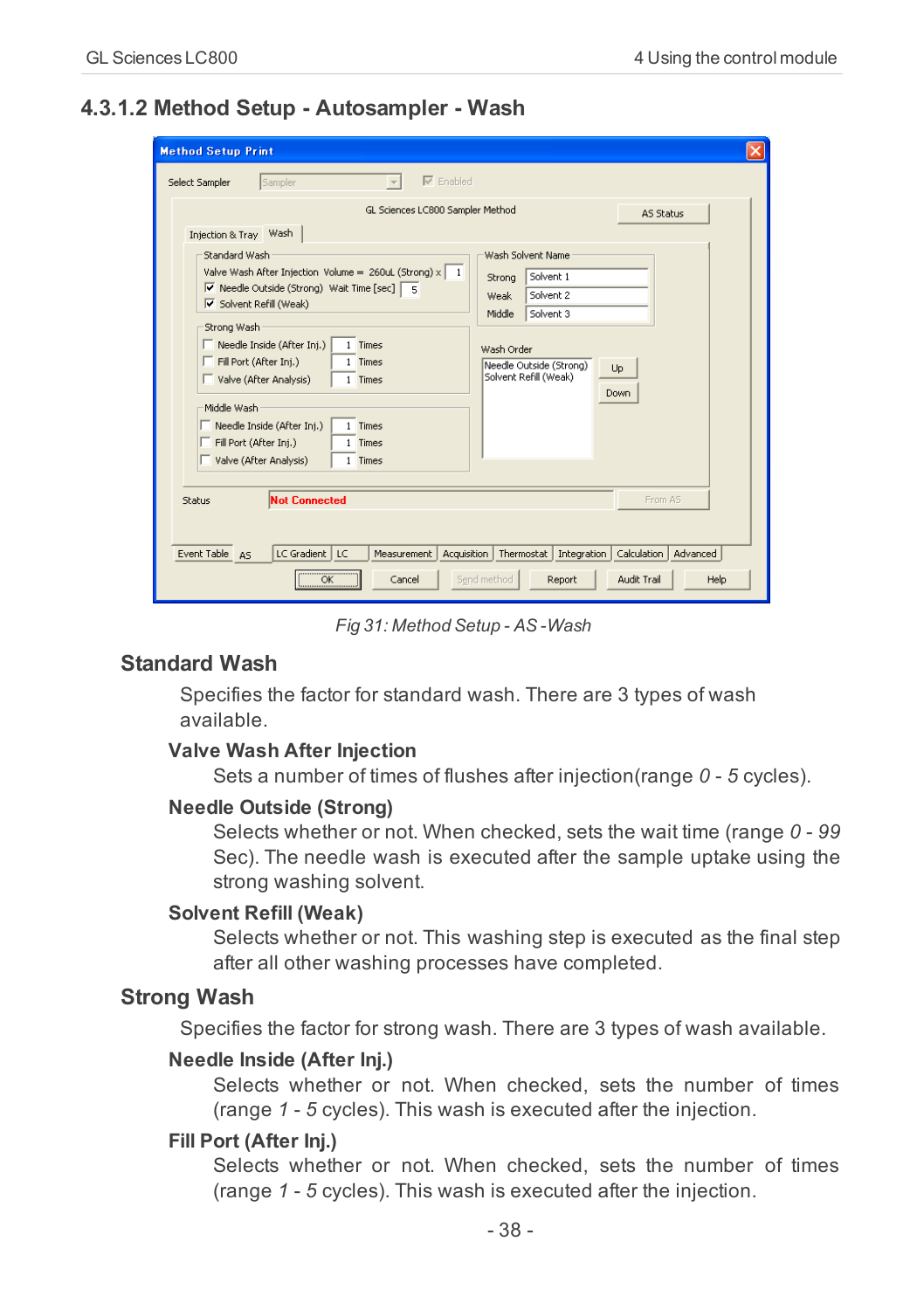#### <span id="page-42-1"></span>**Valve (After Analysis)**

Selects whether or not. When checked, sets the number of times (range *1* - *5* cycles). This wash is executed after the data acquisition is finished.

#### <span id="page-42-0"></span>**Middle Wash(Optional)**

Specifies the factor for middle wash. There are 3 types of wash available.

#### **Needle Inside (After Inj.)**

Selects whether or not. When checked, sets the number of times (range *1* - *5* cycles). This wash is executed after the sample uptake.

#### **Fill Port (After Inj.)**

Selects whether or not. When checked, sets the number of times (range *1* - *5* cycles). This wash is executed after the injection.

#### **Valve (After Analysis)**

Selects whether or not. When checked, sets the number of times (range *1* - *5* cycles). This washing is executed after the data acquisition is finished.

#### <span id="page-42-3"></span>**Wash Solvent Name**

Sets custom names of the washing solvent.

#### <span id="page-42-2"></span>**Wash Order**

Selected washing steps are indicated LC800 here. By *Up* and *Down* button, the order of washing except *Standard Wash* can be modified.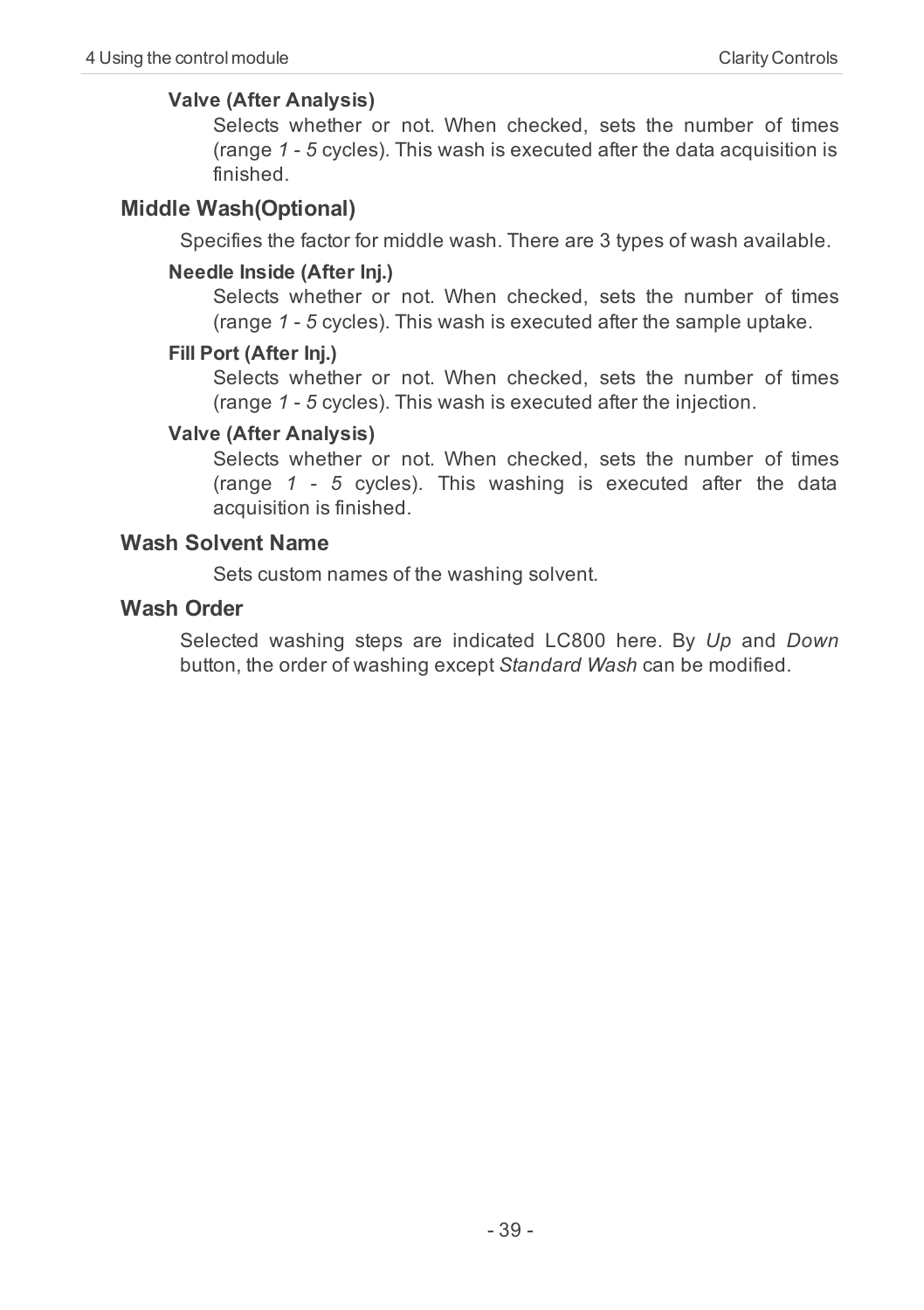## <span id="page-43-0"></span>**4.3.2 Device Monitor - Autosampler**

<span id="page-43-4"></span>The Device Monitor window can be invoked by the *Monitor - Device Monitor* command from the instrument window or using the Device Monitor  $\odot$  icon. It displays the autosampler status and allows manual control of selected functions.

| 00 Instrument 1 - Device Monitor                                                  |                                                                                                                            |                          |
|-----------------------------------------------------------------------------------|----------------------------------------------------------------------------------------------------------------------------|--------------------------|
| File Control View Window Help                                                     | ANGSTOGO770                                                                                                                | lΘ                       |
| LC800 Autosampler                                                                 | Ready(no method sent)                                                                                                      |                          |
| 30 (Off)<br>Tray Temp.[°C]<br>Waste Tank: OK<br>Weak: OK Middle: OK<br>Strong: OK | UpperTray(96DW)<br>Line Wash<br><b>Stop</b><br>Close<br>Start<br>Open<br>Wash<br>LowerTray(384W)<br>Close<br>Start<br>Open | AS Status<br><b>Stop</b> |
| For Help, press F1                                                                |                                                                                                                            |                          |

*Fig 32: Device Monitor - LC800 Autosampler*

#### <span id="page-43-6"></span>**Tray Temp.**

Displays the actual and setting (in parenthesis) temperature of the sample tray. This is according to the settings in the [Method](#page-38-1) [Setup](#page-38-1) [-](#page-38-1) [AS](#page-38-1) [-](#page-38-1) [Injection](#page-38-1) [&](#page-38-1) [Tray](#page-38-1) dialog.

#### <span id="page-43-8"></span>**Waste Tank**

Displays the status of the solvent level sensor on the waste tank unit. If this is *full*, the status of device is *not ready*.

#### <span id="page-43-9"></span>**Weak (Option)**

Displays the status of the weak washing solvent level sensor. If this is empty, the status of device is *not ready*.

#### <span id="page-43-5"></span>**Strong (Option)**

Displays the status of the strong washing solvent level sensor. If the solvent is empty, the status of device is *not ready*.

#### <span id="page-43-3"></span>**Middle (Option)**

Displays the status of the middle washing solvent level sensor. If the solvent is empty, the status of device is *not ready*.

#### <span id="page-43-7"></span>**Upper Tray**

To open and close the upper sample tray , click *Open* and *Close* button.

#### <span id="page-43-2"></span>**Lower Tray**

To open and close the lower sample tray , click *Open* and *Close* button.

#### <span id="page-43-1"></span>**Line Wash**

To execute or stop the line washing, press the *Start* or *Stop* button.

*Note:*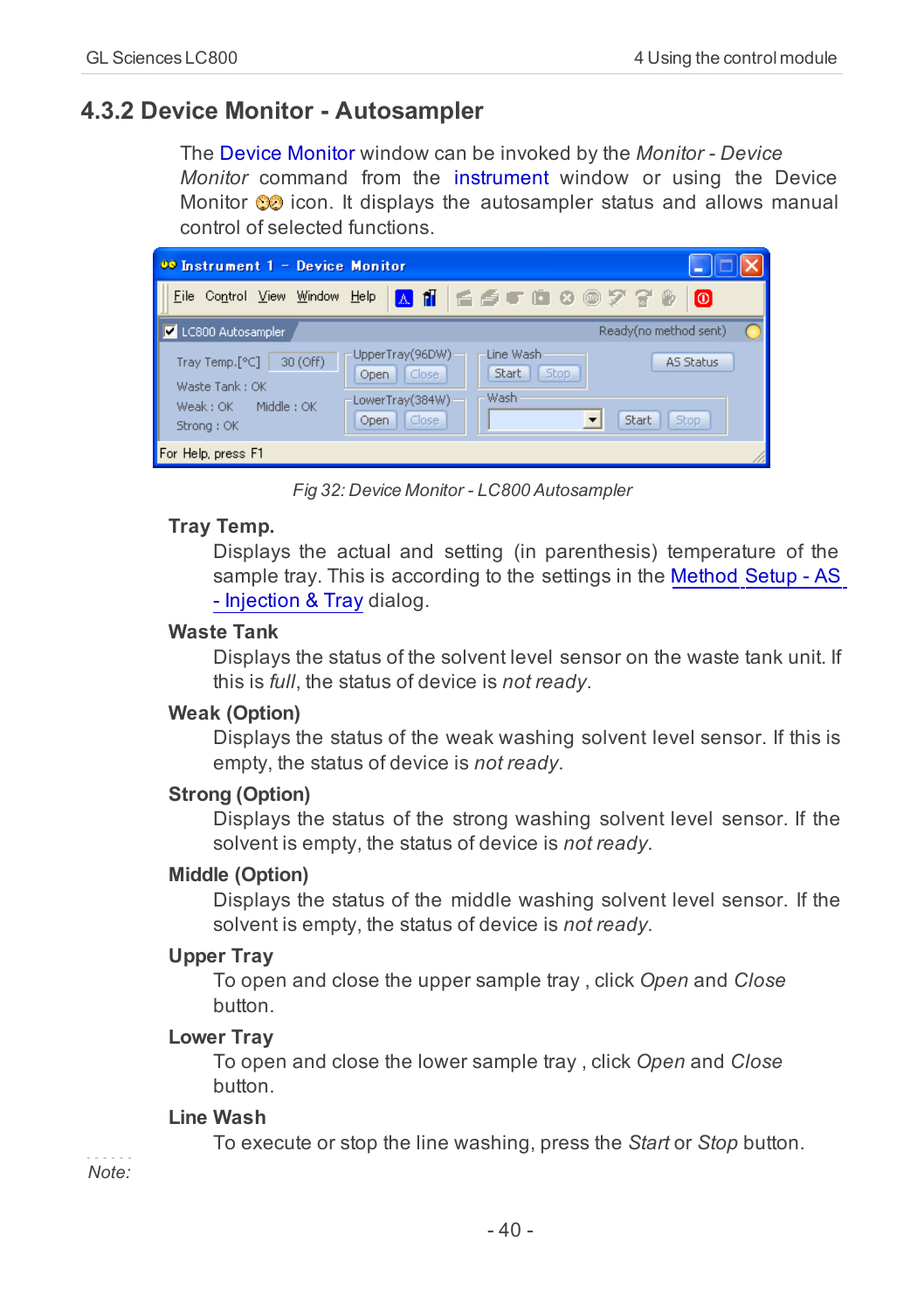Ensure that the autosampler doors are closed before starting this washing. Do not open the door while the washing, as an error will occur and the process will stop.

#### <span id="page-44-1"></span>**Wash**

Select the washing type from the drop down menu and click the *Start* button to execute the selected wash. The washing options are detailed below. When a Middle Solvent is not configured, the washing options using this solvent are not displayed. To stop the washing cycle, click the *Stop* button.

#### <span id="page-44-0"></span>**AS Status**

Opens the [Hardware](#page-15-1) [Information](#page-15-1) dialog listing the available hardware features of current configuration.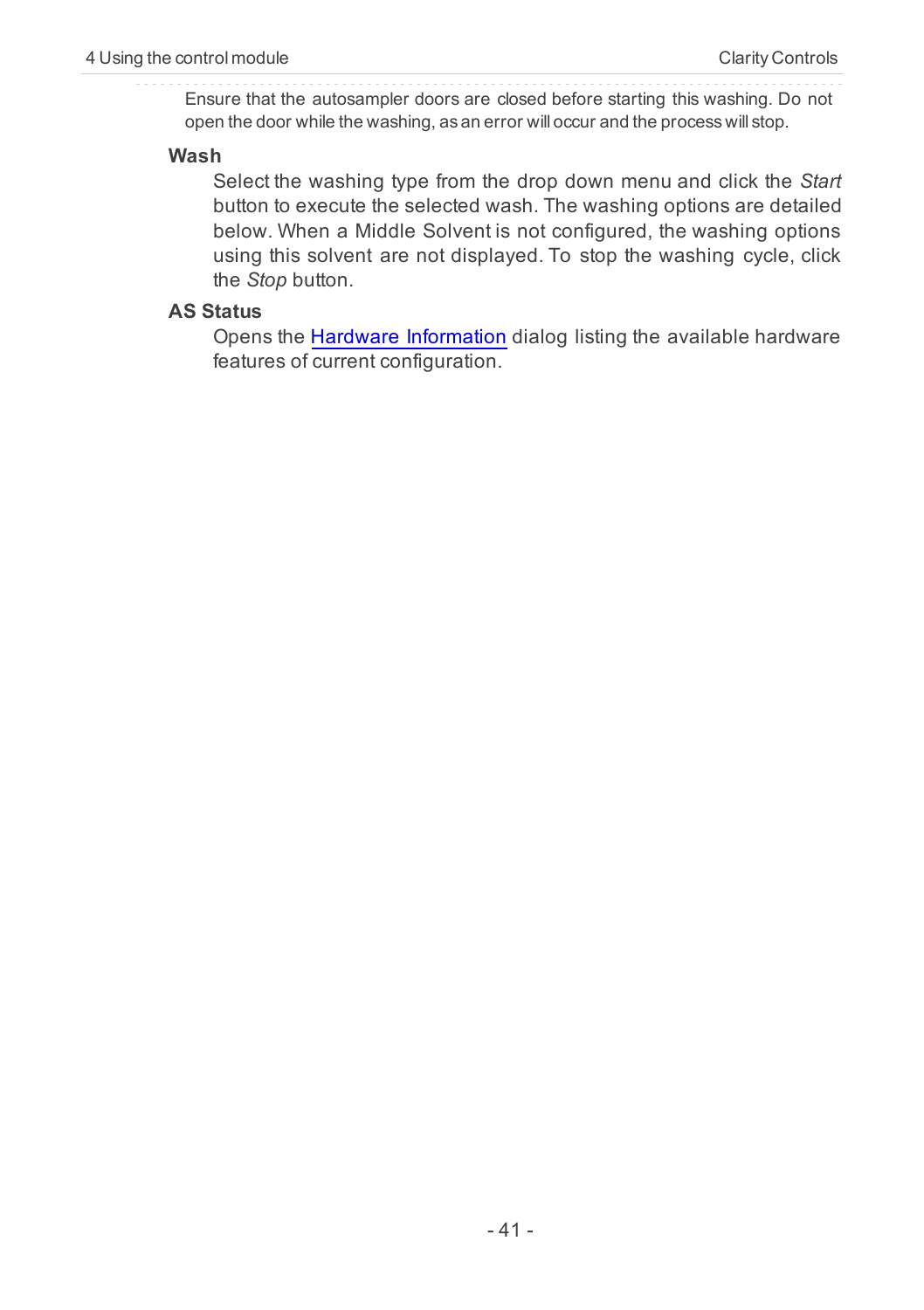## <span id="page-45-0"></span>**4.3.3 Report Setup - Autosampler**

<span id="page-45-1"></span>The autosampler settings accessible from the [Method](#page-38-1) [Setup](#page-38-1) [-](#page-38-1) [AS](#page-38-1) tab. To do so, the *Injection Control* parameter on the *Method* tab of the Report Setup dialog must be checked.

| <b>C</b> Print Preview |                        |                       |                      |                                  |                     |             |                          |
|------------------------|------------------------|-----------------------|----------------------|----------------------------------|---------------------|-------------|--------------------------|
| $[$ Print              | Next Page              | Prev Page<br>Two Rage | Zoom In<br>Zoom Out  | $\mathsf{Close}$<br>Print to PDF | Send PDF            |             |                          |
|                        | 1 C 800                | Au tosan pler Method  |                      |                                  |                     |             | $\overline{\phantom{a}}$ |
|                        | Serial Number          | : 9004                | ROM Version          | :442                             | Liquid Sensor       | : Use       |                          |
|                        | Middle Wash            | : Use                 | Loop Size            | : SpL                            | Needle Size         | : Small     |                          |
|                        | Tra y Cool             | : On                  | Tray Temp            | $:10^{\circ}$ C                  | Injection Mode      | : Full Loop |                          |
|                        | <b>Injection Speed</b> | : Normal              | Draw Speed           | : Normal                         | Draw Option         | $:$ Off     |                          |
|                        | Upper Trav             | $: 1.5$ mL            | Lower Trav           | $: 1.5$ mL                       | Wash After In i.    | 1x1         |                          |
|                        | Outside Wash           | : On (5 sec)          | Inside WashIMiddleì  | $:$ Off                          | Inside Wash(Strong) | Off         |                          |
|                        | Fil Port Wash(Middle)  | : Off                 | FilPort Wash(Strong) | $:$ Off                          | Valve Wash(Middle)  | $:$ Off     |                          |
|                        | Valve Wash(Strong)     | $:$ Off               | Solvent Refil        | : On                             |                     |             |                          |
|                        | Wash order 1           | : Outside Wash        |                      |                                  |                     |             |                          |
|                        | Wash order 2           | : Sdvent Refll        |                      |                                  |                     |             |                          |
|                        | Strong Liquid          | : Methanol            | Weak Liquid          | : 20% Acetonitrie in Water       | Middle Liquid       | : Water     | <u>v</u>                 |
| Page 1                 |                        |                       |                      |                                  |                     |             |                          |

*Fig 33: Report Setup - Autosampler*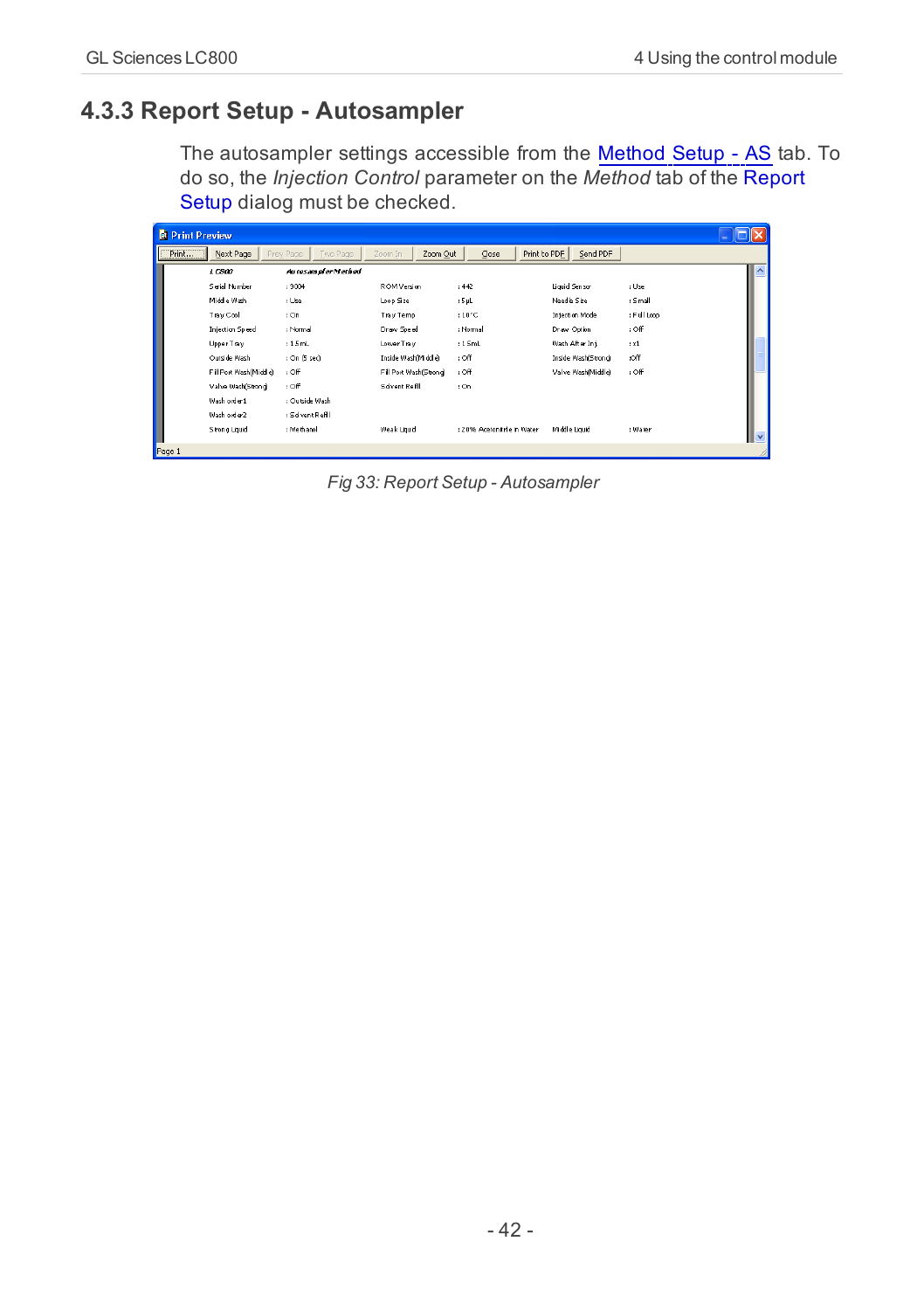## <span id="page-46-1"></span><span id="page-46-0"></span>**4.4 Thermostat**

## **4.4.1 Method Setup - Thermostat**

The Method Setup - Thermostat tab serves for setting thermostat temperature and the event program of the analysis using the thermostat (column oven).

| $\mathbf{x}$<br>Method Setup test                                                                                             |  |  |  |  |  |  |  |
|-------------------------------------------------------------------------------------------------------------------------------|--|--|--|--|--|--|--|
| $\sqrt{ }$ Enabled<br>Select Thermostat<br>Thermostat<br>$\mathcal{L}$                                                        |  |  |  |  |  |  |  |
| <b>LC800 Thermostat Method</b><br>Th. Status<br>Oven & Event                                                                  |  |  |  |  |  |  |  |
| Oven On Temp. [°C]<br>Stabilization Time [min]<br>40<br>1.0                                                                   |  |  |  |  |  |  |  |
| Check Oven Ready<br>Column Selector<br>6<br>$\cdot$<br>Note: Do not set oven temperature >50°C when you use LIF cell in oven. |  |  |  |  |  |  |  |
| Note: Solvent can change sensitivity of leak sensor. Please set appropriate threshold in Configuration.                       |  |  |  |  |  |  |  |
| Time Program                                                                                                                  |  |  |  |  |  |  |  |
| ۸<br>Sort<br>Command<br>Parameter<br>Time[m]<br>$\equiv$<br>1<br>Close                                                        |  |  |  |  |  |  |  |
| 0.00 Output1<br>$\overline{2}$<br>0.10 Output1<br>Open                                                                        |  |  |  |  |  |  |  |
| 3<br>$0.40$ Valve $1$<br>$1 - 2$                                                                                              |  |  |  |  |  |  |  |
| $0.80$ Valve $1$<br>$2 - 3$<br>4                                                                                              |  |  |  |  |  |  |  |
| 5<br>$1.00$ End                                                                                                               |  |  |  |  |  |  |  |
| $\overline{\phantom{a}}$<br>k.                                                                                                |  |  |  |  |  |  |  |
| <b>Not Connected</b><br>From Th.<br><b>Status</b>                                                                             |  |  |  |  |  |  |  |
|                                                                                                                               |  |  |  |  |  |  |  |
|                                                                                                                               |  |  |  |  |  |  |  |
| Event Table<br>LC Gradient<br>LC<br>Measurement Acquisition<br>Thermostat Integration Calculation Advanced<br>AS              |  |  |  |  |  |  |  |
| Audit Trail<br>Send Method<br>OK<br>Cancel<br>Help<br>Report                                                                  |  |  |  |  |  |  |  |

*Fig 34: Method Setup - Thermostat*

#### <span id="page-46-3"></span>**Oven On**

Enables the temperature control of the thermostat. When unchecked, no thermostat control will be performed.

#### <span id="page-46-5"></span>**Temp.**

Sets the target temperature.

*Note:* Do not set oven temperature more than 50 degrees centigrade if the LIF detector flow cell is set in the oven.

#### <span id="page-46-2"></span>**Check Oven Ready**

Enables the temperature check of the thermostat. When checked, The control module will not switch to the *READY* state until the temperature is reached to the target value.

#### <span id="page-46-4"></span>**Stabilization Time**

Sets the time as minutes for stabilization. When the value is lower, the oven status will become the *Ready* more quickly.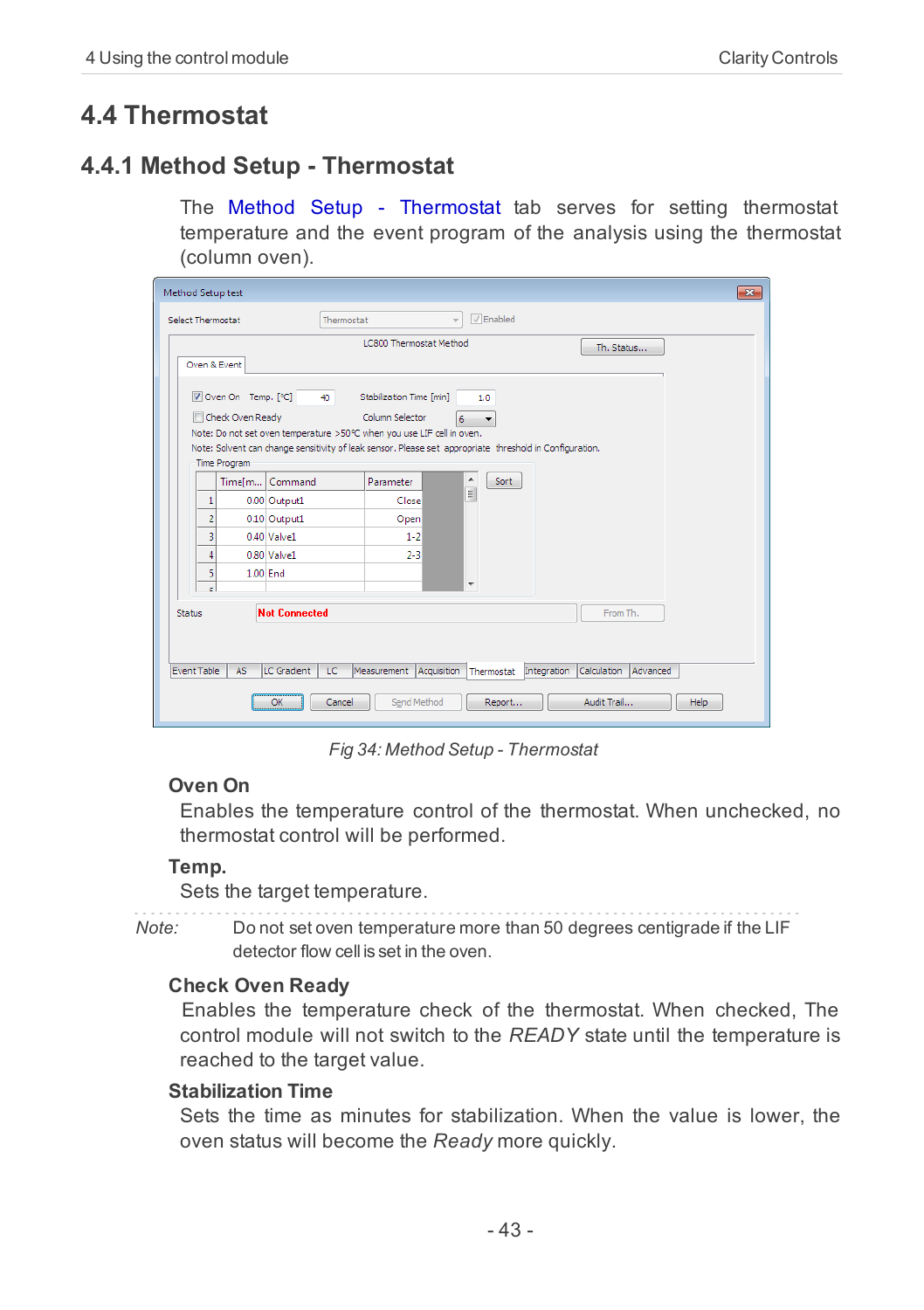#### <span id="page-47-0"></span>**Column Selector**

<span id="page-47-2"></span>Sets the position of the column selector 1 and 2.

#### **Time Program**

Several events can be changed during the analysis in the *Time Program*. Possible events are:

<span id="page-47-3"></span><span id="page-47-1"></span>*Output1 Output2* - At specified time, switches of output relay. *Valve1 Valve2* - Changes the position of the optional valves.

*Note:* If the valve is configured in the [GL](#page-13-1) [Sciences](#page-13-1) [LC800](#page-13-1) [Setup](#page-13-1) dialog, the valve events set on the *Time Program.*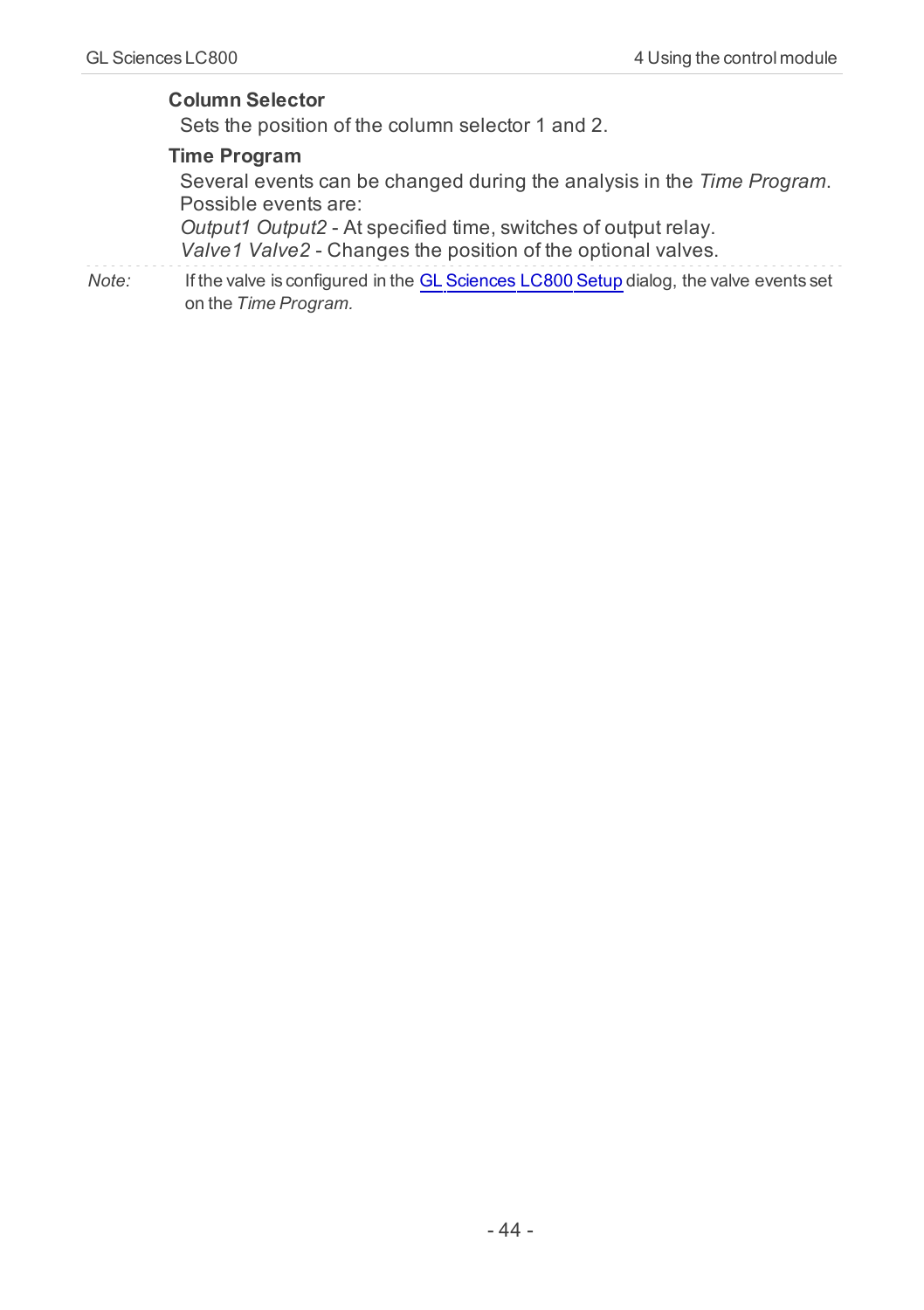## <span id="page-48-0"></span>**4.4.2 Device Monitor - Thermostat**

<span id="page-48-3"></span>The Device Monitor window can be invoked by the *Monitor - Device Monitor* command from the instrument window or using the Device Monitor  $\odot$  icon. Thermostat Device Monitor serves for monitoring the thermostat temperature, the leak sensor value and the status of valves and outputs. It also allows to perform some actions about valves and outputs.

| 00 LC800 - Device Monitor                                                                   |        |
|---------------------------------------------------------------------------------------------|--------|
| Eile Control View Window Help A 1   6 6 0 10 3 3 7 7 8                                      | lo     |
| LC800 Thermostat                                                                            | Ready  |
| Th. Status<br>Temp. $[°C]$ 40.0 (40)<br>Inj. Valve Injection Change<br>Leak Sensor<br>0/100 |        |
| Valve1 2-3 Change Valve2<br>Out2 Open Change<br>Open Change<br>$2 - 3$<br>Out1              | Change |
| For Help, press F1                                                                          |        |

*Fig 35: Device Monitor - Thermostat*

#### <span id="page-48-5"></span>**Temp.**

Displays the actual and setting (In parenthesis) temperature of the thermostat.

#### <span id="page-48-2"></span>**Leak Sensor**

Shows the actual detected value of the leak sensor and its sensitivity configured in [the](#page-13-1) [GL](#page-13-1) [Sciences](#page-13-1) [LC800](#page-13-1) [Setup](#page-13-1) dialog.

#### <span id="page-48-1"></span>**Inj. Valve**

Displays the position status of the injector. *Change* button enables the manual position change.

#### <span id="page-48-4"></span>**Out1 and Out2**

Displays the current status of the individual output. *Change* buttons enable the manual change of the current state.

#### <span id="page-48-7"></span>**Valve1 and Valve2**

Displays the position status of the optional Valve 1 and 2, or the optional column selector 1 and 2. *Change* buttons enable the manual position change.

#### <span id="page-48-6"></span>**Th. Status**

Opens the [Hardware](#page-15-1) [Information](#page-15-1) dialog listing the available hardware features of current configuration.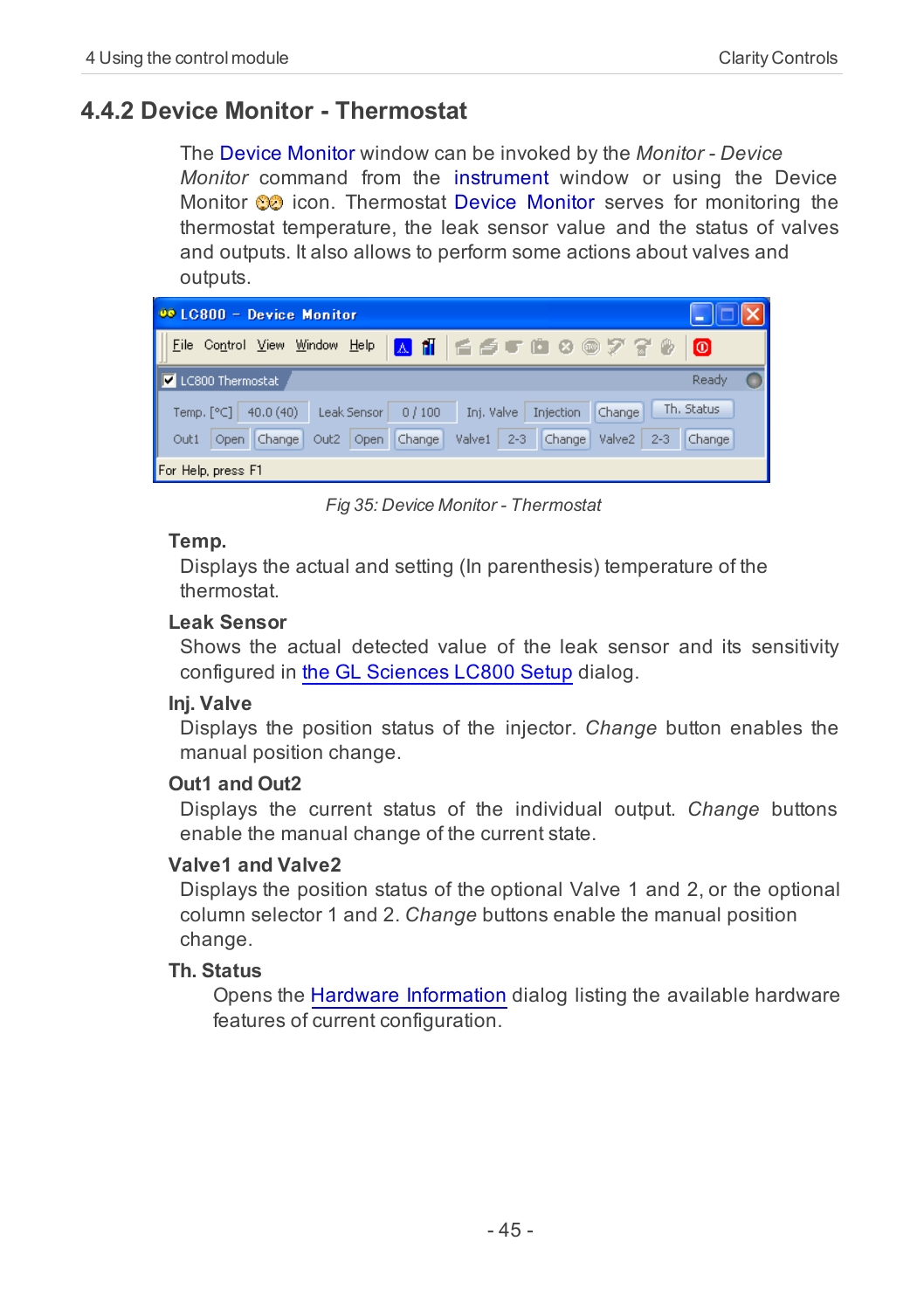## <span id="page-49-0"></span>**4.4.3 Report Setup - Thermostat**

<span id="page-49-1"></span>Thermostat settings accessible on the [Method](#page-46-0) [Setup](#page-46-0) [-](#page-46-0) [Thermostat](#page-46-0) tab are reported if the *Instrument Control* parameter on the *Method* tab of the Report Setup dialog is checked. Thermostat set in the [GL](#page-13-1) [Sciences](#page-13-1) [LC800](#page-13-1) [Setup](#page-13-1) dialog, a specific section of the report will be printed

| <b>Print Preview</b> |                |                                                        |                     |                                  |                    |       |                          |
|----------------------|----------------|--------------------------------------------------------|---------------------|----------------------------------|--------------------|-------|--------------------------|
| Print                | Next Page      | ----------------------<br><b>Two Page</b><br>Prey Page | Zoom Out<br>Zoom In | $\mathsf{Close}$<br>Print to PDF | Send PDF           |       |                          |
|                      | 1C500          | Them estat Method                                      |                     |                                  |                    |       | $\overline{\phantom{a}}$ |
|                      | Serial Number  | : 1101                                                 | ROM Version         | :313                             | Leak Sensor        | : 999 |                          |
|                      | Valve1         | : Use                                                  | Valve2              | : Use                            | Oven Heater        | :On   |                          |
|                      | Ready Check    | : On                                                   | Oven Temp           | $:40^{\circ}$ C                  | Stabilization Time | 11.0  |                          |
|                      | Time Program   |                                                        |                     |                                  |                    |       |                          |
|                      | #              | Time[min]                                              | Command             | Parameter                        |                    |       |                          |
|                      | 1              | 0.00                                                   | Output              | Close                            |                    |       |                          |
|                      | $\overline{z}$ | 0.10                                                   | Output              | Open                             |                    |       |                          |
|                      | 3              | 1.00                                                   | Valve1              | $1-2$                            |                    |       |                          |
|                      | $\ddot{ }$     | 1.50                                                   | Valve1              | $2-3$                            |                    |       |                          |
|                      | 5              | 1.50                                                   | End                 |                                  |                    |       | $\checkmark$             |
| Page 3               |                |                                                        |                     |                                  |                    |       |                          |

*Fig 36: Report Setup - Thermostat*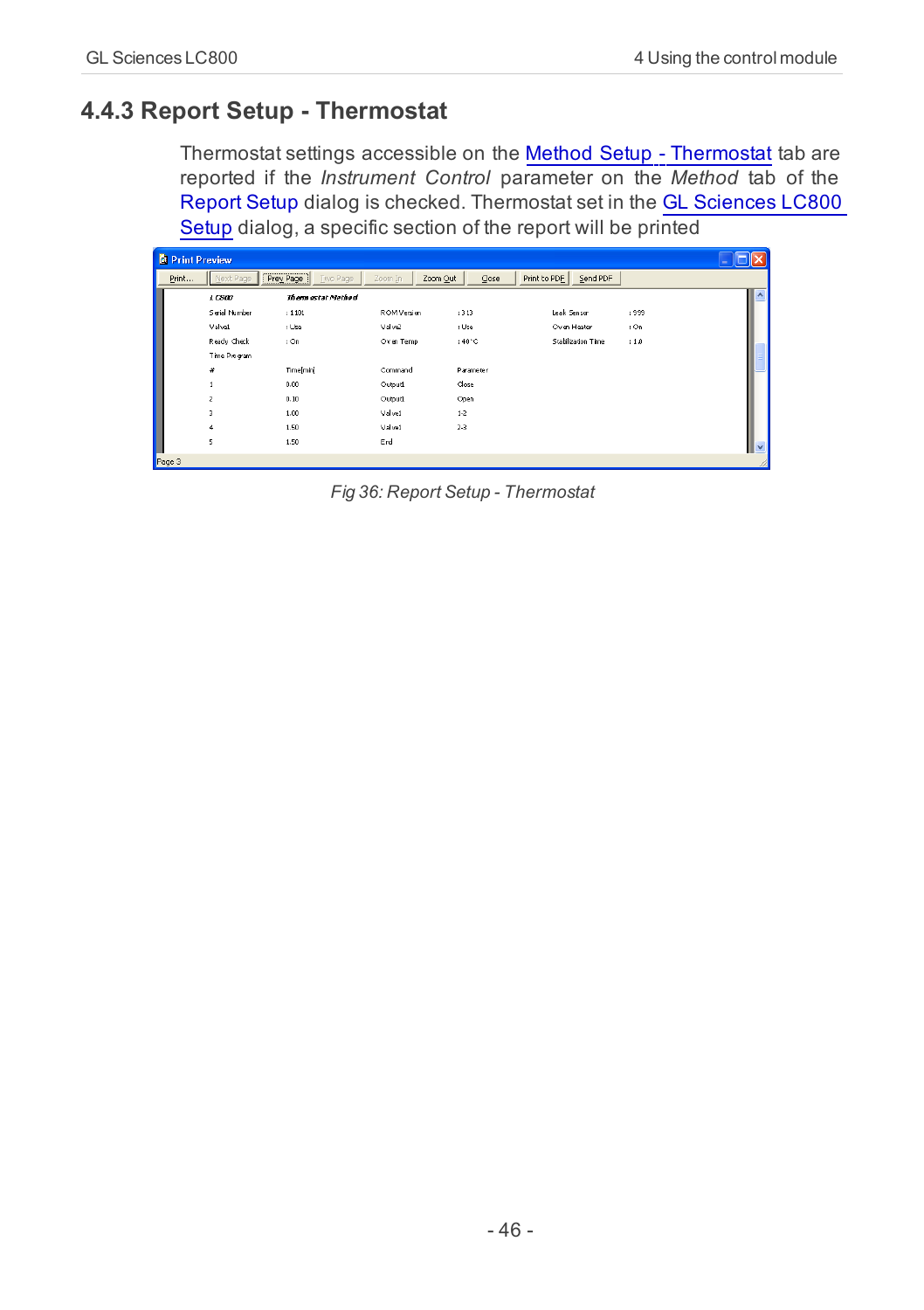## <span id="page-50-0"></span>**5 Troubleshooting**

#### **▌ An error message "Cannot establish communication with …" appears when opening Clarity Instrument.**

*Solution:* Check the power cable (The GL Sciences LC800 must be switched on) and the communication cable.

*Note: Retry* button is not supported for the GL Sciences LC800.

**▌ An error message "USB Communication Error" appears during the Clarity operation.**

*Solution:* Check the power cable (The GL Sciences LC800 must be switched on)and the communication cable. Please make sure the power saving function of the personal computer are disabled. If the PC enters power save or sleep mode the USB connection will be lost causing data loss.

#### **▌ An error message "Error(......)" appears during the Clarity operation.**

*Solution:* The GL Sciences LC800 has been Error. Then a LED lamp on the instrument is turned to red. To solve the problem see the GL Sciences LC800 Hardware Manual. To clear the error, press [ENT] key on keypad of the instrument.

#### **▌ Injection volume set in the Sequence window is not accepted.**

*Solution:* Either you are using the *Full Loop* injection mode and the injection volume is not same as the installed loop size, or you are trying to enter the volume that is greater than the half of the installed loop volume in the *Partial* and *No Waste Pickup* injection mode.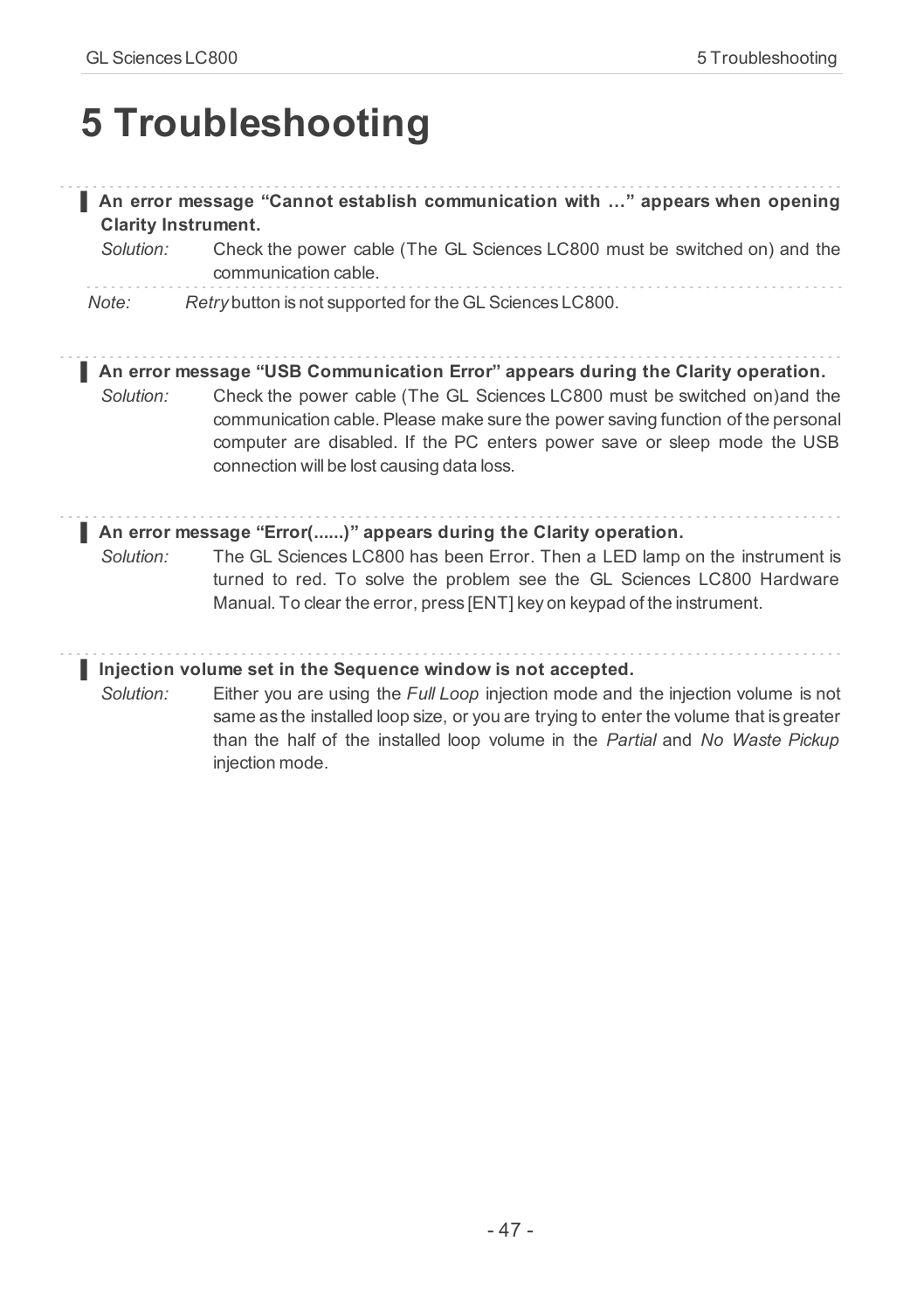## <span id="page-51-0"></span>**6 Vial Numbers**

The following tables show the Vial Number mapping on the various trays usable on the **GL Sciences LC800** autosampler:

*Tab 2: Vial numbers on vial trays:*

| <b>Rack type</b>         | <b>Position</b>       | <b>Vial numbers</b> |
|--------------------------|-----------------------|---------------------|
|                          | Left of Upper         | 1001 - 1096         |
|                          | Middle of Upper       | 2001 - 2096         |
| 96 Well and 96 Deep Well | Right of Upper        | 3001 - 3096         |
| Plate                    | Left of Lower         | 4001 - 4096         |
|                          | Middle of Lower       | 5001 - 5096         |
|                          | <b>Right of Lower</b> | 6001 - 6096         |
|                          | Left of Upper         | 1001 - 1384         |
|                          | Middle of Upper       | 2001 - 2384         |
| 384 Well and 384 Deep    | Right of Upper        | 3001 - 3384         |
| <b>Well Plate</b>        | Left of Lower         | 4001 - 4384         |
|                          | Middle of Lower       | 5001 - 5384         |
|                          | Right of Lower        | 6001 - 6384         |
| 1.5 mL Vial              | Upper                 | 1001 - 1180         |
|                          | Lower                 | 4001 - 4180         |
| 4 ml Vial                | Upper                 | 1001 - 1128         |
|                          | Lower                 | 4001 - 4128         |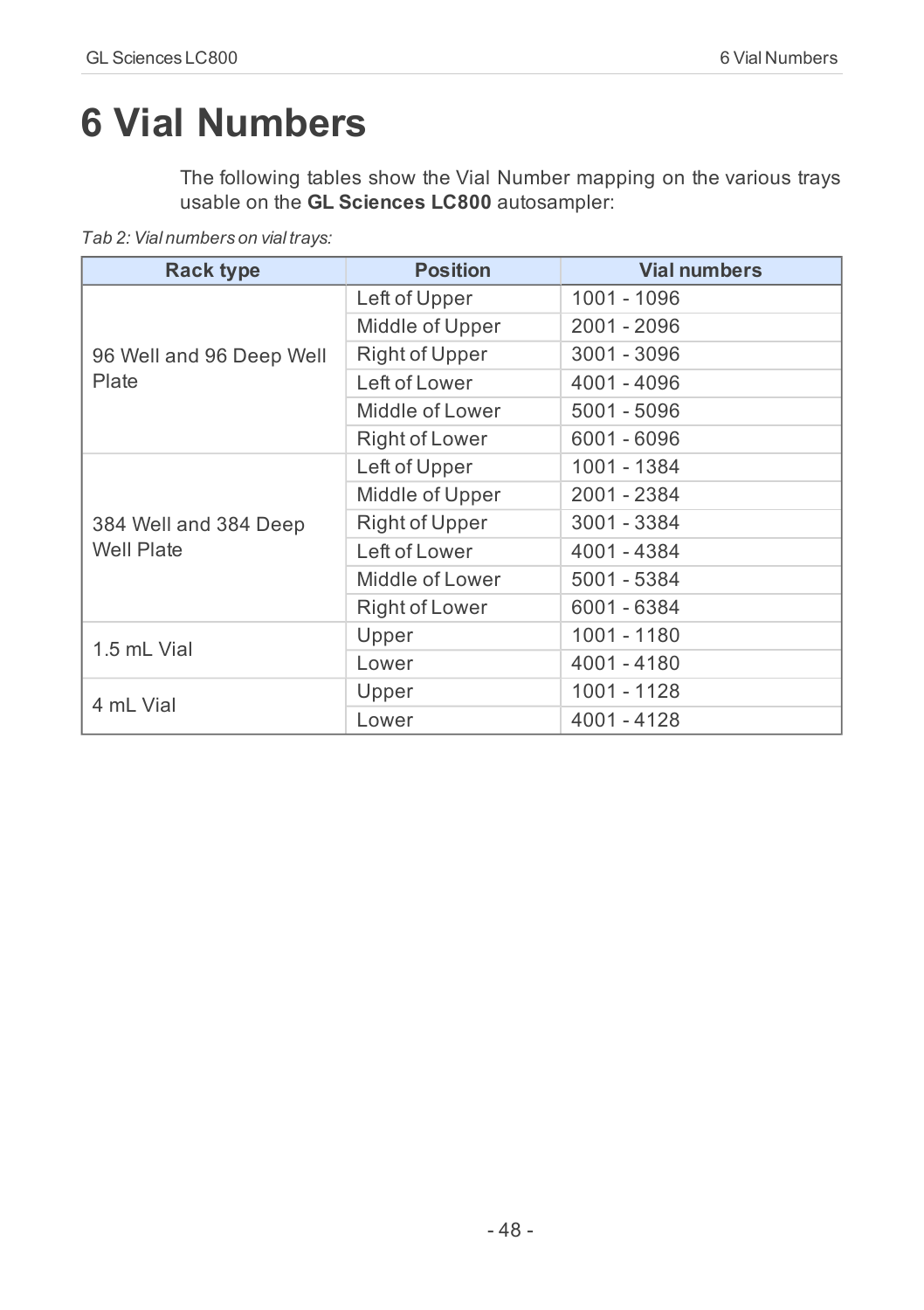# <span id="page-52-0"></span>**7 Index**

| A                     |  |
|-----------------------|--|
|                       |  |
|                       |  |
| <b>Acquisition</b>    |  |
|                       |  |
|                       |  |
|                       |  |
|                       |  |
|                       |  |
| AS                    |  |
|                       |  |
|                       |  |
| <b>AS Status</b>      |  |
|                       |  |
|                       |  |
|                       |  |
|                       |  |
| Autozero              |  |
|                       |  |
|                       |  |
|                       |  |
| <b>Auxiliary Pump</b> |  |
|                       |  |
|                       |  |

| <b>Column Selector</b> |  |
|------------------------|--|
|                        |  |
|                        |  |
|                        |  |
|                        |  |

| <b>Data Acquisition</b> |  |
|-------------------------|--|
|                         |  |
|                         |  |

**D**

## **C**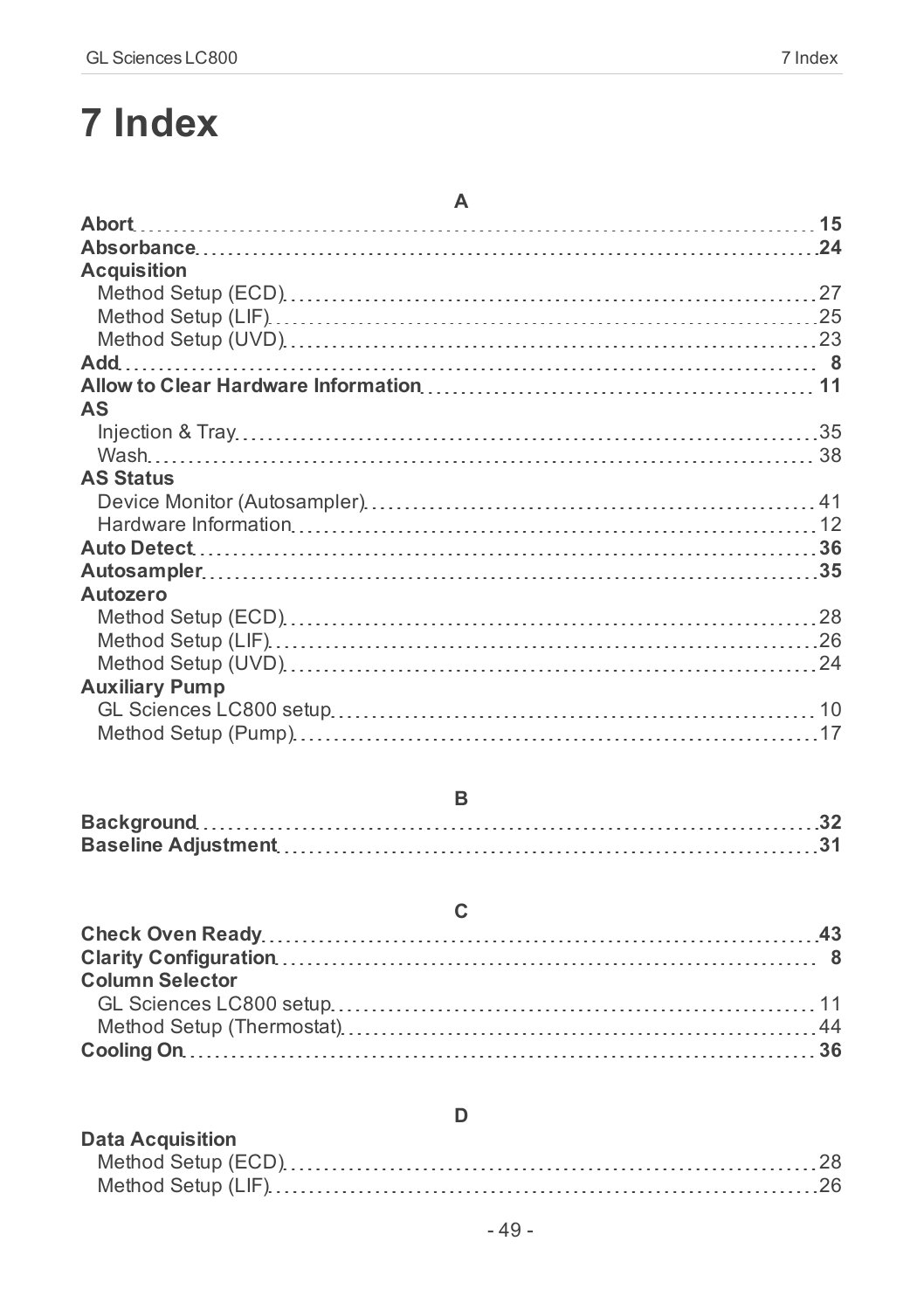| <b>Det Status</b>     |  |
|-----------------------|--|
|                       |  |
|                       |  |
|                       |  |
|                       |  |
|                       |  |
|                       |  |
| <b>Device Monitor</b> |  |
|                       |  |
|                       |  |
|                       |  |
|                       |  |
|                       |  |
|                       |  |
|                       |  |

**F**

#### **G**

### **I**

### - 50 -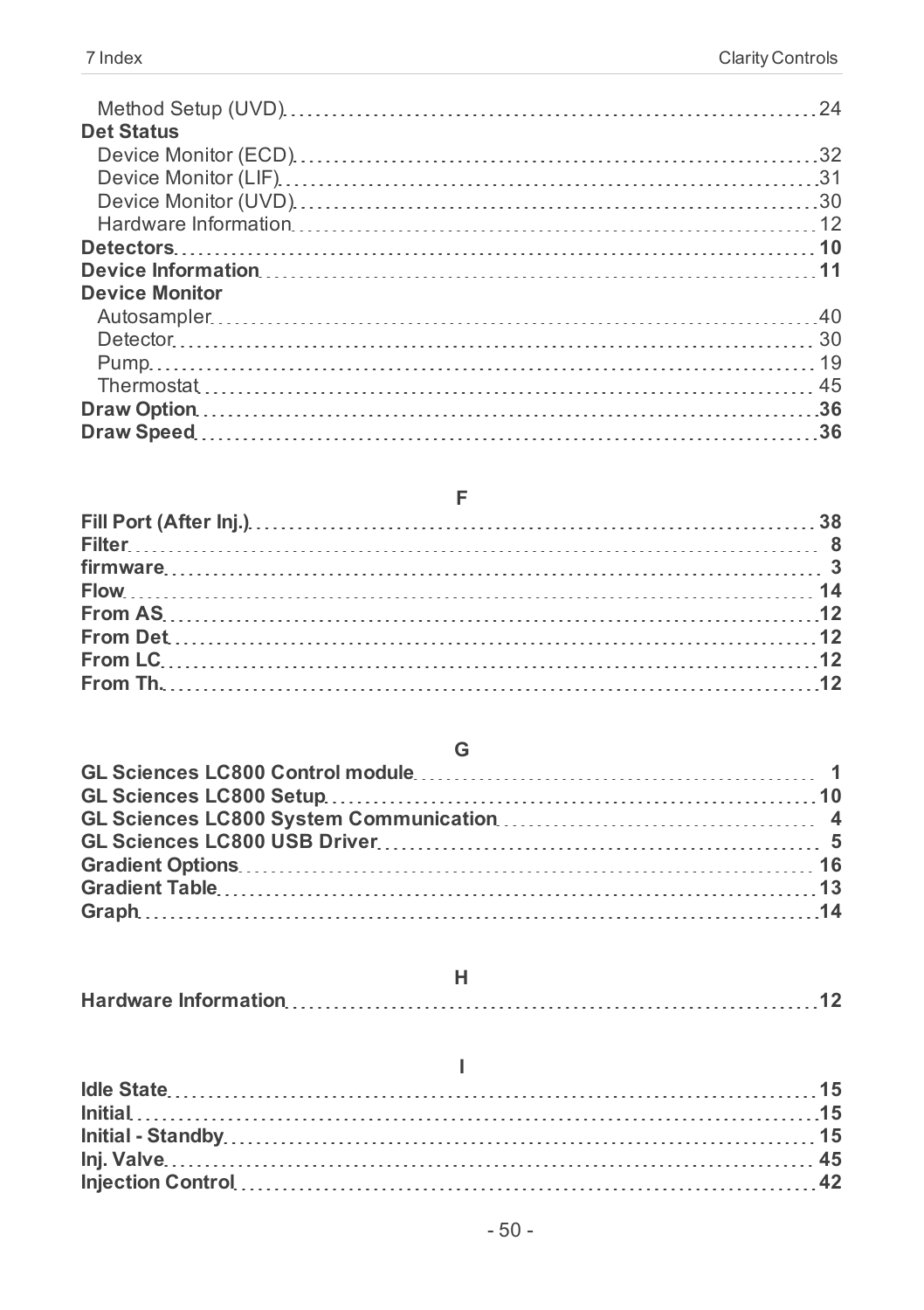| <b>Instrument Control</b> |  |
|---------------------------|--|
|                           |  |
|                           |  |
|                           |  |
|                           |  |

#### **L**

| LC.               |  |
|-------------------|--|
|                   |  |
| <b>LC Status</b>  |  |
|                   |  |
|                   |  |
|                   |  |
|                   |  |
|                   |  |
|                   |  |
|                   |  |
|                   |  |
| <b>Lower Trav</b> |  |
|                   |  |
|                   |  |
|                   |  |

#### **M**

| <b>Max. Pressure</b>              |  |
|-----------------------------------|--|
|                                   |  |
|                                   |  |
|                                   |  |
| <b>Method Setup - Acquisition</b> |  |
|                                   |  |
|                                   |  |
|                                   |  |
| <b>Method Setup - AS</b>          |  |
|                                   |  |
|                                   |  |
|                                   |  |
|                                   |  |
|                                   |  |
|                                   |  |
|                                   |  |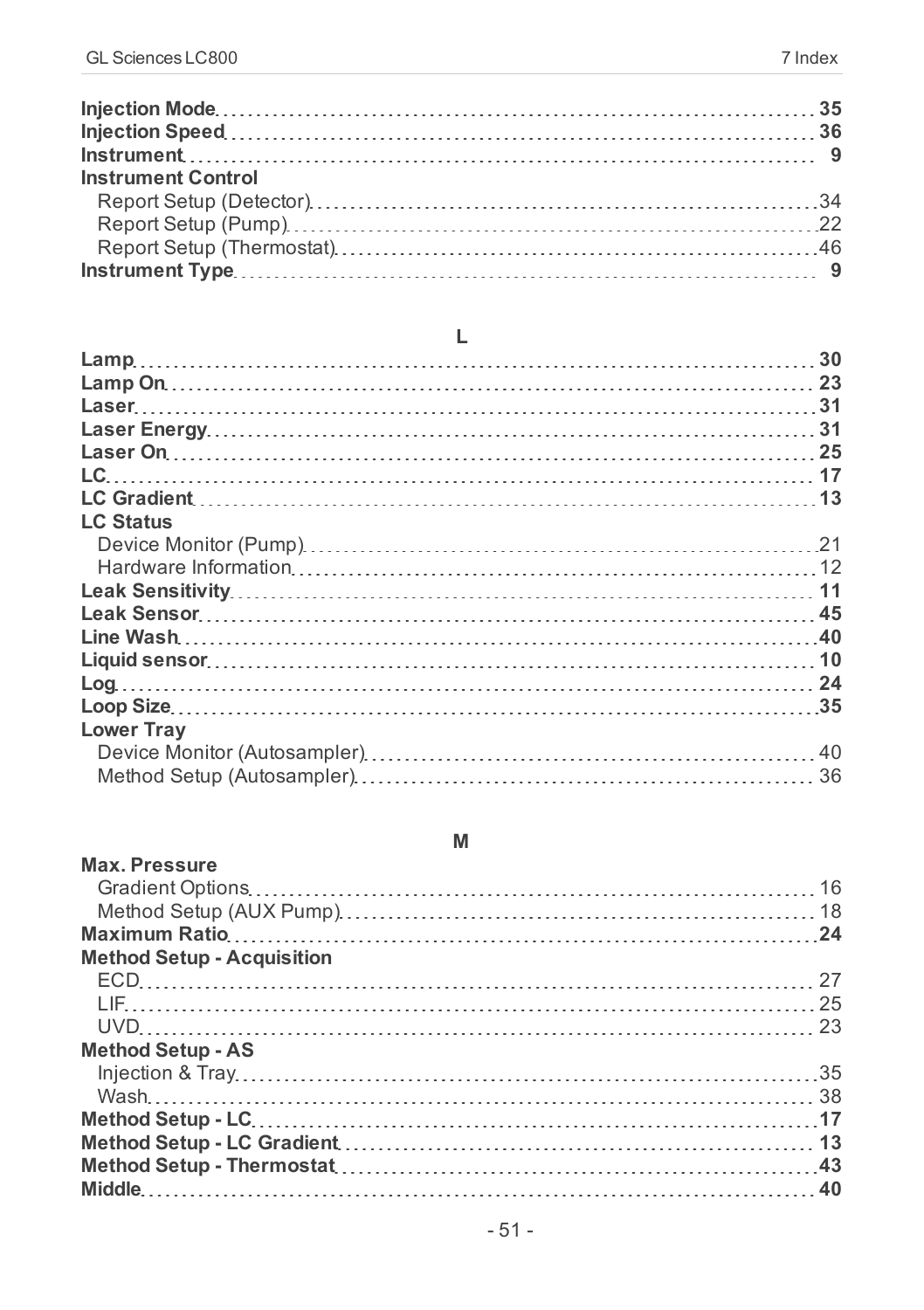| <b>Middle Wash</b>              |  |
|---------------------------------|--|
|                                 |  |
|                                 |  |
| <b>Min. Pressure</b>            |  |
|                                 |  |
|                                 |  |
|                                 |  |
|                                 |  |
|                                 |  |
| <b>Monitor - Device Monitor</b> |  |
|                                 |  |
|                                 |  |
|                                 |  |
|                                 |  |

| <b>Options</b> |  |
|----------------|--|
|                |  |
|                |  |
|                |  |
|                |  |
|                |  |
|                |  |
|                |  |
|                |  |

#### **P**

| <b>Polarity</b> |  |
|-----------------|--|
|                 |  |
|                 |  |
|                 |  |
|                 |  |
| Pump A          |  |
|                 |  |
|                 |  |
| Pump B          |  |
|                 |  |
|                 |  |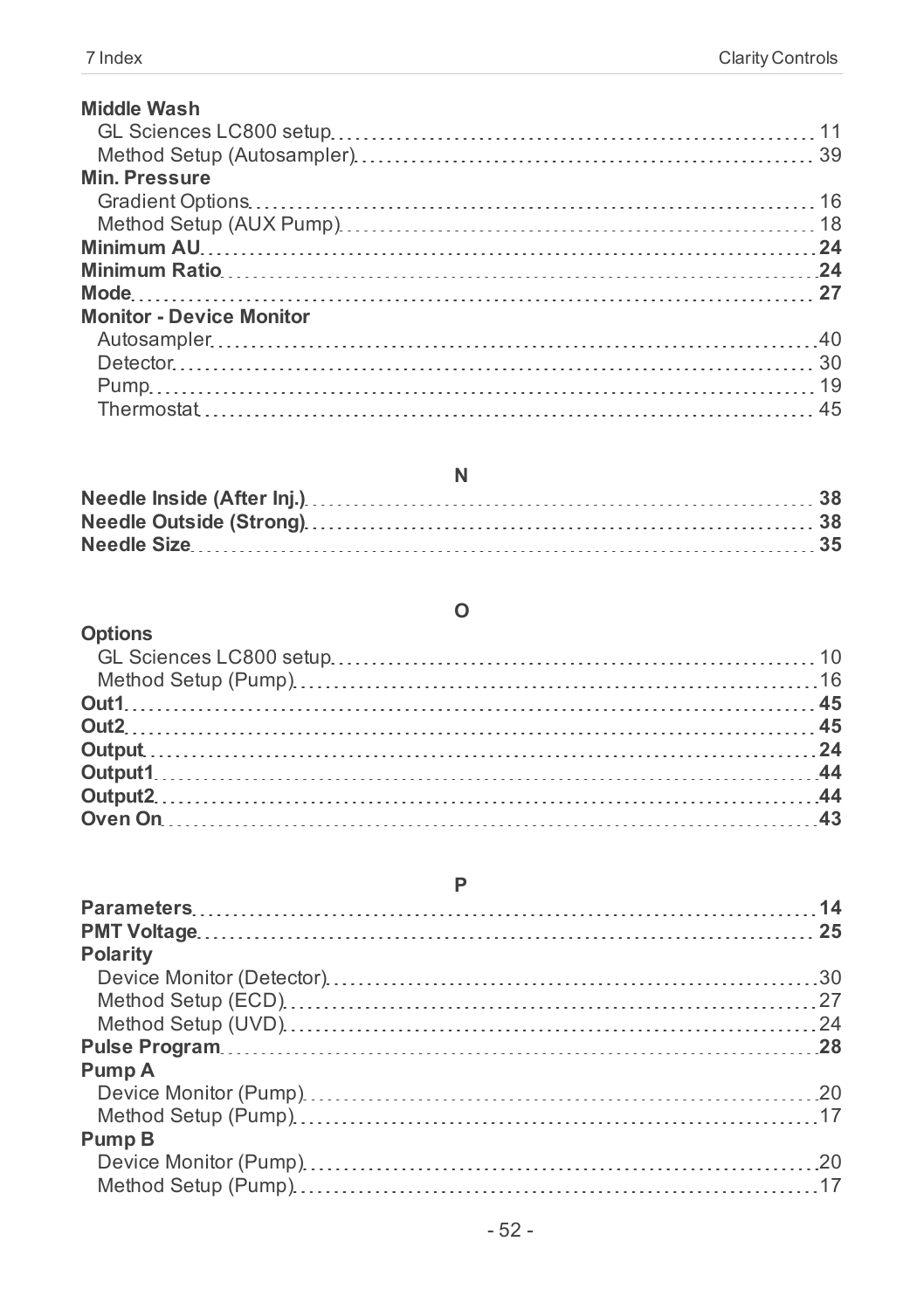| Purge |  |
|-------|--|
|       |  |
|       |  |
|       |  |
|       |  |
|       |  |
|       |  |
|       |  |

#### **Range**

| <b>Report Setup</b> |  |
|---------------------|--|
|                     |  |
|                     |  |
|                     |  |
|                     |  |
|                     |  |
|                     |  |
|                     |  |

### **S**

| <b>Sampling</b>        |  |
|------------------------|--|
|                        |  |
|                        |  |
|                        |  |
|                        |  |
| Scan.                  |  |
|                        |  |
|                        |  |
| <b>Select Detector</b> |  |
|                        |  |
|                        |  |
|                        |  |
|                        |  |
|                        |  |
|                        |  |
|                        |  |
|                        |  |

## **R**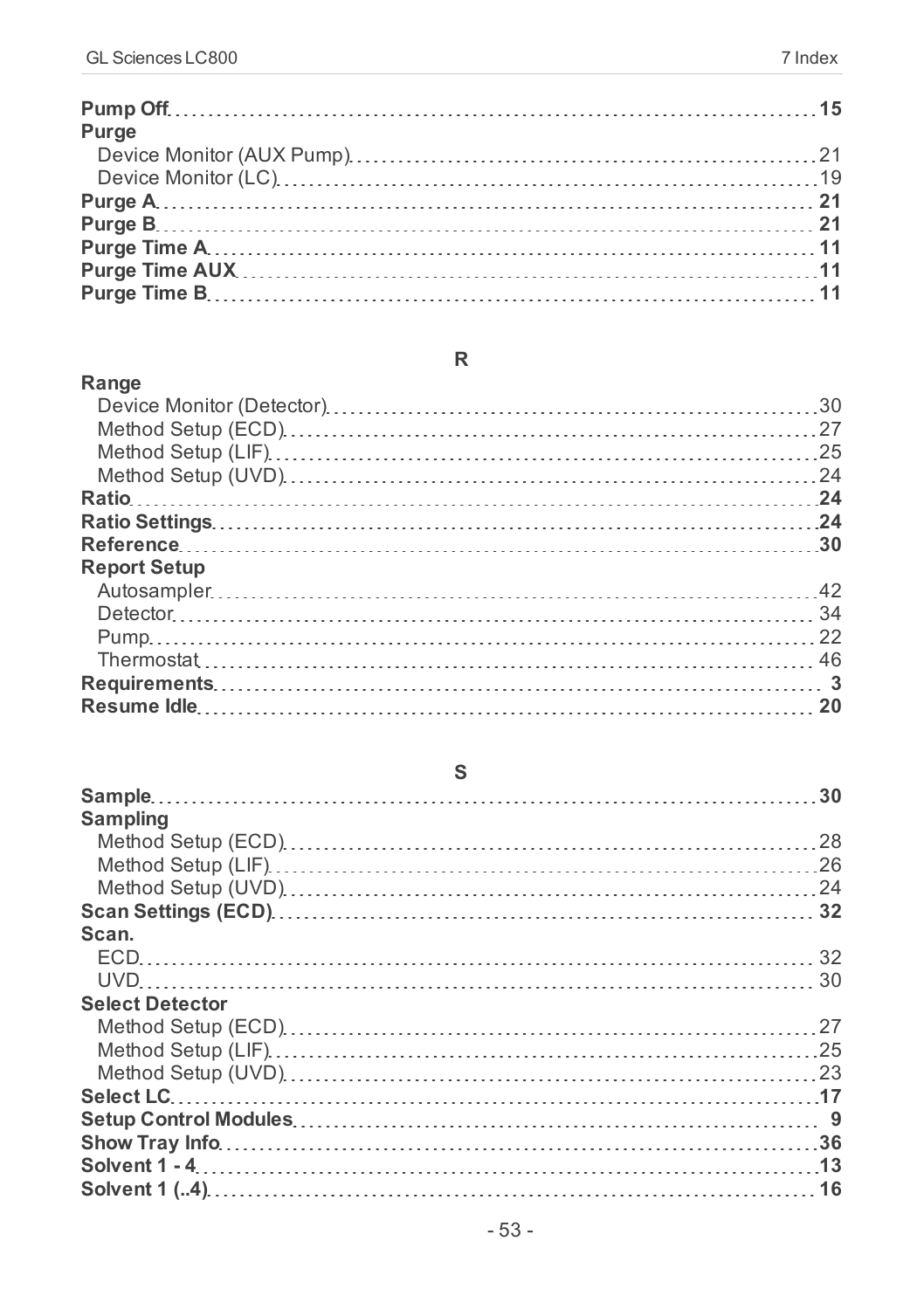### **T**

| Temp.                |  |
|----------------------|--|
|                      |  |
|                      |  |
| Th. Status           |  |
|                      |  |
|                      |  |
|                      |  |
|                      |  |
| <b>Time Constant</b> |  |
|                      |  |
|                      |  |
|                      |  |
|                      |  |
| <b>Time Program</b>  |  |
|                      |  |
|                      |  |
|                      |  |
|                      |  |
|                      |  |
|                      |  |
|                      |  |
|                      |  |

## **U**

| <b>Upper Tray</b> |  |
|-------------------|--|
|                   |  |
|                   |  |
|                   |  |
|                   |  |